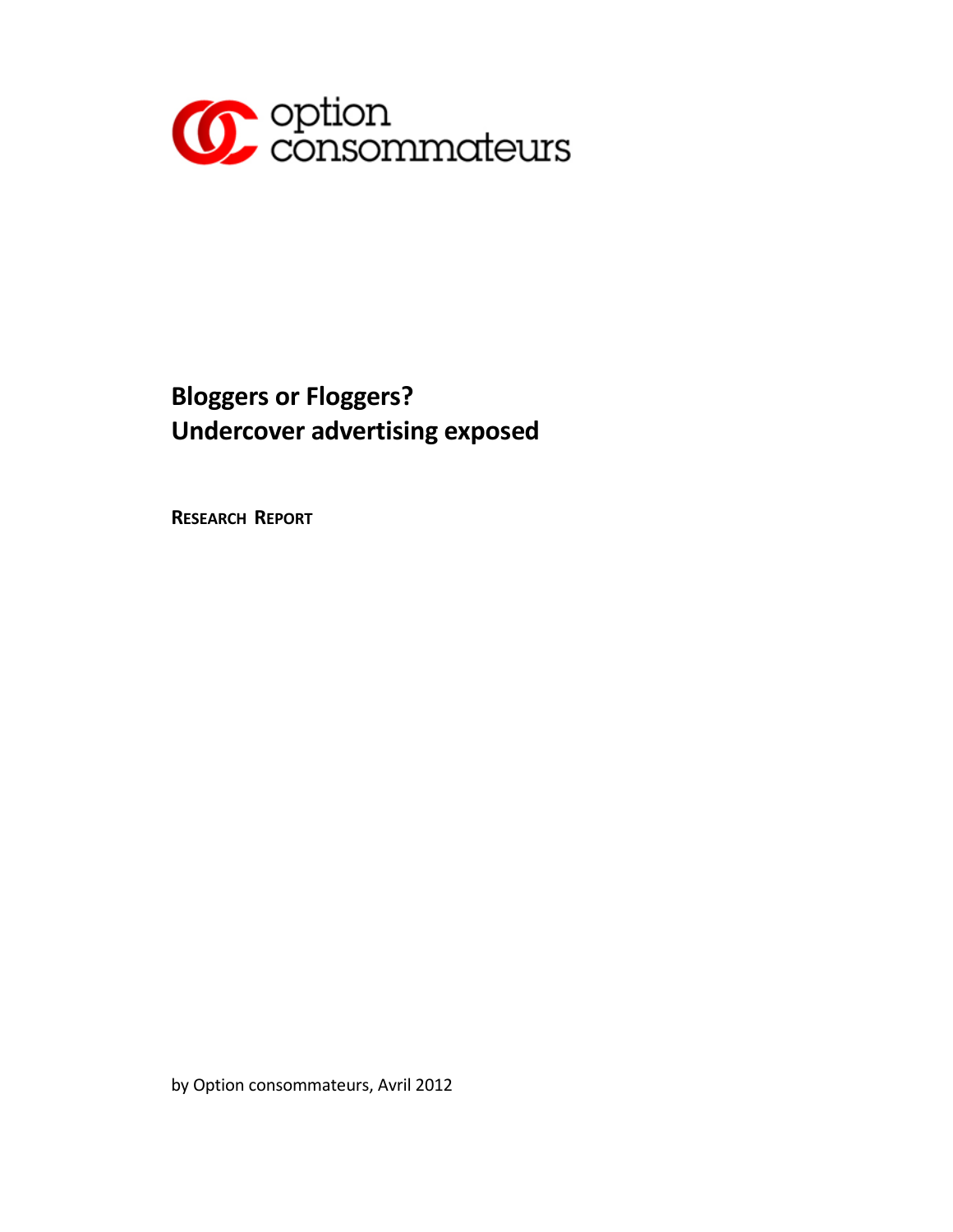## **OPTION CONSOMMATEURS**

#### **MISSION**

*Option consommateurs* is a not‐for‐profit association whose mission is to defend the rights and interests of consumers and to ensure that they are respected.

#### **HISTORY**

*Option consommateurs* has been in existence since 1983, when it arose from the *Associations coopératives d'économie familial* movement, more specifically, the Montreal ACEF. In 1999 it joined forces with the *Association des consommateurs du Québec* (ACQ), which had already pursued a similar mission for over 50 years

#### **PRINCIPAL ACTIVITIES**

*Options consommateurs* has a team of some 30 employees working in five departments: Budgeting, Energy Efficiency, Legal Affairs, Press Room, and Research and Representation. Over the years, *Option consommateurs* has developed special expertise in the areas of financial services, health, agrifood, energy, travel, access to justice, trade practices, indebtedness, and the protection of privacy. Every year, we reach 7,000–10,000 consumers directly, conduct numerous interviews in the media, participate in working groups, sit on boards of directors, carry out large‐scale projects with key partners, and produce research reports, policy papers and buyers' guides, including the annual *Toy Guide* in *Protégez‐vous* magazine.

#### **MEMBERSHIP**

In its quest to bring about change, *Option consommateurs* is active on many fronts: conducting research, organizing class action suits, and applying pressure on companies and government authorities. You can help us do more for you by becoming a member of *Option consommateurs* at www.option‐consommateurs.org.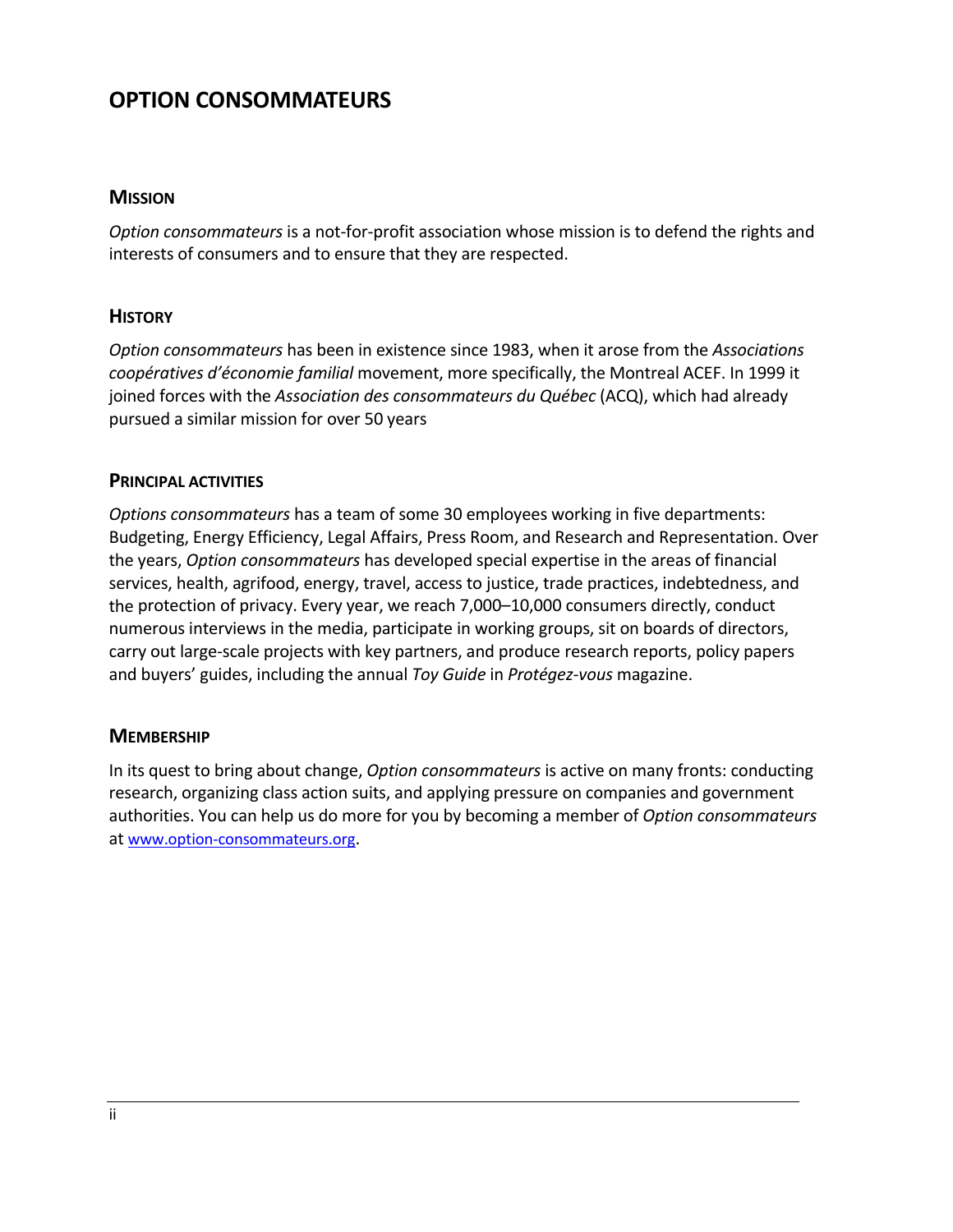#### **SUMMARY**

Since 2006, there has been an explosion in the use of social media. A 2011 study<sup>1</sup> confirms that social media have become an important source of information for consumers. Everything points to the fact that companies are turning to social media in addition to other more traditional modes of communication in an effort to attract consumers' attention.

However, a number of questionable business practices are current in the social media. Among these are "flogging" (creating fake blogs) or "astroturfing" (using a pseudonym and a false identity to interact with consumers). Increasingly, companies are resorting to these practices as marketing and publicity tools. They pass themselves off as private citizens, and in so doing, mislead consumers. This is the main reason why such practices are condemned by marketing and public relations experts.

The aim of this study is to identify the phenomena of flogging and astroturfing, to determine their legitimacy and ethical value, to analyze their impact on consumers, and finally, to make recommendations to legislators to ensure that Canadians are protected against such practices.

At the end of this study, Option consommateurs draws the following conclusions:

- ‐ The flogging and astroturfing phenomena are quite widespread: they are used even by major companies.
- No tool has yet been developed to detect these practices. Consequently, the only way to recognize flogging or astroturfing is to carry out a lengthy investigation.
- ‐ The U.S. and the UK have regulated these practices; Canada, meanwhile, has passed a law that has not yet been implemented. The only law applicable today is the one respecting false or misleading advertising.
- ‐ There is no jurisprudence in Canada related to flogging or astroturfing.
- ‐ There is no formal process in Canada, for externally processing complaints related to flogging and astroturfing, nor is there any body that specifically handles such complaints.

Option consommateurs received funding from Industry Canada's Contributions Program for Non‐profit Consumer and Voluntary Organisations. The views expressed in the report are not necessarily those of Industry Canada or the Government of Canada.

 $1$  Beyond, M. Booth and Lexis and Next Fifteen Communications. The Science of Sharing, an Inside Look at the Social Consumer. December 2011, 16 pp. Available on the Internet at: http://bynd.com/wp‐ content/uploads/2011/science‐of‐sharing.pdf

Research Report, © Option consommateurs, 2012 iii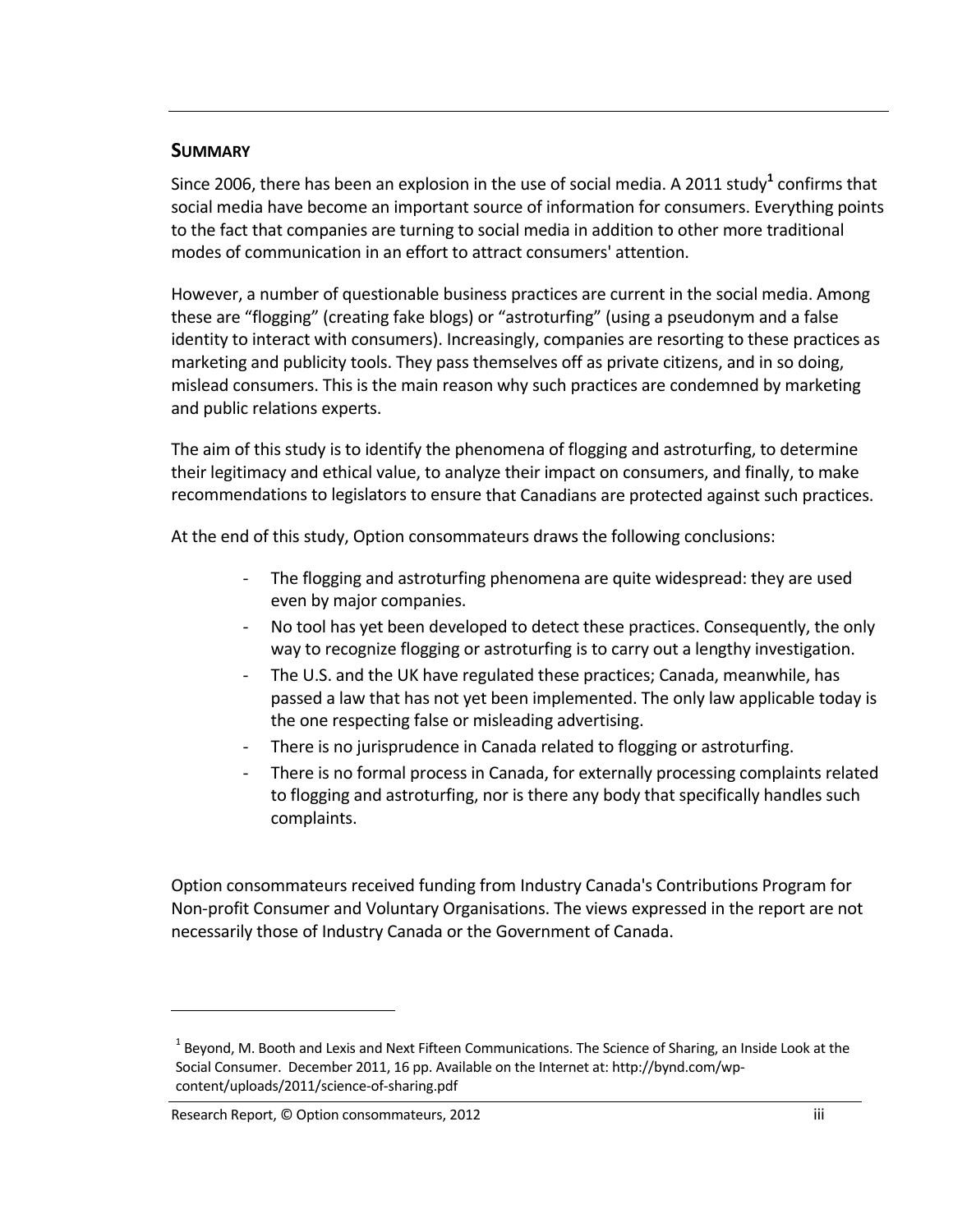#### **REMERCIEMENTS**

This research was overseen by Maryse Guénette, head of our research and representation department, and conducted by Geneviève Grenier, project manager, who also wrote this report. This research has also been made possible with the help of Option consommateurs' legal department. We therefore would like to thank Me Dominique Gervais, Me Elise Thériault and Me Stéphanie Poulin as well as the legal interns Jessica‐Lauren Vieira and Marc‐Étienne Bejjani for their valuable work.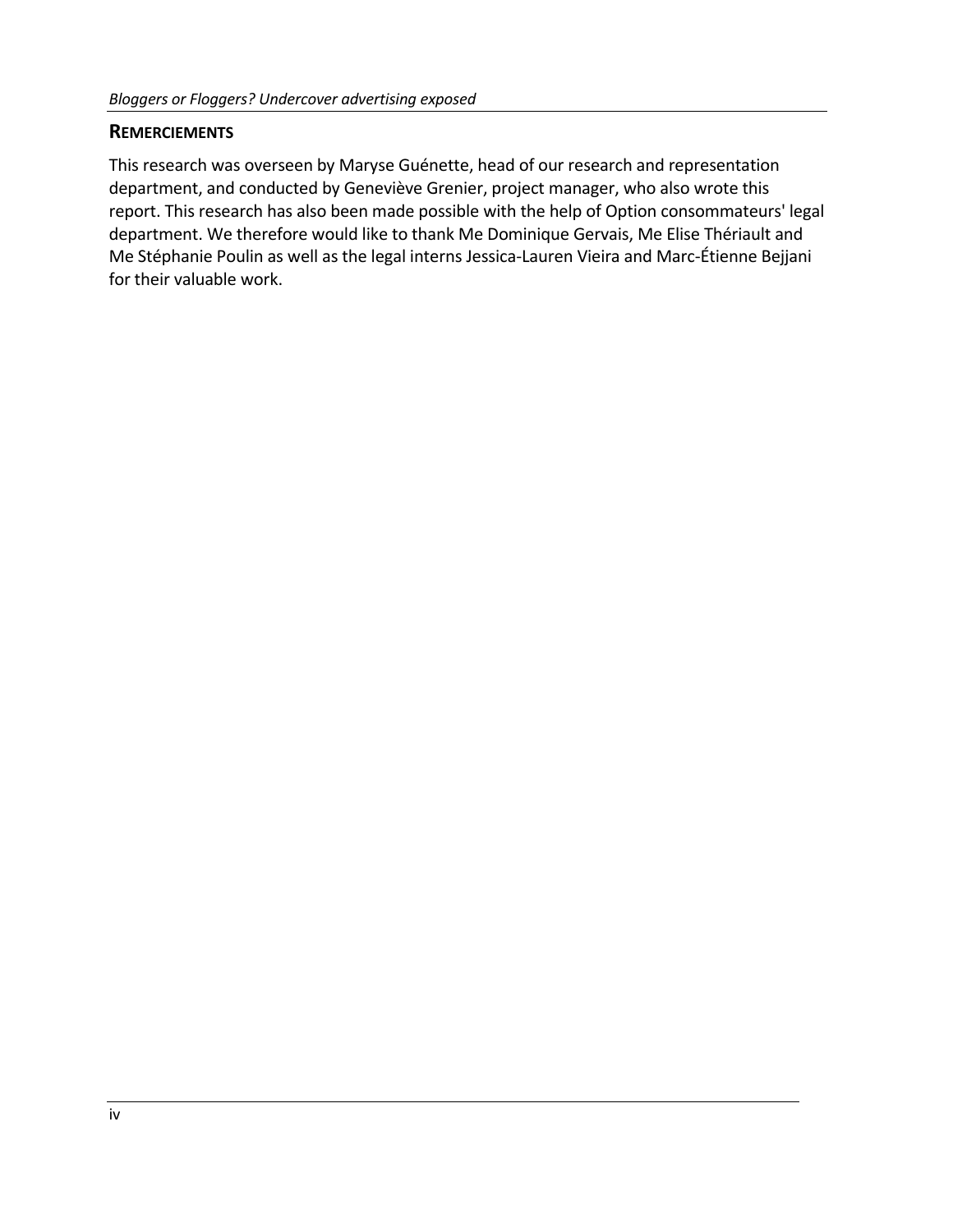Translation of *Blogueurs ou annonceurs ? Identité des publicitaires sous couvert* – Rapport de recherche

Option consommateurs, April 2012

Legal Deposit Bibliothèque nationale du Québec National Library of Canada ISBN 978‐2‐89716‐007‐4

#### **OPTION CONSOMMATEURS**

#### **HEAD OFFICE**

50, rue Ste Catherine Ouest, suite 440 Montreal (Quebec) H2X 3V4 Tel: 514 598‐7288 Fax: 514 598‐8511 Email: info@option‐consommateurs.org Website: www.option-consommateurs.org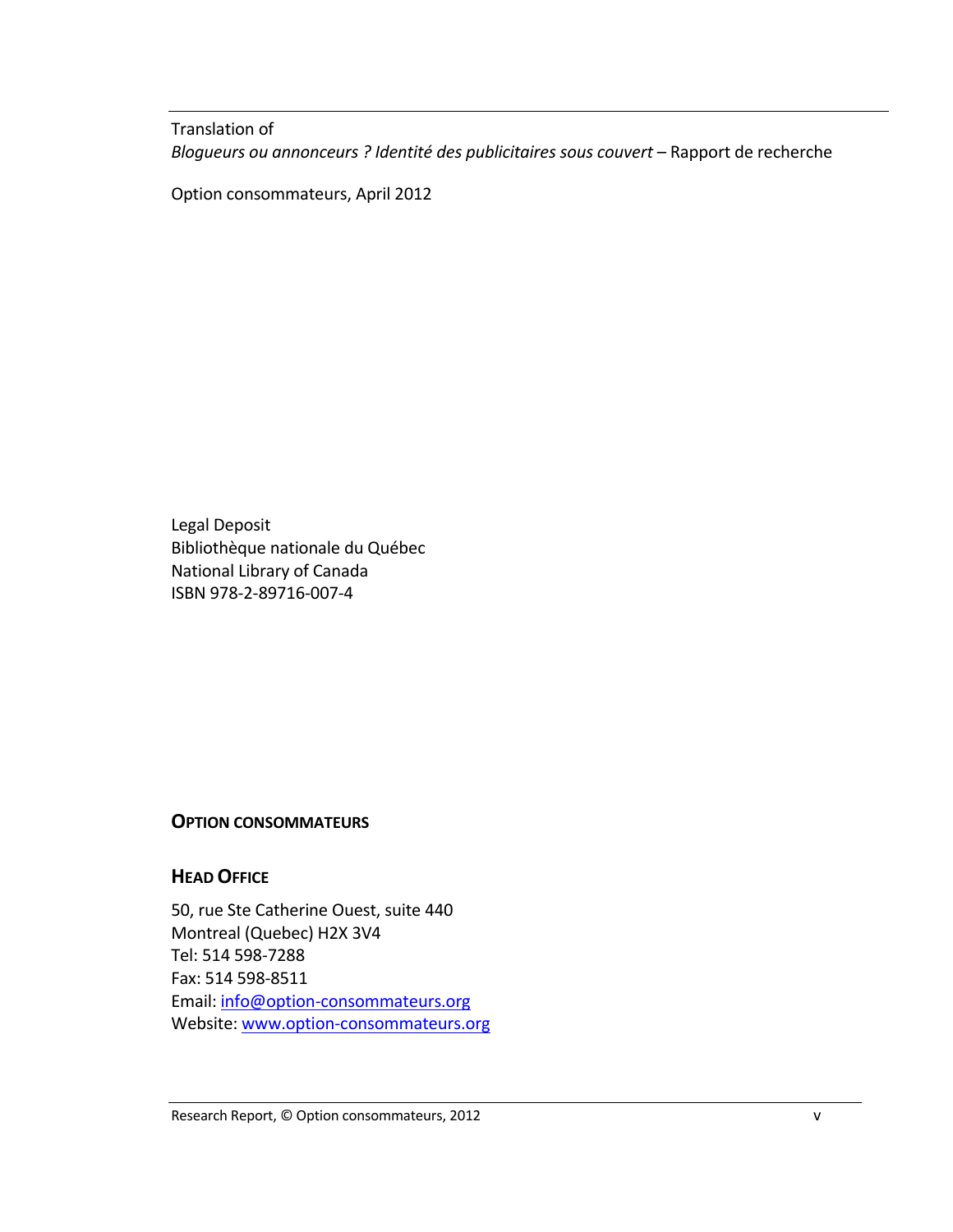## TABLE OF CONTENTS

| <b>CHAPTER 1: DEFINITION, HISTORY AND INSTANCES OF ASTROTURFING AND</b> |     |
|-------------------------------------------------------------------------|-----|
|                                                                         |     |
|                                                                         |     |
|                                                                         |     |
|                                                                         |     |
|                                                                         |     |
|                                                                         |     |
|                                                                         |     |
|                                                                         |     |
|                                                                         |     |
|                                                                         |     |
|                                                                         |     |
|                                                                         |     |
|                                                                         |     |
|                                                                         |     |
|                                                                         |     |
|                                                                         |     |
|                                                                         |     |
|                                                                         |     |
|                                                                         |     |
|                                                                         |     |
| APPENDIX 1: SCREEN SHOT OF THE SOSENCHERES.CA WEBPAGE "3D TV SOLD       |     |
|                                                                         | .47 |
| APPENDIX 2: SCREENSHOT OF THE SOSENCHERES.CA WEB PAGE "TOUTE LA         |     |
|                                                                         |     |
|                                                                         |     |
|                                                                         |     |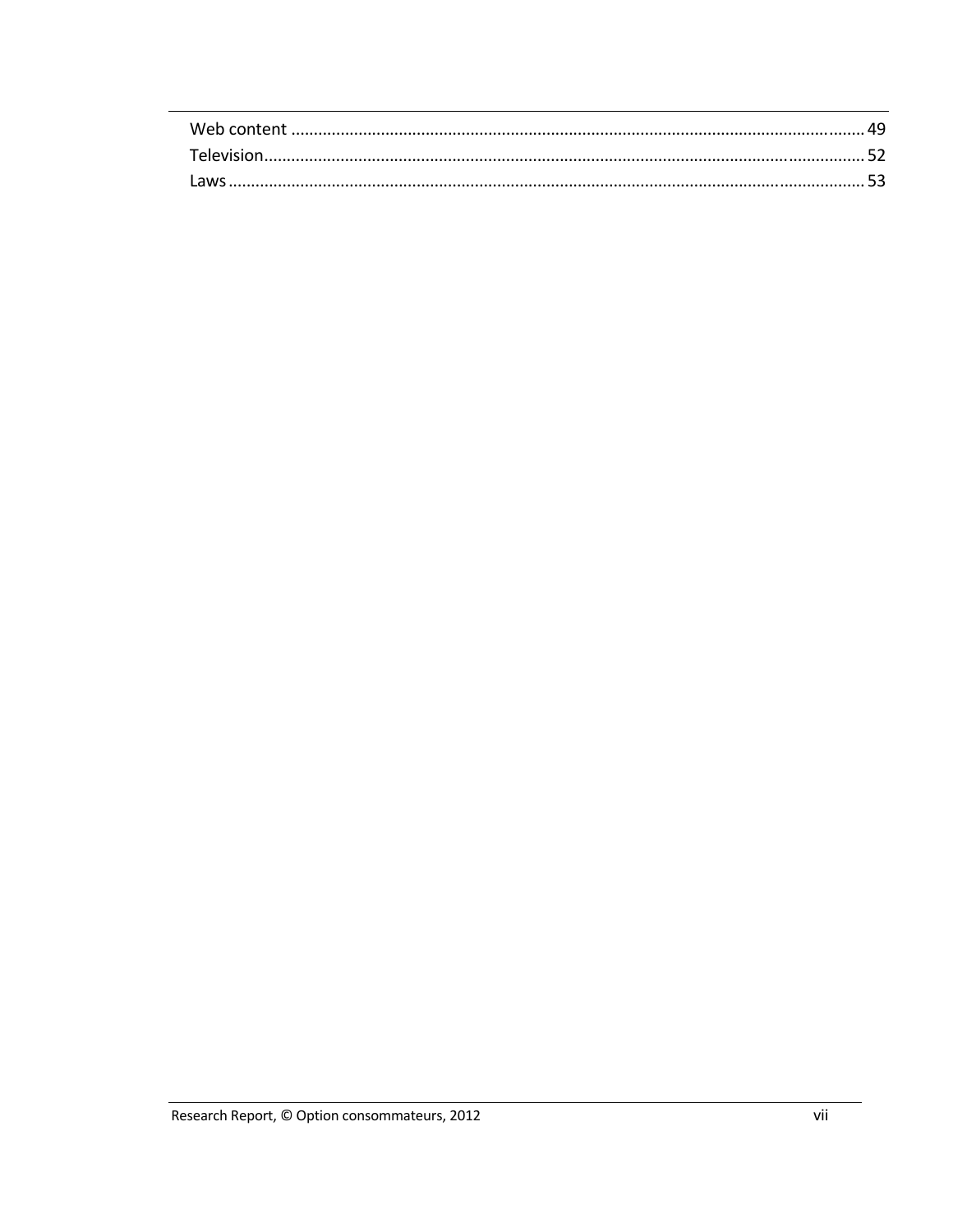# **INTRODUCTION**

### **Background and problem**

Since 2006, social media have been experiencing exponential growth. Today, these media rival the telephone in importance as means of communication. According to the report *Wave 5*, there can no longer be any doubt: "*Currently, nearly 3 quarters of the active internet universe claim to have ever managed a profile on a social network. If the current trend continues, a social networking profile will become as fundamental a part of our daily lives as our telephone number.*" <sup>2</sup> A 2011 study conducted by the firms Beyond, M Booth and Lexis and Next Fifteen Communications<sup>3</sup> added that social media have become a major source of information for consumers, who also use them to search for advice and criticism to guide their purchases. Sites such as tripadvisor.com are already setting new standards for travelers. Clearly, companies wishing to attract the attention of consumers will from now on be turning to social media in addition to the other more traditional communication channels (newspapers, radio, and television).

However, certain business practices that already use social media (such as blogs, Facebook or Twitter) are suspicious, to say the least. Year in, year out, Web commentators widely decry them as reprehensible. Prominent among these practices are "flogging" (creating fake blogs) and "astroturfing" (using a pseudonym and a false identity to interact with consumers – also called "sock puppeting"). These practices, which are condemned by the vast majority of Internet users, and especially by marketing and public relations experts, consist of promoting an organization, a company or a product while posing as a private citizen.

Each occurrence of this phenomenon raises the ire of users and that of the media even more. Option consommateurs is also concerned about these practices. It's safe to say that flogging and astroturfing are practices that give rise to misleading advertising and are a means of dishonestly influencing a large number of consumers. These practices are already condemned by several public relations and marketing professional codes of ethics.

The aim of this research is to understand the phenomena of flogging and astroturfing, to assess their effects on consumers and, ultimately, to find possible ways to minimize the occurrence of these practices and their negative impact on consumers.

 $2$  Wave 5, the Socialisation of Brands, Social Media Tracker – 2010

<sup>3</sup> Beyond, M Booth and Lexis and Next Fifteen Communications. *The Science of Sharing, an Inside look at the Social Consumer*, December 2011, 16 pp. available on the Internet: http://bynd.com/wp‐content/uploads/2011/science‐ of‐sharing.pdf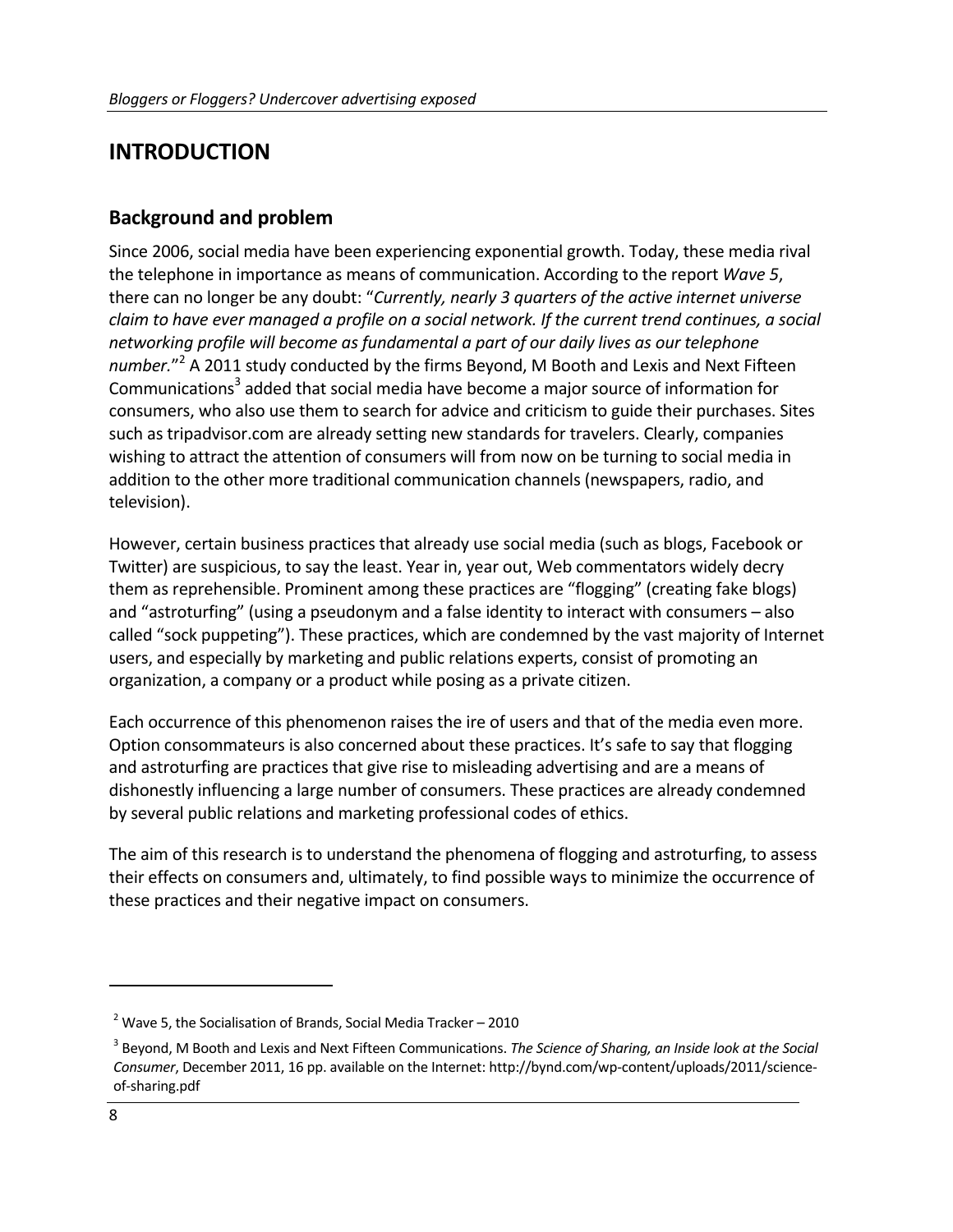### **Methodology and objectives**

Our methodological approach is to better understand the phenomena of flogging and astroturfing, to study their legitimacy and ethical value and to analyze their impact on consumers, and then formulate recommendations to assist legislators at the federal and provincial levels<sup>4</sup> to better protect consumers against such business practices.

With this aim in view, we identified and studied cases of flogging and astroturfing in order to understand their origin, their mode of operation and their reception in the media and in society in general. We also conducted a literature search on American and British regulating initiatives to protect consumers against these practices. A literature search was also conducted to determine the existing regulations in Canada that might apply to the context of the research.

We also conducted structured interviews with experts from government, industry, law and academia who are interested in one way or another in flogging and astroturfing to obtain their points of view on the phenomena. In doing this, we were interested in the legitimacy of these practices, their ethical value, their impact on consumers and ways of protecting the latter.

This report presents the results of these efforts and while highlighting problems and possible solutions

### **The Participants**

To ensure the sound basis of the study, it was vital to collect the opinions of several experts. The participants were many and varied. We met with academics, lawyers, government officials and industry representatives. Here is the complete list:Sophie Boulay, doctorante à la Faculté de communication de l'Université du Québec à Montréal (UQÀM). Sa thèse de doctorat porte sur les pratiques d'*astroturf* en publicité et en politique.

- Sophie Boulay, doctoral candidate in the communication department at Université du Québec à Montréal (UQAM). Her doctoral thesis focuses on astroturf practices in advertising and politics.
- Christian Désîlets, professor, department of information and communication at Université Laval. His research centres primarily on advertising.
- Manon Niquette, professor in the department of information and communication at Université Laval. Her research interests include astroturf advertising in the pharmaceutical industry.

<sup>&</sup>lt;sup>4</sup> Provinces that have adopted relevant legislation.

Research Report, © Option consommateurs, 2012 9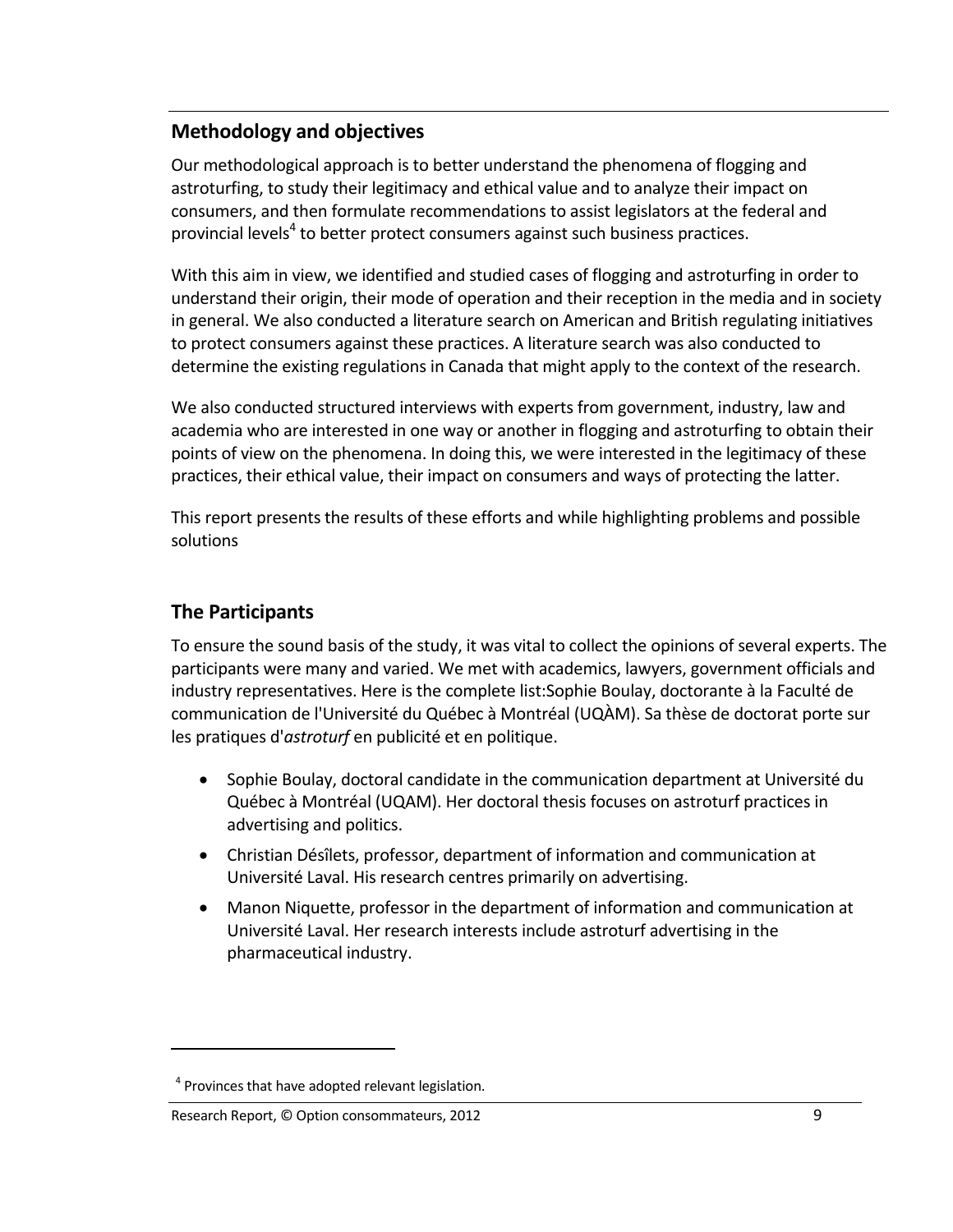#### *Bloggers or Floggers? Undercover advertising exposed*

- Jeff Hancock, associate professor of communication at Cornell University in the United States. He is working on developing a program capable of detecting astroturf‐type interventions on websites that review products and services.
- James Musgrove, a lawyer for the Toronto firm McMillan. He specializes in competition law and advertising law.
- Dominique Gervais, a lawyer for Option consommateurs. She is specialized in the field of consumer law.
- Laureen Kapin of the Counsel for International Consumer Protection, Division of Enforcement and Stacey Ferguson, a lawyer in the Office of Consumer Affairs, Division of Advertising Practices, both at the Federal Trade Commission in the U.S.A.
- Danielle Lefrançois, Director of Communications, Advertising Standards Canada.
- Guillaume Brunet, Vice President, Social Media, at Cossette Communications, an advertising agency.
- Michelle Sullivan, director, digital communications at Hill+Knowlton Strategies, a public relations firm.
- Me Nathalie Jackson, a lawyer at the Office de la protection du consommateur, the government entity responsible of the application of the Consumer Protection Act.

After an initial contact with their media representative, the Sid Lee advertising agency confirmed that it would participate in the study. After numerous reminders by phone and email, Sid Lee ultimately did not grant Option consommateurs an interview.

We also contacted the Chartered Institute of Public Relations in the UK. After sending us an email saying that they would participate in our study, they no longer responded to our calls and emails. $5$ 

### **Structure of the report**

This report is divided into four parts. The first is devoted to understanding flogging and astroturfing: defining the terms, their origins, the history of the phenomenon and the most striking cases.

The second part will focus on the current situation. We will emphasize the difficulties inherent in measuring the scope of the phenomenon. We will also attempt to identify who creates flogs and astroturf and why they do it. In addition, we will report on the potential impacts of these practices on consumers.

 $<sup>5</sup>$  Stéphane Guérin, a blogger interested in Web marketing, helped us to shed a little light on a competition</sup> launched by Nissan that intrigued us during our research. This contest was not added to our case list, owing to a lack of information.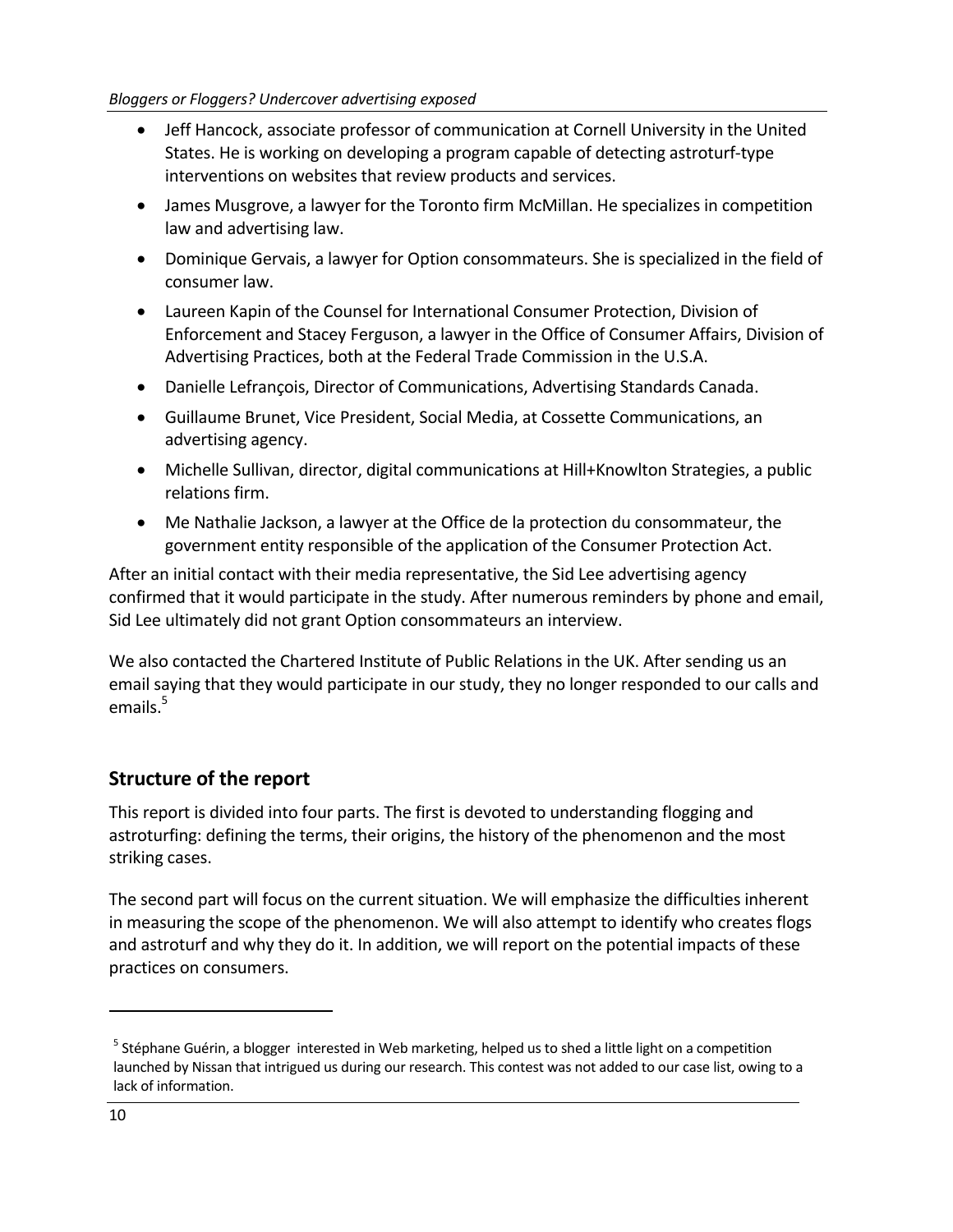The third part is devoted to ethical questions and legal issues related to the phenomena of flogging and astroturfing. We will see in particular that, from an ethical standpoint, there is unanimity among our participants, but there is a divergence of opinion when it comes to legal and regulatory considerations. We will also review the relevant domestic legislation and analyze the initiatives adopted in the United States and the United Kingdom aimed at curbing such practices.

In the fourth part of this report, we will explore other avenues for preventing the possible adverse effects of these practices, including the application of existing laws and raising awareness among consumers.

The report will close with the conclusions and recommendations of Option consommateurs.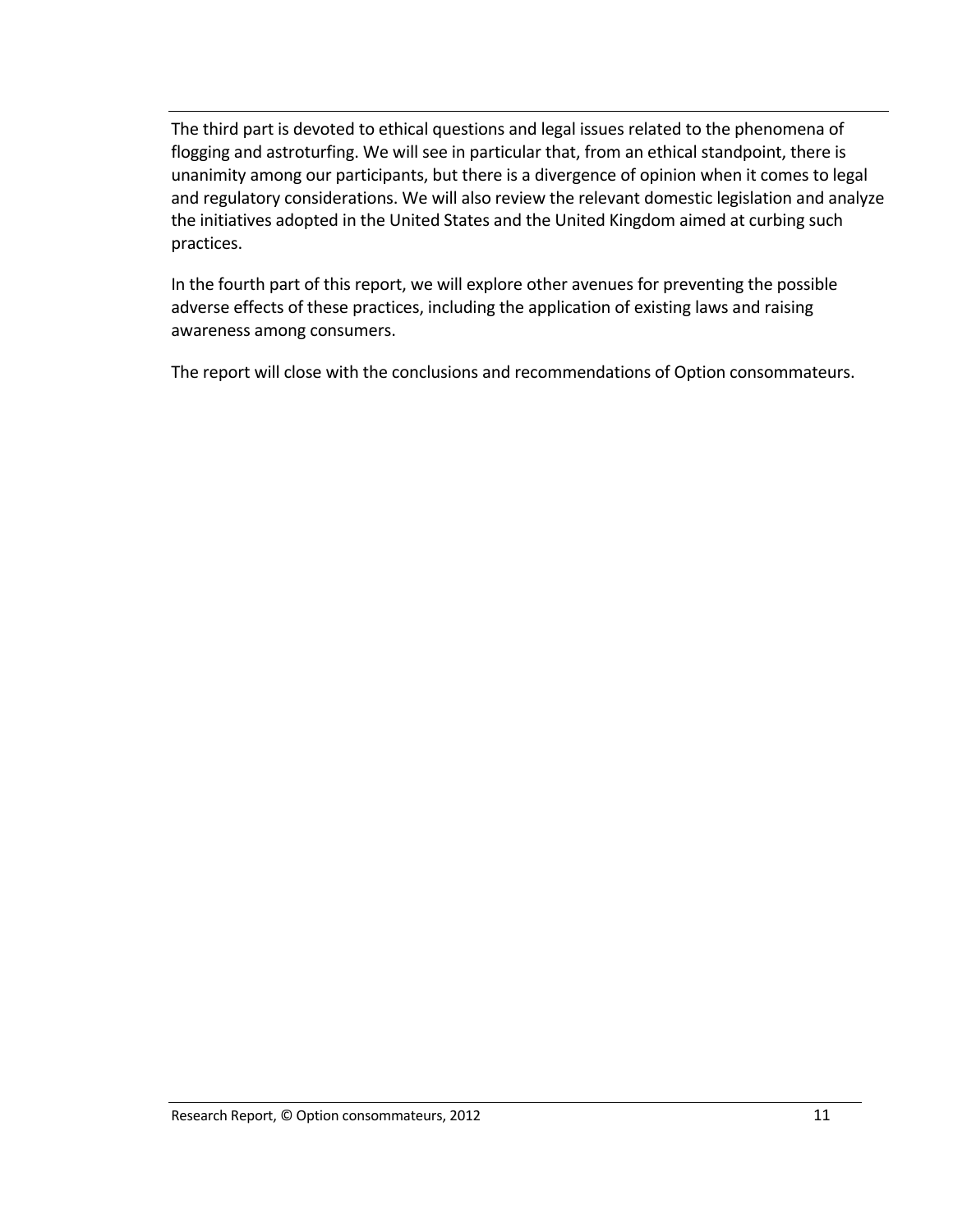# **CHAPTER 1: DEFINITION, HISTORY AND INSTANCES OF ASTROTURFING AND FLOGGING**

### **Astroturf (ou sockpuppeting)**

The term "astroturf" has its etymological roots in the world of politics. Spontaneous movements of political support are frequently dubbed "grassroots movements"; the term is used to define groups of supporters who champion a cause or a campaign of their own accord, in parallel with a formal political campaign. The term "astroturf" is as an antonym of "grassroots" drawing its inspiration from the name of the artificial turf used frequently in sports stadiums, Astro Turf ©. According to Sophie Boulay $^6$ , a doctoral student in communication at UQAM, although the origin of "astroturf" is not confirmed, its first reported use was by U.S. Senator Lloyd Bentsen in his campaign of 1985.

Astroturfing is not a new phenomenon nor is it confined solely to the electronic social media. Whenever one poses as a citizen when one is not, or conceals a potential conflict of interest, that is astroturfing. One particularly notorious case was that of the National Smoker's Alliance (NSA), founded in 1993. The group described itself as a citizen's group that advocated the rights of smokers opposed to U.S. anti‐ smoking laws. The problem? It was funded by the tobacco industry<sup>7</sup>. This example is also often cited as one of the biggest fiascos in the history of public relations.

There is another term used to refer to astroturf‐like practices: sockpuppeting. "Sockpuppeting" is defined as the act of creating a false identity on the Internet in order to create an illusion, to praise or defend one's company, one's self or one's allies. It is not known when or why the term "sockpuppeting" was coined. One source proposes that the term sockpuppeting was chosen because it is as easy to create a computerized sockpuppet as a real sockpuppet, i.e. a puppet made from a sock<sup>8</sup>.

Despite the hazy origin of these terms, using a false identity in electronic social media is a fairly common practice if we are to believe Paul Kedrosky, a venture capitalist<sup>9</sup> from San Diego<sup>10</sup> and author of the blog *Infectious Greed*.

The most widely publicized case was that of John Mackey, CEO of Whole Foods Markets, a U.S. grocery chain. Under the name Rahodeb, he published comments on the site of a rival company, Wild Oats, and

 $^6$  The interview with Sophie Boulay took place on October 14, 2011 at the Option consommateurs offices.

<sup>7</sup> Gerry McCusker, *Talespin: Public Relations Disasters ‐ Inside Stories & Lessons Learnt*, Kogan Page, London, 2005, pp. 13‐15.

<sup>8</sup> http://www.wisegeek.com/what‐is‐a‐sock‐puppet‐website.htm

<sup>9</sup> *Venture capitalist*: A speculator who makes money available for innovative projects (especially in high technology). <http://www.thefreedictionary.com/venture+capitalist>

<sup>10</sup> Brad Stone and Matt Richtel. "The Hand That Controls the Sock Puppet Could Get Slapped ‐ New York Times." *The New York Times ‐ Breaking News, World News & Multimedia*. July 16, 2007. Web 2.0, Sept. 2011. http://www.nytimes.com/2007/07/16/technology/16blog.html?scp=1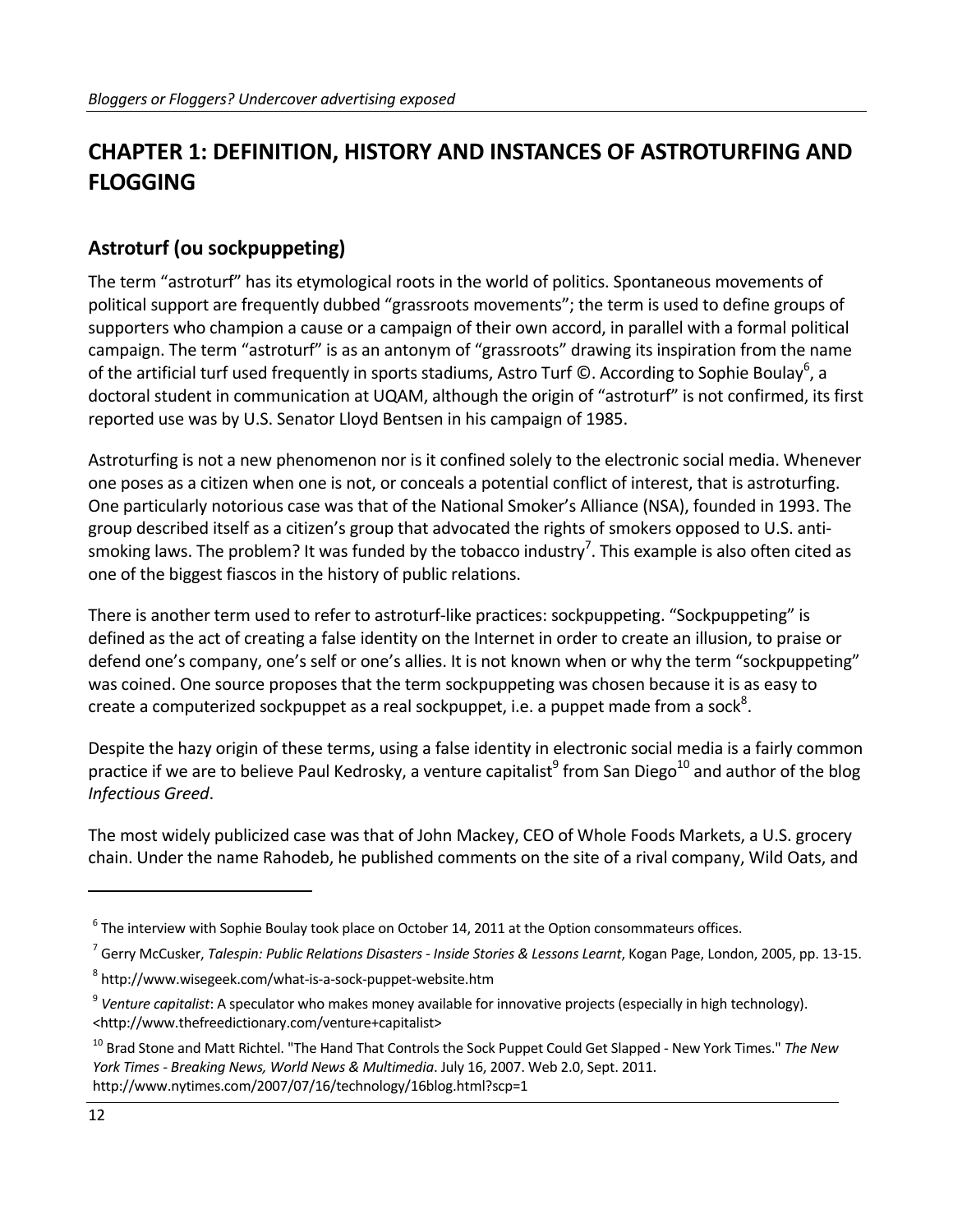revealed information about a possible acquisition that Whole Foods was attempting to make. Mackey also posted some 1400 messages on the Yahoo! Finance Boards website $^{11}$ .

A fairly recent case was that of Conrad Black, CEO of Hollinger International. At his criminal trial for fraud, the prosecutor submitted into evidence e-mail messages showing that Black had suggested to one of his senior employees that he go onto the Yahoo Finance chat room and blame the poor performance of his company's shares on short selling. When the employee refused to write the message, the prosecution alleged Black wrote the message himself, using the name "nspector."<sup>12</sup>

### *The case of Sony Pictures*

On June 4, 2001, the Sony Pictures film studio admitted having created bogus positive reviews to promote certain of its movies<sup>13</sup>. These reviews were written by one of Sony's marketing executives who, under the fictitious name David Manning, posed as an employee of the *Ridgefield Press,* an actual Connecticut weekly. The management of the newspaper were unaware that Sony Pictures had used its name. A few days later, Connecticut Attorney General Richard Blumenthal reported that he was investigating the case and confirmed that he had received several complaints on the subject. He also stated that it could be considered false advertising<sup>14</sup>. Furthermore, Sony Pictures admitted two weeks later that a couple of fans featured in the ad for the movie *The Patriot* were not real fans, but employees who worked in the Sony Pictures marketing department<sup>15</sup>. On March 13, 2002, nine months after admitting publishing the false reviews, Sony Pictures paid \$325,000 in fines to the State of Connecticut. Sony representatives also agreed to stop inventing positive reviews of their own movies and having their employees pose as fans in their ads, but claimed that other studios were doing the same. Universal Pictures, 20th Century Fox and Artisan Entertainment have subsequently admitted that they had used their employees in ads posing as moviegoers making comments<sup>16</sup>.

On March 2, 2004, a group of moviegoers brought a lawsuit against Sony Pictures for using a fake critic to promote their movies. Lawyers for Sony Pictures claimed it was protected by free speech, a defence that Judge Ortega of the Court of Los Angeles rejected. The judge also said that if the lawsuit was successful, everyone could from that day on rely on the truth and accuracy of movie ads<sup>17</sup>.

<sup>11</sup> Érik Rhey. "Corporate Sock Puppets." *PC Magazine* 26.19 (2007): 2‐3. Print.

<sup>12</sup> Brad Stone and Matt Richtel. "The Hand That Controls the Sock Puppet Could Get Slapped ‐ New York Times." *The New York Times ‐ Breaking News, World News & Multimedia*. July 16, 2007. Web 2.0, Sept. 2011. 2011.http://www.nytimes.com/2007/07/16/technology/16blog.html?scp=1

<sup>&</sup>lt;sup>13</sup> "Sony admits using fake reviewer," BBC News, June 4, 2001.

<sup>&</sup>lt;sup>14</sup> "Inquiry into fake film critic," BBC News, June 7, 2001.

 $15$  "Sony admits fake fans on ad," BBC News, June 18, 2001

 $16$  "Sony admits fake fans on ad," BBC News, June 18, 2001

<sup>&</sup>lt;sup>17</sup> "Legal fight over fake film critic," BBC News, March 2, 2004.

Research Report, © Option consommateurs, 2012 13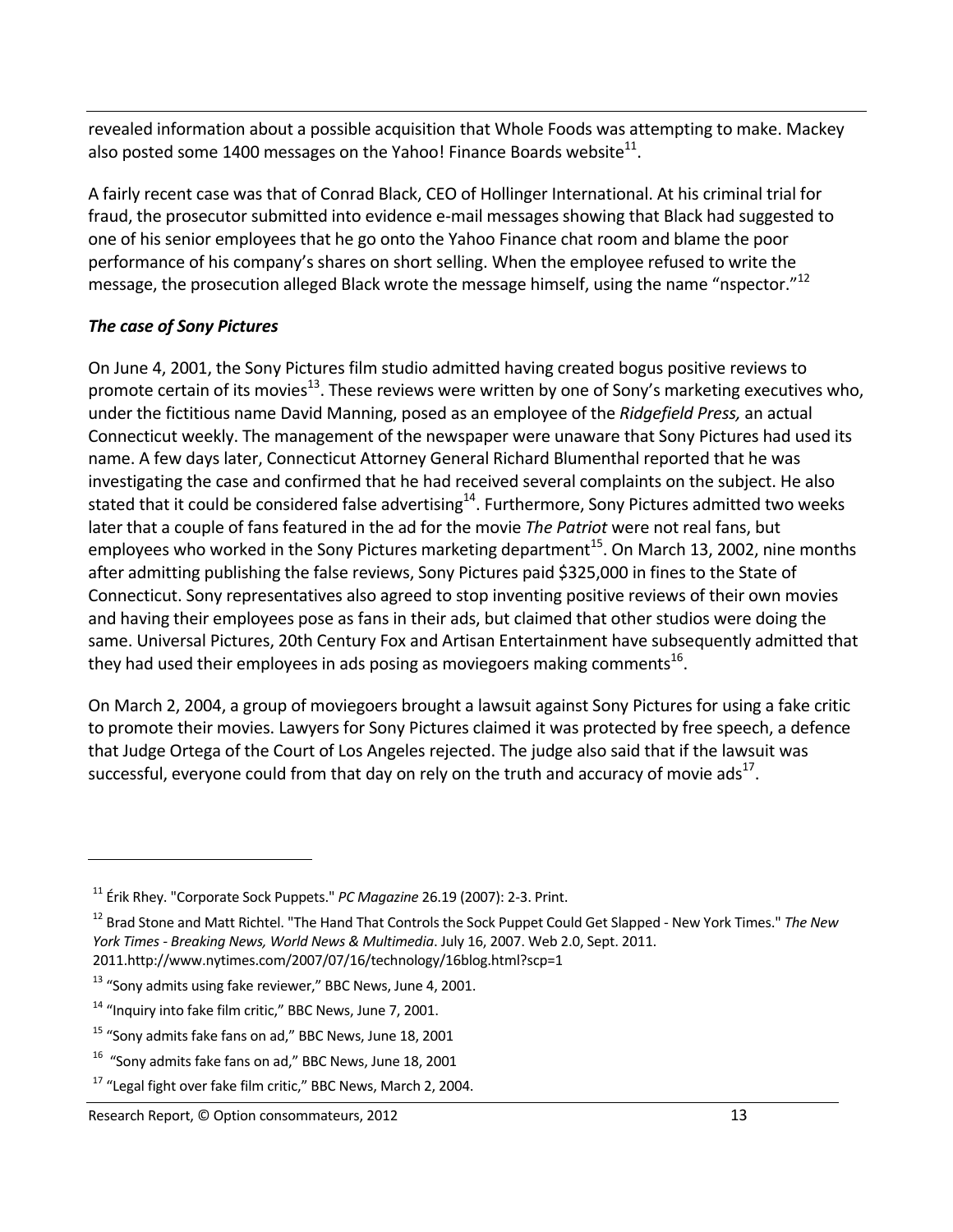On August 3, 2005, the judge finalized an out‐of court settlement in which Sony agreed to pay moviegoers \$5.1 million. Everyone in the United States who had seen a movie promoted by the false critic was then paid compensation of \$5, the price of a ticket. In the out‐of‐court settlement, however, Sony did not admit its responsibility, stating that the company simply wanted to close the file and to avoid the cost and uncertainty of litigation $^{18}$ .

#### *La Folle: A case of astroturfing unearthed by Option consommateurs*

While conducting research on penny auctions<sup>19</sup>, our colleague, lawyer Dominique Gervais, took part in discussion forums devoted to that topic<sup>20</sup>, and came across an interesting case of astroturfing. On the site, sosencheres.ca<sup>21</sup>, the activities of a contributor going by the name of "lafolle" raised doubts in the minds of some participants concerning her identity<sup>22</sup>. In the discussion forums visited, "lafolle" either sang the praises of bidou.ca<sup>23</sup> or criticized other penny auction sites. In light of "lafolle's" comments, several participants suspected her of working for bidou.ca.

Postings by "lafolle" such as: "Unbelievable: this morning on Bidou, a 3D TV worth \$2,100 sold for 93 cents!" (see Appendix 1, entitled "Télé 3D vendu 0.93\$ sur Bidou"<sup>24</sup>), constitute clear examples of astroturfing. Finally giving in to accusations, "lafolle" confessed "her" identity in a long text published on the forum sosenchere.ca (see Appendix 2 entitled "Toute la vérité sur lafolle et Le Héros.") "lafolle" was, in fact, Eric<sup>25</sup>, a co-owner of the site bidou.ca. One striking feature of the "lafolle" confession is how Eric attempts to justify his undercover activities. His comments are surprising at the very least and worth quoting here:

Why use this nickname and remain anonymous? I realized during Bidou's first year of operation that several other sites were invading the market and that they had bad intentions. Bidou's smash debut prompted several people to get into the penny auctions business and it started to look like a gold rush.

 $18$  "Sony pays \$1.5m over fake critic," BBC News, August 3, 2005.

<sup>19</sup> These are online shopping sites that operate along the lines of an auction in which the bidding starts at one cent. Participants buy chances to bid on an article they wish to acquire.

<sup>20</sup> These visits took place in the context of a research study on penny auctions entitled *Les enjeux reliés aux sites d'enchères à un sou sur Internet.*

 $21$  This is a site where penny auction participants discuss their experiences.

 $22$  Appendix 1: Screen shot of sosenchères.ca webpage in which "lafolle" intervenes.

<sup>&</sup>lt;sup>23</sup> Bidou.ca is a penny auction site

<sup>&</sup>lt;sup>24</sup> Please note that passages from books, articles, interview transcripts and web comments that were originally in French have been translated in English.

<sup>&</sup>lt;sup>25</sup> The name he used in the apology.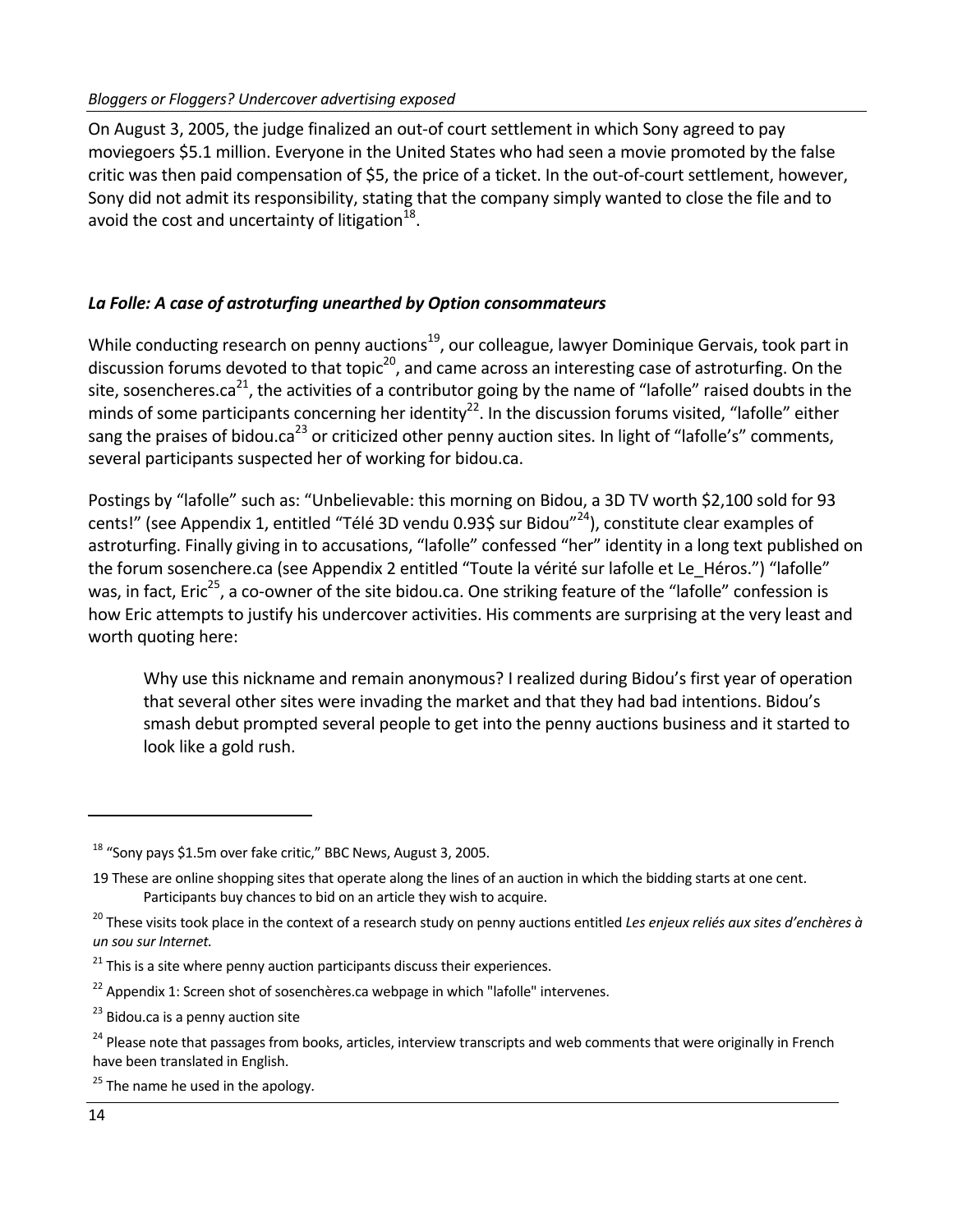Thinking they could become millionaires by buying a \$400 script, these individuals were soon disenchanted and many realized that if you're not one of the top players on the net, you may not be able to make a profit. This led some of these sites to defraud their customers and break a few rules.

Then came the discussion forums specializing on the topic. So I used the opportunity to advise people interested in auctions to be careful about whom they deal with. I then decided that it was unnecessary, even preferable, if people didn't know that I owned Bidou.ca, because if they did, they would give less importance to my warning because they would think I was biased.

So I decided to become lafolle and adopt a rather eccentric personality so as not to arouse suspicion. (See Appendix 2 entitled "Toute la vérité sur lafolle et Le Héros")<sup>26</sup>

Thus, the creator of "lafolle" says he created the astroturf for the common good. However, as discussed in the chapter on the legality of these practices, the law does not echo the sentiments of this messenger. At the time of writing, no complaint has yet been lodged against him.

#### *Other examples*

Not all examples of sockpuppeting and astroturfing come from the business world. Cases have also been noted in the domains of literature and politics.

In April 2006, the *Los Angeles Times* withdrew Pulitzer Prize winning author Michael A. Hiltzik from its blog because he was arguing with readers under a false name<sup>27</sup>. The same situation occurred with writer Lee Siegel of the *New Republic* magazine who blogged under the name "sprezzatura"28, and with author John Lott, who between 2000 and 2003, blogged under the name "Mary Rosh"<sup>29</sup>. Historian Orlando Figes was also caught indulging in similar activity<sup>30</sup>.

<sup>29</sup> Richard Morin. "Scholar Invents Fan To Answer His Critics." *Washington Post* [Washington] February 1, 2003: C01. Print.

<sup>&</sup>lt;sup>26</sup> Please note that we transcribed all the interventions from the forums word for word. No errors were corrected.

<sup>27</sup> Brad Stone and Matt Richtel. "The Hand That Controls the Sock Puppet Could Get Slapped ‐ New York Times." *The New York Times ‐ Breaking News, World News & Multimedia*. July 16, 2007. Web 2.0, Sept. 2011. http://www.nytimes.com/2007/07/16/technology/16blog.html?scp=1

<sup>28</sup> Maria Aspan. "New Republic Suspends an Editor for Attacks on Blog ‐ New York Times." *The New York Times ‐ Breaking News, World News & Multimedia*. September 4, 2006. Web 2.0, Sept. 2011. http://www.nytimes.com/2006/09/04/technology/04republic.html?ex=1315022400

<sup>&</sup>lt;sup>30</sup> Richard Lea and Matthew Taylor. "Historian Orlando Figes Admits Posting Amazon Reviews That Trashed Rivals | Books | The Guardian" *Latest News, Comment and Reviews from the Guardian | Guardian.co.uk*. April 23, 2010. Web 2.0, Sept. 2011. http://www.guardian.co.uk/books/2010/apr/23/historian‐orlando‐figes‐amazon‐reviews‐rivals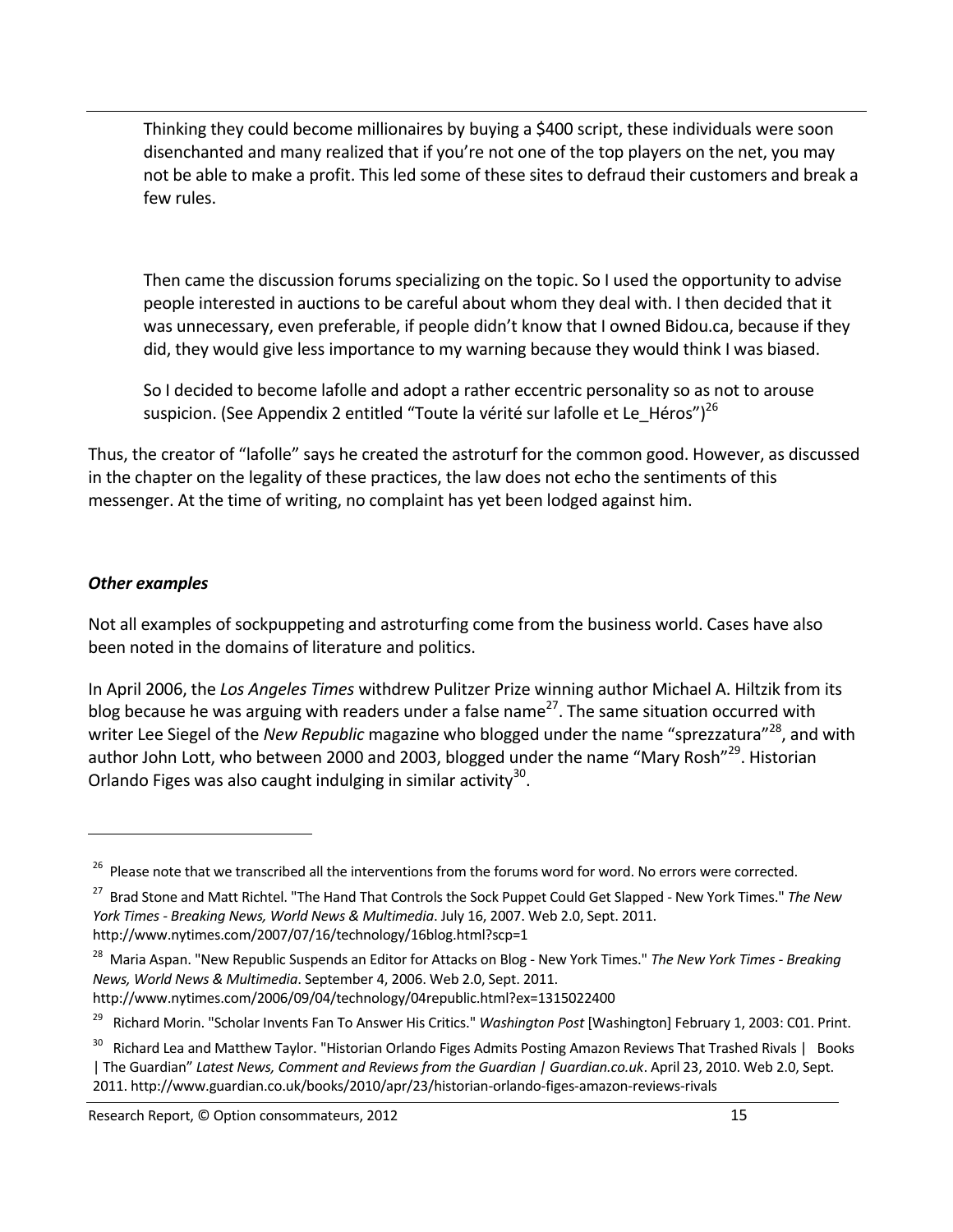Tad Furtado, policy director for New Hampshire Republican Representative Charles Bass, wrote on Democratic Party blogs that the Democrats had no hope of winning the election race, and consequently, should place their energies elsewhere $^{31,32}$ 

In 2007 Peter Ragone, press officer for San Francisco Mayor Gavin Newson, allegedly made pro‐Newson pronouncements under the fictitious identities of "John Nelson" and "Byorn"<sup>33</sup>.

In England, Councillor Ben Grower used multiple aliases such as "OmegaMan" to praise the work he and his team were doing $34$ .

In short, astroturfing and sockpuppeting seem to be used by numerous individuals in a wide range of fields to influence people's opinions about a product, a company or a person. The cases of the NSA, Whole Foods and Conrad Black are only some of the more notorious cases<sup>35</sup>.

## **Flogging**

The term "flog" is a neologism created by combining the words "fake" and "blog." Flogs may be created by advertisers, political parties, advertising agencies or merchants who pose as ordinary citizens. It is an advertising tool designed to attract readers' attention to a product or service.

The term "flogging" also denotes a certain type of behaviour. For instance, a blogger who, because he received gifts or invitations from companies, speaks highly of these companies on his blog, is practicing flogging. The same goes for the person who fails to mention that he received a gift or an invitation.

There are several cases on record. Here is a tour of the most prominent, starting with the one that occurred closest to us.

<sup>31</sup> Anne Saunders. "Bass Aide Resigns for Fake Website Postings | Concord Monitor." *New Hampshire Area News, Sports, Opinion & Photos | Concord Monitor*. September 2006. Web 2.0, Sept. 2011. http://www.concordmonitor.com/article/bass‐ aide‐resigns‐for‐fake‐website‐postings

<sup>32</sup> Brad Stone and Matt Richtel. "The Hand That Controls the Sock Puppet Could Get Slapped ‐ New York Times." *The New York Times ‐ Breaking News, World News & Multimedia*. July 16, 2007. Web 2.0, Sept. 2011. http://www.nytimes.com/2007/07/16/technology/16blog.html?scp=1

<sup>&</sup>lt;sup>33</sup> Susan Sward. "Tough times for Peter Ragone / Newsom's Press Secretary Has Had the Mayor's Scandal to Deal With, plus His Own Woes of Deceptive Blogging." S*an Francisco Bay Area — News, Sports, Business, Entertainment, Classifieds:* SFGate. February 2, 2007. Web 2.0, Sept. 2011

<sup>34</sup> Stephen Bailey. "Website Praise for Bournemouth Councillor Comes From... Councillor! (From *Bournemouth Echo*)." *Bournemouth Echo News, Sport, Leisure, Bournemouth Air Festival, Jobs, Homes in Dorset and.* January 13, 2009. Web. 2.0, Sept. 2011.

<sup>&</sup>lt;sup>35</sup> In the interests of clarity, "astroturf" and "socketpuppetting" will both be referred to as "astroturf" or "astroturfing" throughout this study. These are the terms most commonly employed by the experts.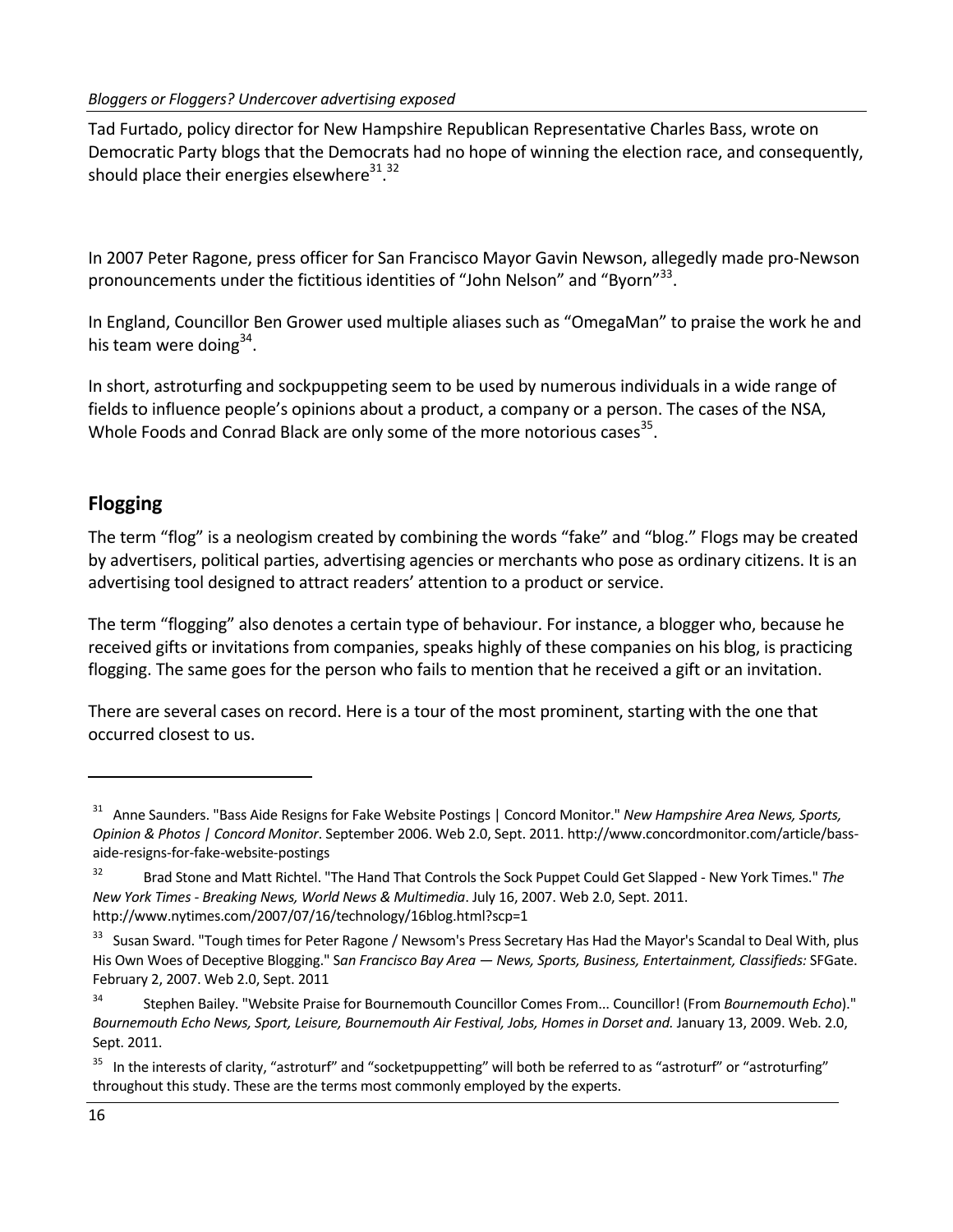### *The Bixi affair (Stationnement Montréal)*

In 2008, the blog "À vélo citoyens" was created by three Montreal cyclists: Melanie Gomez, Jean‐Michel Simoneau and Penelope Riopelle. This blog, supposedly born as a result of a chance encounter by three cyclists, was intended to promote cycling as primary mode of transportation. It was updated often, included pro‐biking clips and dealt with several other topics. Melanie, Penelope Jean‐Michel also participated in other blogs and created a Facebook page to make the blogosphere more aware of "À vélo citoyens."

In July 2008, the blog featured an exclusive photo, supposedly sent by an informant, of the prototype of the Bixi, the shared‐use bicyle sponsored by the City of Montreal. Just days later, Alain Ayotte, vice president of Parking Montreal, the agency responsible for developing the Bixi, confirmed that it was indeed the Bixi prototype.

A year later, in May 2009, the blogosphere learned that "À vélo citoyens" was actually a fake blog created by the marketing firm Morrow Communications, one of whose clients was Parking Montreal. Morrow Communications and Parking Montreal subsequently acknowledged that the blog was a total fabrication, with the sole objective of promoting the introduction of the Bixi bike.

André Morrow, founder of Morrow Communications, claims that their advertising strategy was merely viral marketing set up to familiarize Montrealers with the principle of the Bixi bike and to spark public interest. He claimed not to see any problem with this type of marketing. He added that false identities are used elsewhere on the Internet, for example on Twitter and YouTube. Michel Philibert, director of marketing and communications at Parking Montreal rejects any mention of manipulation. He maintains that the aim of manipulation is mercantile and, in this case, the firm's aim was to get through to people in order to promote a public service<sup>36</sup>.

According to Jacques Nantel, a professor at HEC and marketing specialist, the strategy adopted by Morrow Communications is clever, albeit ethically borderline. In his view, such behaviour is not reprehensible and we can expect to see it used more often. Harry G. Frankfurt, a professor of philosophy at Princeton University, says that with the growing importance of marketing in society, we are becoming less concerned with distinguishing the true from the false $37$ .

Columnist Patrick Lagacé, however, views the problem differently. For him, the public has been fooled. Furthermore, he reminds us that this practice is prohibited by the code of ethics of the Public Relations Society of America<sup>38</sup>. Journalist Patrick Dion is of the same opinion. For him, this is a clear case of

<sup>36</sup> P. Lagacé, "Bixi, blogue et bullshit," *La Presse*, May 12, 2009.

<sup>37</sup> *Ibid.*

<sup>38</sup> *Ibid.*

Research Report, © Option consommateurs, 2012 17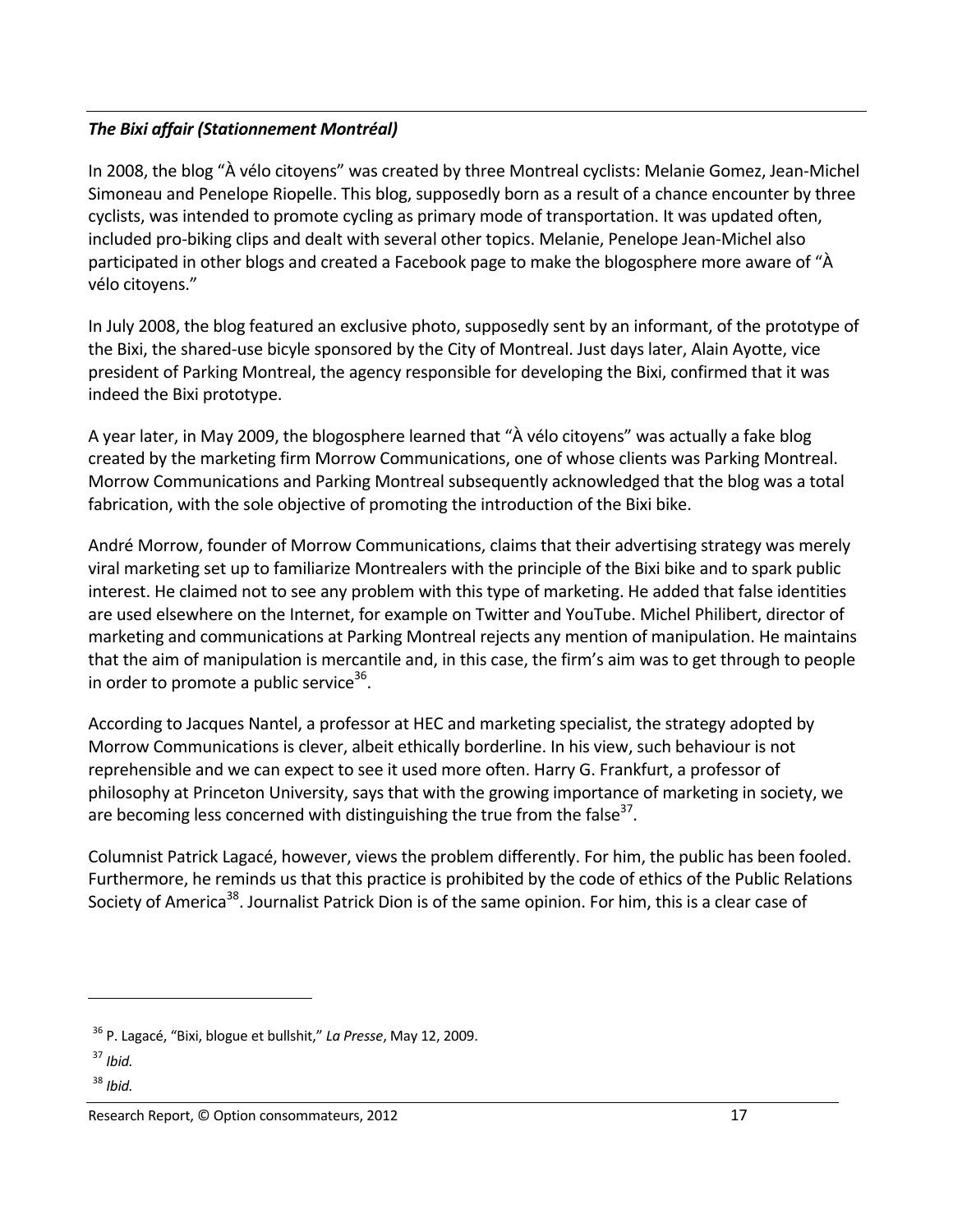#### *Bloggers or Floggers? Undercover advertising exposed*

manipulation. Having actually praised the blog without knowing it was false, he now complains that "À vélo citoyens" used his name "at [his] expense and without [his] knowledge."<sup>39</sup>

Author Michelle Blanc believes Québec should have learnt something from the French experience. In fact, Vichy (discussed below) used the same strategy in France and was caught<sup>40</sup>. Surely Morrow Communications should have taken that into account.

Blogger Dimitri Gourdin states that social media are interesting but are not suited to every client, or relevant to every problem. He recalls that transparency and authenticity must be respected by all companies who want operate over the Internet<sup>41</sup>. In a similar vein, Michelle Sullivan, in her article of May 12, 2009<sup>42</sup>, points out that the code of ethics of the Québec Society of Public Relations Professionals (QSPRP) applies in this instance. She maintains that municipal institutions and professional communications firms should respect ethical standards when they operate within the blogosphere.

For bloggers Fagstein and Normand Miron<sup>43</sup>, when a company creates a fake blog, it shakes consumer confidence. They believe that businesses can be creative while remaining honest.

Patrick Tanguay's reaction is the most marginal. Even though he says he was shocked by the behaviour of Morrow Communications, he believes that it is the users' responsibility to determine the source of each blog. He says they should not blindly trust whatever is circulating in the blogosphere<sup>44</sup>.

### *Wal‐Marting Across America (Wal‐Mart)*

September 27, 2006 saw the creation of a blog called "Wal‐Marting Across America." The blog relates the journey of a couple, Laura and Jimi, in their recreational vehicle (RV). The couple crossed the United States, from Las Vegas to Georgia, recounting their adventures along the way. All along the journey, they parked their RV for free in various Wal‐Mart parking lots. Every Wal‐Mart employee Laura and Jim met said they loved their work.

Suspecting a hidden campaign, Web surfers finally figured out that it was a fake blog set up by Working Families for Wal‐Mart (WFWM), an organization launched by Edelman, a public relations firm working for Wal‐Mart. They also learned that WFWM was responsible for all of Laura and Jim's expenses, had changed their original route, and had affixed the Wal‐Mart logo to their RV. Unlike Melanie, Jean‐Michel

 $39$  P. Dion, "Bixi, blogue et bullshit" (mon point de vue), May 12, 2009.

 $^{40}$  M. Blanc, "Morrow Communications, communications de morons," May 12, 2009.

 $41$  D. Gourdin, "Bixi ou la dictature des médias sociaux," May 12, 2009.

 $42$  M. Sullivan, "Blogue Bixi: Shirley Steinberg met du vinaigre sur la plaie," May 12, 2009.

<sup>&</sup>lt;sup>43</sup> Fagstein, "Why do marketing companies hate themselves?" May 12, 2009 ; N. Miron, "Un faux blogue pour une vraie cause," May 12, 2009

<sup>44</sup> P. Tanguay, "Quelques questions d'même en passant," May 12, 2009.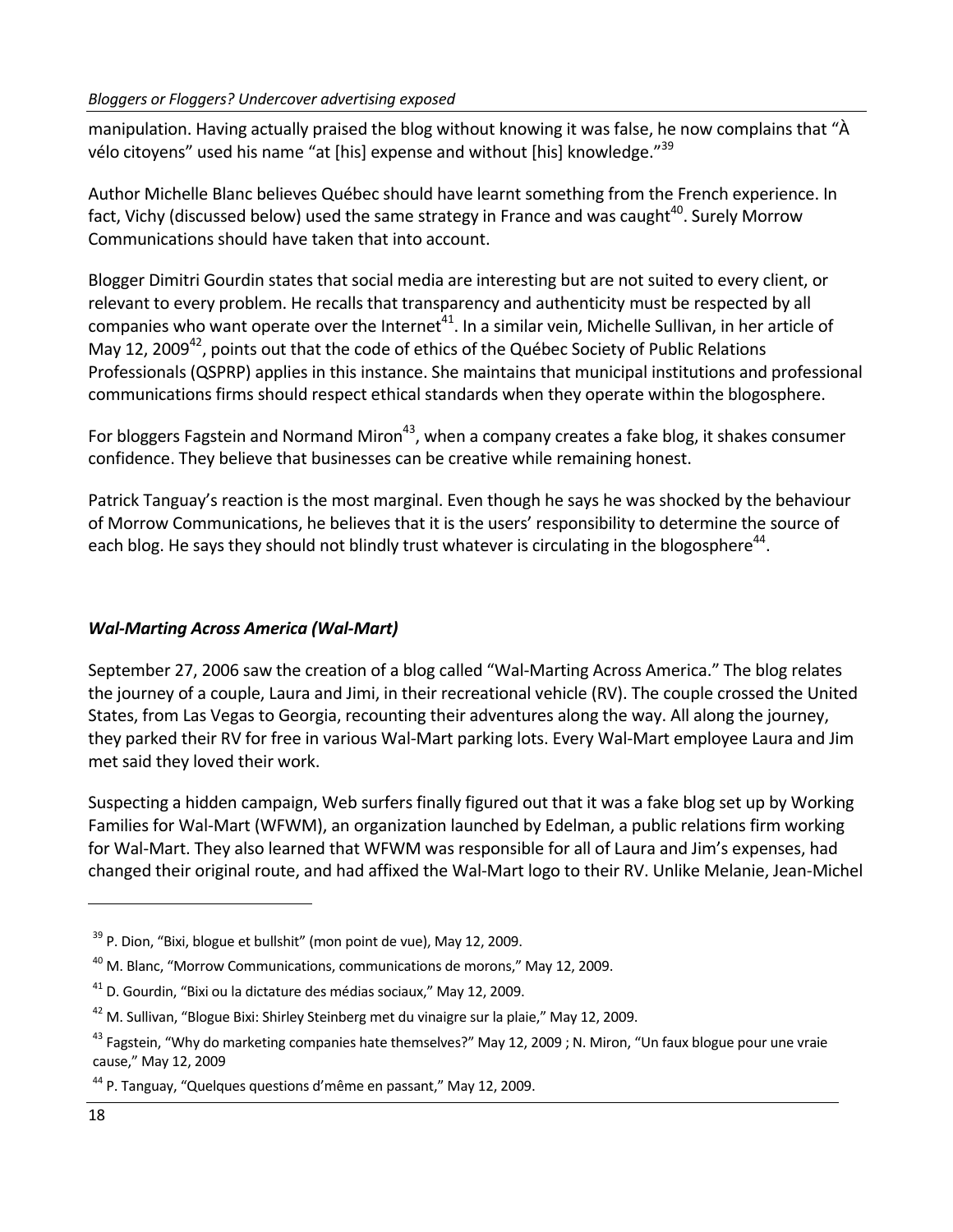and Penelope in the Bixi affair, Laura and Jim were real people. In fact, there was a banner on the blog that mentioned that the website was sponsored by WFWM. However, there was nothing indicating that the organization was responsible for all the couple's expenses and that WFWM was funded by Wal‐ Mart.

In February 2006, months before the fake blog was created, Edelman had hired Steve Rubel, a blogging expert, to help it use blogs more effectively. On October 16, 2006, less than a month after the creation of the fake blog, Richard Edelman confessed publicly on his own blog saying said that the whole thing was his fault. Messrs Edelman and Rubel also declared their support for the ethical standards of WOMMA (Word of Mouth Marketing Association).

In acting as it did, Edelman indeed violated the WOMMA code of ethics, which it had helped draft. The firm was not transparent about its role in the blog. WOMMA therefore placed Edelman under 90 day‐ review. WOMMA asked it to carry out six corrective actions, which including writing a report to the organization explaining the incident and making a commitment to participate in future ethics programs offered by the organization.

Kailev Astor's<sup>45</sup> article published in *Strumpette*, the public relations industry's leading journal, even called for the resignation of Richard Edelman and Steve Rubel on October 17, 2011, following Edelman's apology. Astor also expressed the view that public relations professionals have no business using the blogosphere.

However, according to columnist Li Evans, the social media industry is young and the rules are as yet ill‐ defined. It's only natural that mistakes will be made; the important thing is to promise not to repeat them and to develop strategies to avoid them. He points out that every company is different and reacts differently to the errors it makes. In this case, Edelman was slow to respond but admitted its mistakes, apologized and pledged to work on ethical standards<sup>46</sup>. Nevertheless, Evans says, the reputation of public relations firms had just taken a hit $^{47}$ .

Columnist Pallavi Gogoi, reporting the remarks of Paul Rand, an associate of the public relations firm Ketchum, points out that no one can hide anything in the blogosphere today. If you try to hide something, it will come out eventually and you will be excluded. This is why, Gogoi says, Edelman may end up suffering from the scandal even more than Wal-Mart<sup>48</sup>. Similarly, Tom Siebert judges that

<sup>45</sup> K. Astor, "Call Goes Out for Edelman and Rubel to Resign," October 17, 2006..

<sup>&</sup>lt;sup>46</sup> L. Evans, "Reflections: Edelman, WalMart & Flogs," October 22, 2006.

<sup>&</sup>lt;sup>47</sup> L. Evans, "Edelman Takes Ownership of Walmart Blogging Mess," October 16, 2006.

<sup>48</sup> P. Gogoi, "Wal‐Mart vs. the Blogosphere," *BusinessWeek*, October 17, 2006.

Research Report, © Option consommateurs, 2012 **19** and the search Report of the search Report, 0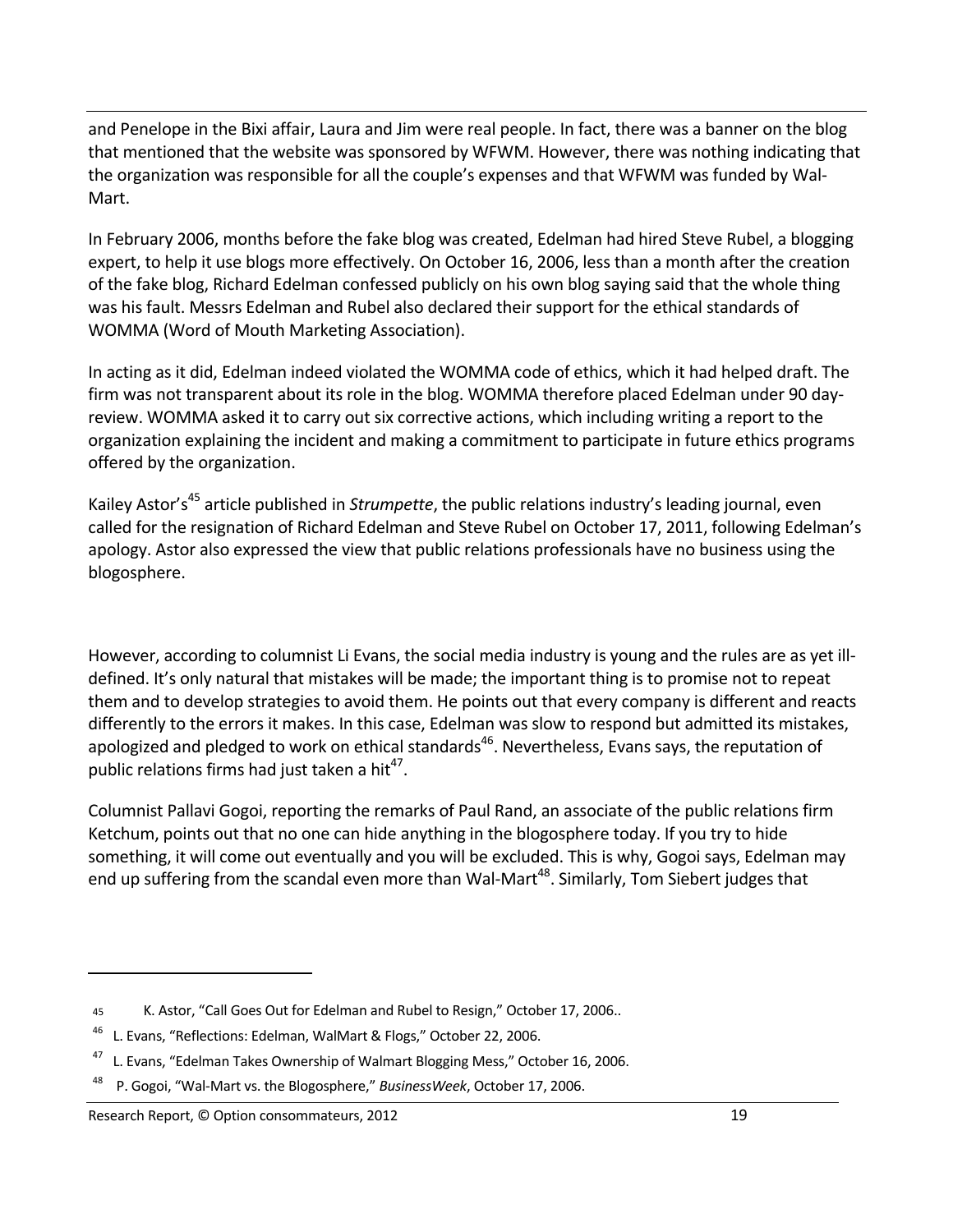flogging became a disastrous means of communication for both the client (Wal‐Mart) and the agency  $(Edelman)^{49}$ .

Columnist Dave Taylor, wonders how it is that after violating WOMMA's code of ethics, Edelman is still a member. He points out that in an organization like the National Speaker's Association, once a violation of ethical standards is noted, exclusion of the offending party is automatic. Dave Taylor is especially surprised at the speedy forgiveness by the blogosphere. He recalls that despite Edelman's apologies, the firm is still accountable under the WOMMA Code of Ethics. WOMMA members who violate the association's ethical standards must suffer the inevitable consequences if ethics and transparency are to be promoted in the blogosphere, he says<sup>50</sup>.

Finally, blogger Jérôme Serre argues that ultimately, it was an anti‐Wal‐Mart blog, funded by trade unionists, who unmasked the fake blog<sup>51</sup>.

### *Le journal de ma peau (Vichy)*

"Le journal de ma peau" (diary of my skin) is a case of a flog that appeared in France. On April 27, 2005, Euro RSCG 4D created the blog *Le journal de ma peau* for Laboratoires Vichy, the makers of L'Oréal. The blog was presented as the diary of "Claire," who every day of a twenty‐day treatment, posted her reflections on her experiences with a product for rejuvenating the skin. Claire was actually a fictitious character.

A week after the blog was launched, suspicions were aroused that it was actually a concealed form of advertising. Vichy owned up that the blog was theirs and apologized. Around the month of June 2005, bloggers suggested getting real women involved in testing the product. Vichy got together a dozen bloggers who tested the product and posted their comments freely on the same blog. Although the blogosphere seems to have approved of these tactics, this example once again shows that the client and agency started out by neglecting three basic rules that govern the blogosphere: authenticity, transparency and freedom of expression.

In one of his acticles<sup>52</sup>, Loic Le Meur says that although creating a blog for your company is certainly one way to expose yourself to potential criticism, its primary purpose is to make the world more aware of your company's existence. Having your own blog also allows your company to prevent negative comments made by bloggers topping the list on search engines. He points out that by using a blog, just one client can influence many consumers and that blogs have no borders. The author also stresses that the company should be seen as taking consumers' problems into consideration and being prepared to discuss them in public. To do this, the company must intervene directly when bloggers post negative comments. In so doing, the company is making itself available to the public and is open to comments

<sup>49</sup> T. Siebert, "Edelman Apologizes For Wal‐Mart 'Flog'," *Media Daily*, October 17, 2006

 $50$  D. Taylor, "Edelman screws up with duplicitous Wal-Mart blog, but it's okay?" October 16, 2006.

<sup>&</sup>lt;sup>51</sup> J. Serre, "Wal-Mart, le blog et les petits malins," October 24, 2006.

 $52$  L. Le Meur, "Blog de marques et de chefs d'entreprise," September 11, 2005.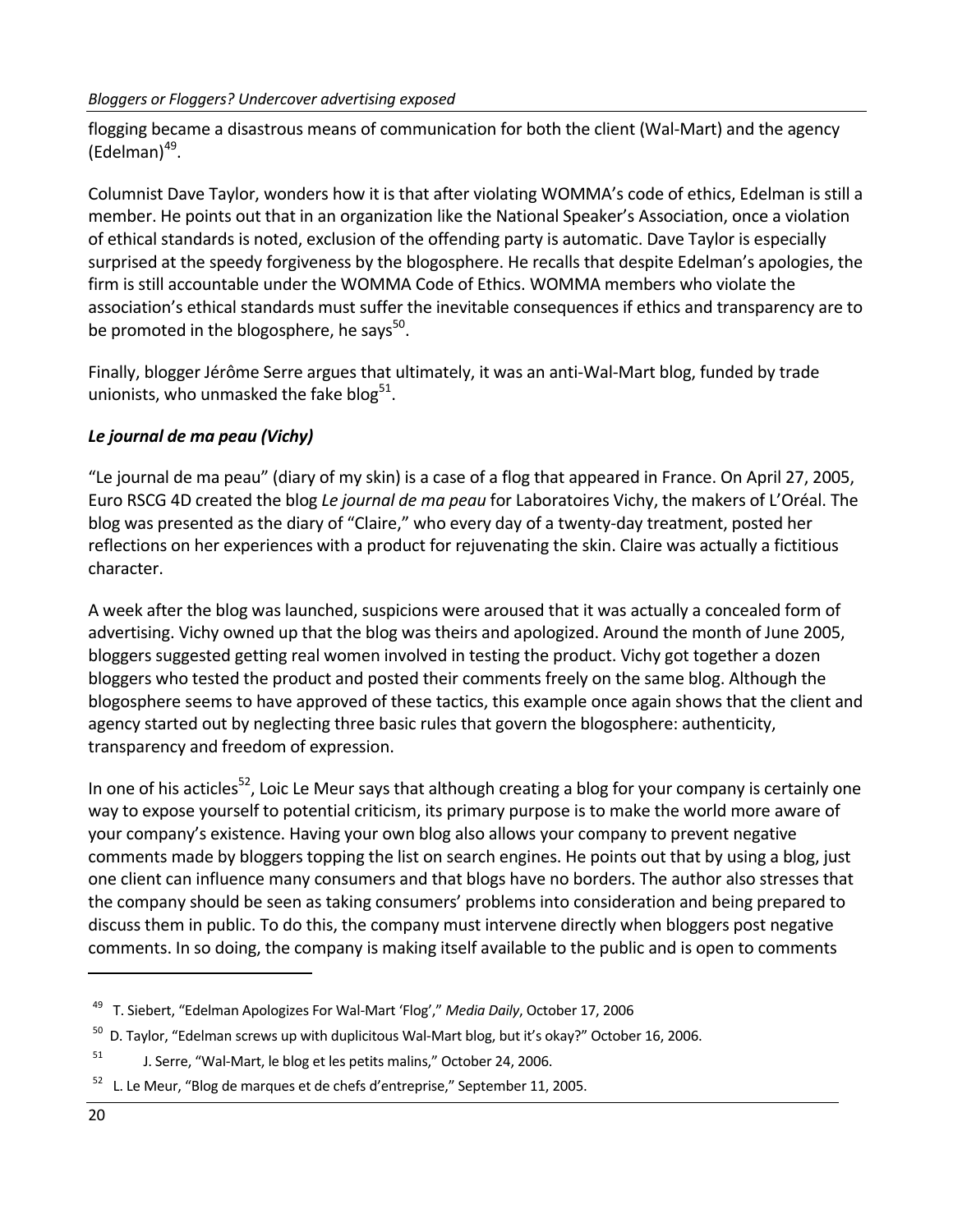and is therefore demonstrating transparency. Le Meur sums up by declaring that although there are risks associated with the use of blogs, they are very useful when they are authentic and transparent and may help reap significant benefits.

#### *Mcdmillionwinner and 4railroads (McDonald's)*

In 2006, McDonald's launched two fake blogs, "mcdmillionwinner" and "4railroads," to promote its Monopoly contest. There was no indication that these blogs were connected to McDonald's. The first blog, "mcdmillionwinner" was maintained by Marcia Schroeder, the 2004 Monopoly winner. Marcia blogged about her daily life while subtly slipping in remarks about McDonald's and their Monopoly contest. The second blog, "4railroads" was allegedly maintained by a certain "Stanley Smith" who wrote about his quest for the four winning Monopoly pieces. Actually, "Stanley Smith" never existed; the blog was set up by the public relations firm JSH & A.

Kristin Zanini, who works for JSH & A, confirmed that her agency had been hired by McDonald's and had created the two fake blogs. Also, she revealed that Marcia Schroeder, unlike "Stanley Smith," was the real‐life author of the first blog.

Blogger Scott Howard argues that, when honest, blogs can be beneficial public relations vehicles. They allow consumers to get involved $53$ , he says. Blogger D. Trac says that companies create blogs to promote their products and services, but also to allow their employees to respond to consumers. Howard emphasizes however that websites must remain transparent and clearly show they are owned and operated by a company. If not, they are guilty of a deceptive practice, which is expressly prohibited by the Public Relations Society of America code of ethics.

### *All I Want for Christmas Is a PSP (Playstation)*

"All I Want for Christmas Is a PSP" is another example of a marketing campaign disguised as a blog. The website presented the blog of Charlie, who wanted to help a friend, Jeremy, to get a PlayStation Portable (PSP) game console for Christmas. The site was developed by Sony and the URL was registered under the name of the marketing firm Zipatoni, which was hired by Sony. It was Zipatoni that proposed to the idea of a fake blog to its client. When the flog was revealed, Sony posted its apology on the same website and admitted that the characters were fictitious.

<sup>&</sup>lt;sup>53</sup> Howard Scott, "McDs go down the flog route with Stanley Smith and 4railroads," November 1, 2006.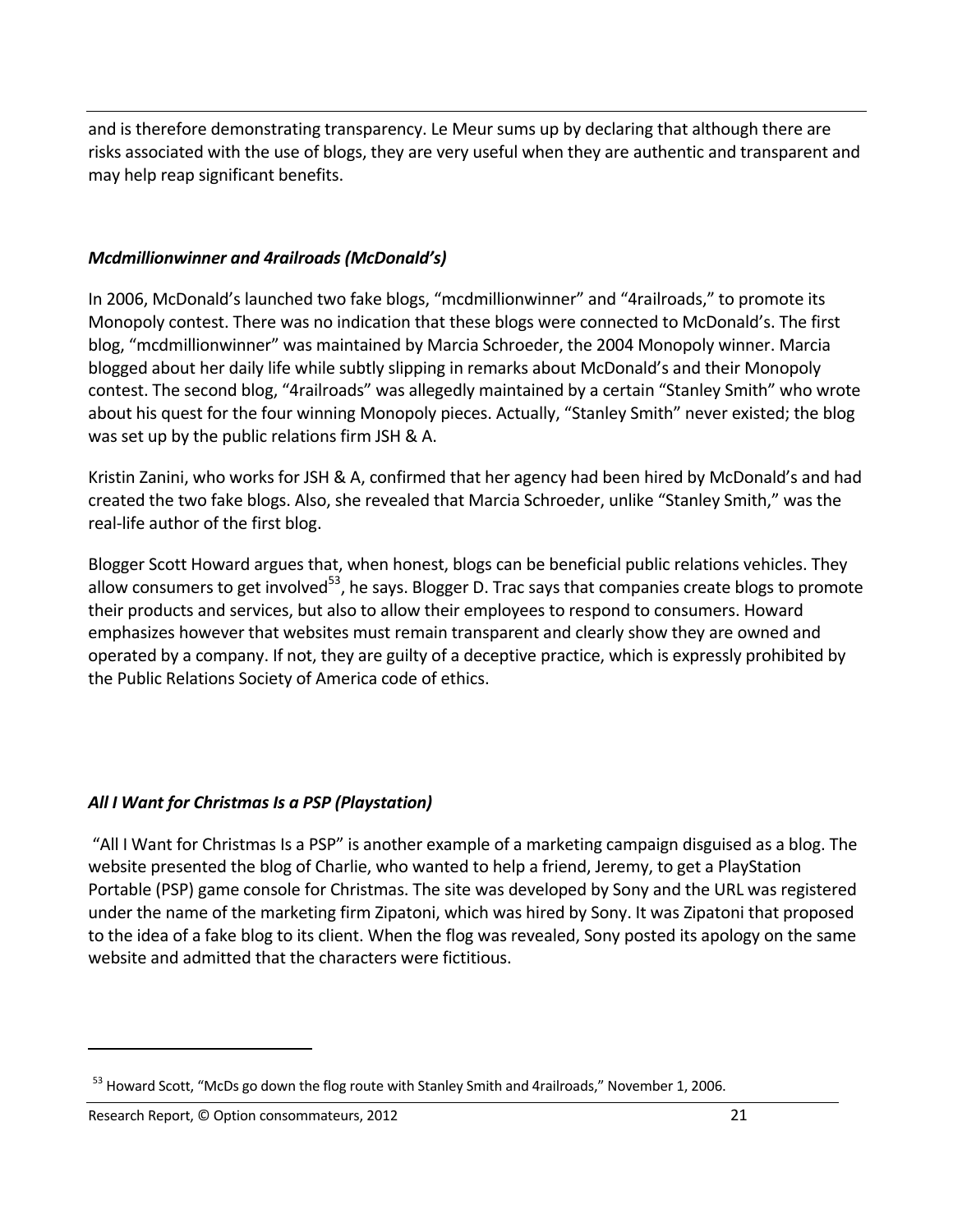Blogger Jennifer Laycock sees nothing wrong with using a blog to promote one's services provided it is done in a transparent way<sup>54</sup>. However, she says, using a flog to promote one's services or products is definitely inappropriate<sup>55</sup>. Noelle Weaver recounts in one of her articles that the mounting debate over dishonorable marketing practices was brought up once more by the FTC in Washington in December 2006. The FTC proposed that companies and endorsers clearly reveal their relationship. According to Ms. Laycock, this change goes along tune with consumers' feelings on the issue<sup>56</sup>.

### **In conclusion**

Based on this review of the most widely publicized cases of flogging and astroturfing, we have two observations to make:

First, it is clear that this practice is condemned by the media, the blogosphere and by the codes of ethics of the advertising and public relations professions. In fact, everyone sees these practices as misleading and counterproductive. Such practices abuse the trust of readers and tarnish the reputation of the profession.

Second, it seems that the philosophy, both within the blogosphere and on social networks, should be transparency, authenticity and freedom of expression. Every instance of flogging or astroturfing violates one or more of these characteristics.

That said, should we assume that there has been a slow‐down in flogging and astroturfing activity since these large companies were caught red‐handed? Let's take a closer look at what's happening today.

<sup>&</sup>lt;sup>54</sup> D. Trac, "Flogging," November 1, 2008,

<sup>&</sup>lt;sup>55</sup> J. Laycock, "Zipatoni and Sony Slammed for 'Flogging'," December 14, 2006.

<sup>&</sup>lt;sup>56</sup> N. Weaver, "What We Should Learn From Sony's Fake Blog Fiasco?" December 16, 2006.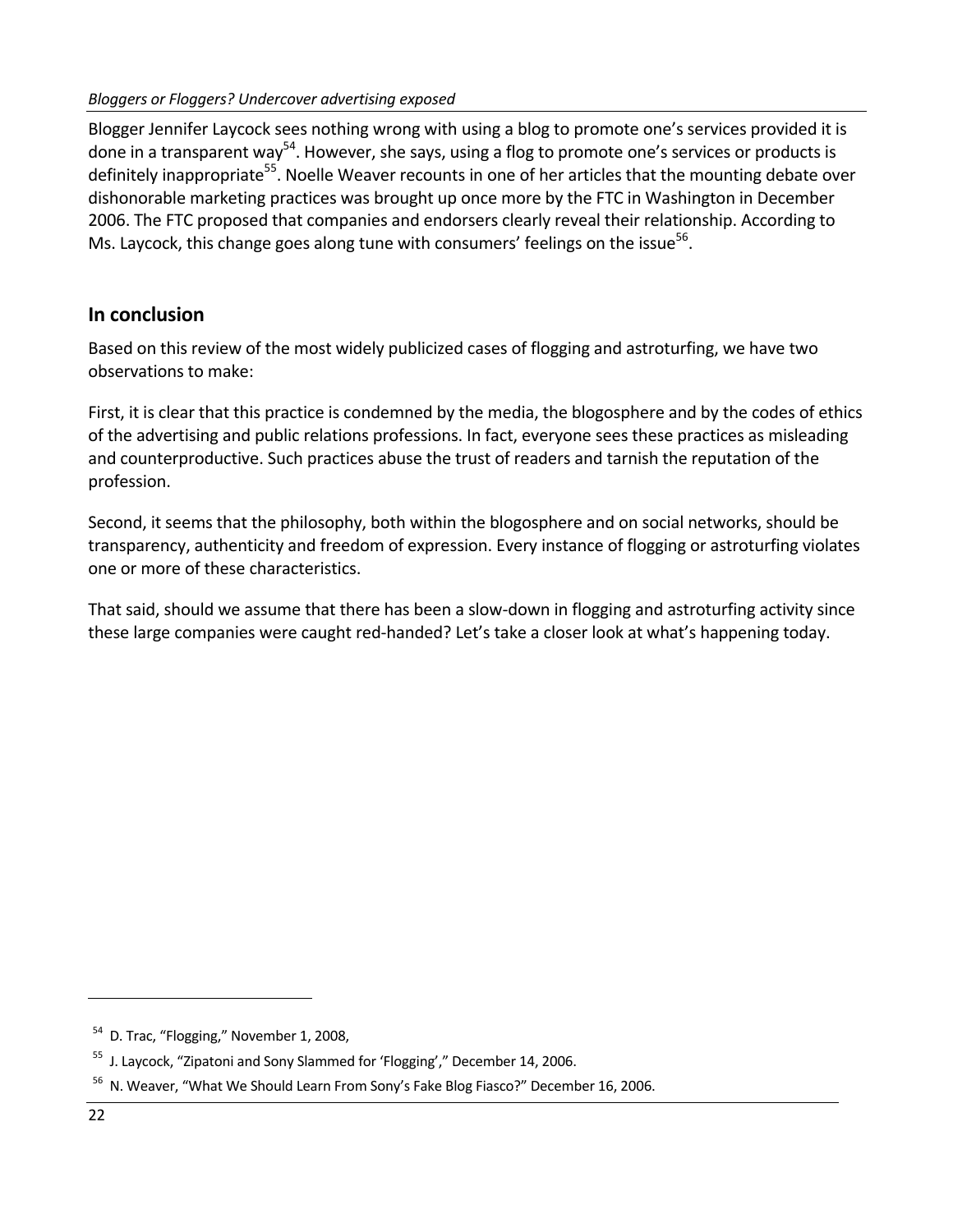# **CHAPTER 2 – THE CURRENT SITUATION**

## **The scope of the phenomenon**

It is very difficult to assess the current extent of the phenomenon. Sophie Boulay is a doctoral student in the Faculty of Communication at UQAM<sup>57</sup>, doing research on astroturfing. Her data shows that in the vast majority of astroturf strategies, the primary means of communication chosen are new information technologies (Web and Web 2.0). There seemed to be a resurgence of astroturfing with the arrival of social media. Earlier, this type of practice required many resources. The new media have made it far easier.

Laureen Kapin and Stacey Ferguson of the Federal Trade Commission (FTC)<sup>58</sup> say, "It is really hard. It is better to always see things with a grain of salt on the Internet (...) Before, it was very clear what was advertising. Now, the lines are blurred." Indeed, on the Internet, it's sometimes difficult to distinguish fact from fiction since most web contributions can be made anonymously.

In the same vein, Manon Niquette, a professor in the Department of Communication at Université Laval, argues in her article "Marketing pharmaceutique et médias sociaux : Analyse critique du discours d'une page FacebookMD sur le TDA/H"59 (pharmaceutical marketing and social media: a critical discourse analysis of a FacebookMD page on ADHD) that "for communication researchers, the work needing to be done in an interactive context as hybrid and specious as Web 2.0 is to develop analytical tools that will enable them to see how slipping between the registers of social information, social support and advertising actually occurs "(Niquette, 2010, p.108). Indeed, the medium being what it is, actually determining an instance of flogging or astroturfing is no easy task and, to date, no tool has been developed to identify these practices beyond the shadow of a doubt.

Ms. Boulay agrees. She says we have no chance, as citizens, of recognizing these practices every time they occur. There is no sure‐fire technique. Those who can recognize them are experts, computer wizards and, often, competitors who are alert to what is being said about them and their competitors. There are also community managers who are able to recognize the words and expressions used in astroturfing.

<sup>&</sup>lt;sup>57</sup> The interview with Ms. Sophie Boulay, doctoral candidate in the department of communication at UQAM, took place at our offices on October 14, 2011 .

<sup>&</sup>lt;sup>58</sup> The interview with Mss. Kapin and Ferguson of the FTC took place by telephone on October 27, 2011.

<sup>&</sup>lt;sup>59</sup> NIQUETTE, Manon. "Marketing pharmaceutique et médias sociaux: Analyse critique du discours d'une page FacebookMD sur le TDA/H" in *Revue Internationale sur le Médicament, vol.3*, 2010.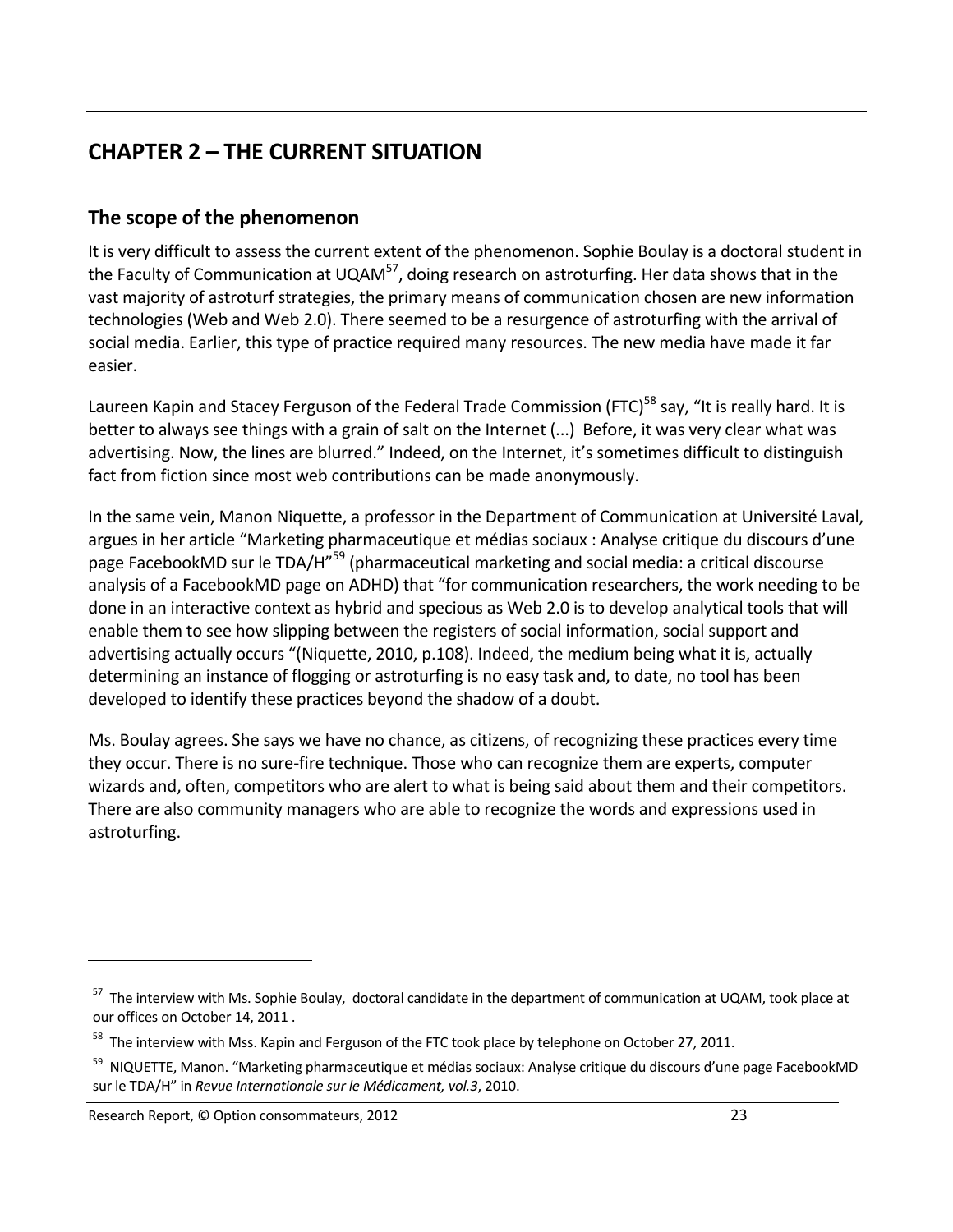As part of his research, Jeff Hancock, a communications professor at Cornell University<sup>60</sup>, is attempting to develop a computer program capable of recognizing astroturfing on sites that review products and services, such as tripadvisor.com. This is what he says of his research:

*When we asked people questions about when people lie and when, they had a strong bias that deception takes place more on the Internet, but a lot of our work shows that in everyday lives,* they're quite honest in online media. So there is this sort of disjunct. Now, the problem arises when *they encounter other sorts of spaces where people are being maliciously deceptive. For some reason, their skepticism that comes up on a customer survey doesn't make them able to detect* deception. If you try to detect deception relying on some set of cues that you think is always going to detect deception, you will fail. The reason for that is that there are no cues that humans can use *regularly across all perception contexts. Particularly face to face, but also online.*

In fact, Dr. Hancock says that detecting astroturf requires an in‐depth investigation that the individual consumer is unable to perform:

You have to be able to detect that all these tweets, for instance, are coming from the same IP address or are coming from two tweeters that only follow each other, and follow no one else and nobody else follows them. There are some efforts in the US. There is a group called the Truthy Project in Indiana University, I believe, and they're trying to use a combination of crowd sourcing and algorithms trying to detect social network patterns of astroturf.

Since the science is not yet sufficiently developed to detect false instances, it is impossible to accurately measure the magnitude of the problem.

Hancock says that there are nonetheless certain assumptions that can be made about the percentage of astroturf on travel review sites. In an interview, he estimated the percentage of astroturf on the "tripadvisor" site at 20% of the contributions. That's quite a lot! On the other hand, he stated that his own research points more to an average of 10% of astroturf on these sites. The fact remains that, for any given hotel, out of 50 contributions, between five and ten are false. Quite enough to confuse the issue.

As for flogs, Michelle Sullivan<sup>61</sup> of the PR firm Hill + Knowlton Strategies believes the signs for recognizing fake blogs are not stylistic in nature, "I can't give you any specific clues to help you recognize fake blogs." In the past, in the case of L'Oreal in France, we said that we could recognize the fake blog: it was too beautiful, too well written. "I think that's a misunderstanding of the bloggers who really apply themselves" Ms. Sullivan added. "Quality is not an indicator for recognizing a fake blog." She believes it is easier for the community, the blogosphere, to recognize fake blogs since they know each other so well. In contrast, the average consumer has no access to this network. Anyway, as in the case of astroturf, a formal investigation is needed to prove beyond a shadow of a doubt that a blog has

 $^{60}$  The interview with Dr. Hancock took place by telephone on October 13, 2011.

 $61$  The interview with Ms. Sullivan took place by telephone on December 9, 2012.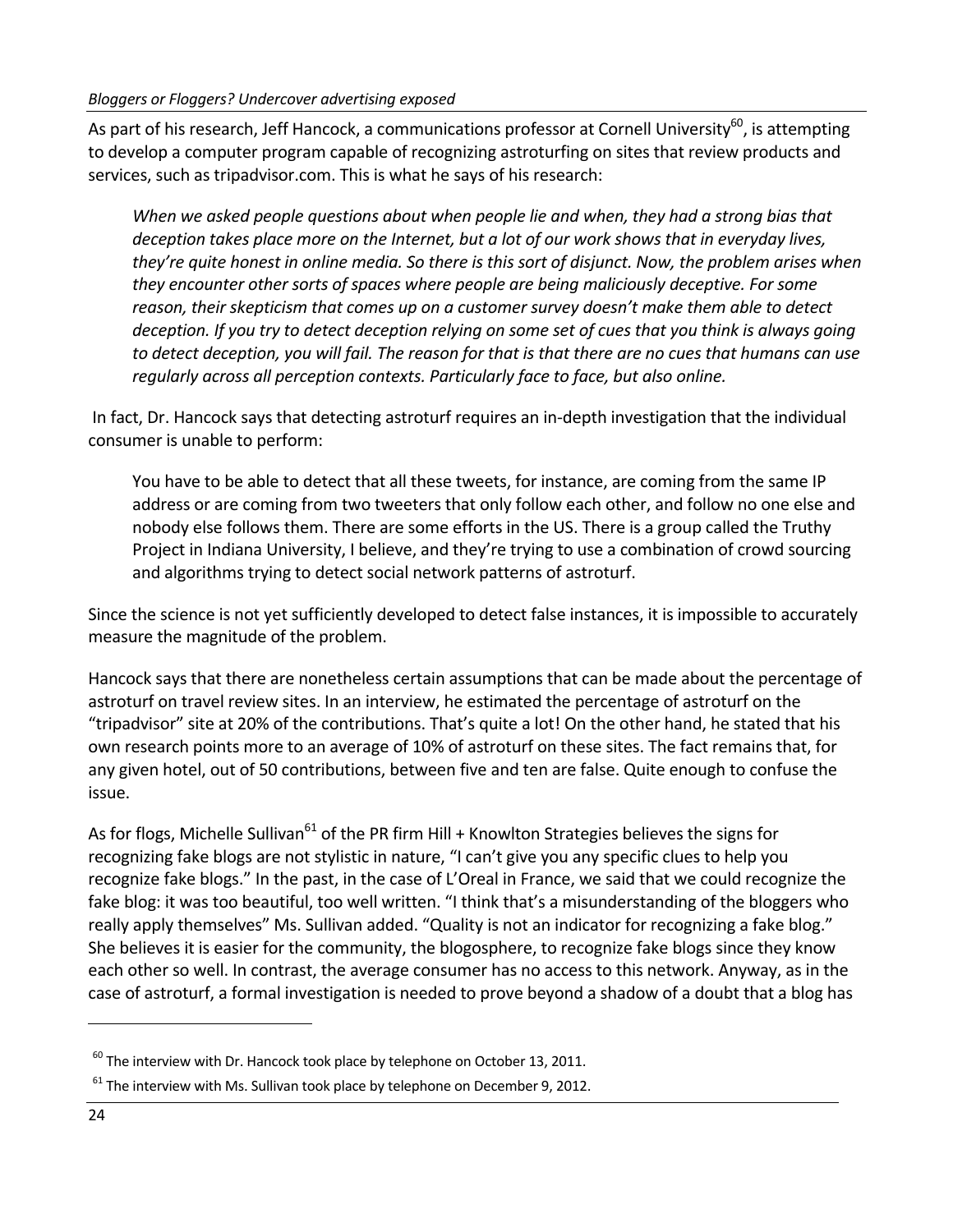hidden advertising intentions. Ms. Sullivan did state, however, that she had met with members of PR agencies who admitted they made blogs or astroturf.

### **Who makes flogs and astroturf?**

Many people and organizations resort to flogs or astroturf. While the people interviewed believe that anyone with Internet access can set up this kind of strategy, there is still some speculation as to who actually makes flogs and astroturf.

Most of the cases of flogging that we identified were by public relations firms or advertising agencies who created them for the benefit of large corporations. However this proves only that the most publicized cases involved well‐known companies.

Anyone can create astroturf. Moreover, according to Ms. Boulay, astroturfing occurs in every domain: government, political parties, corporations. It aims, among other thing, to influence the public agenda, and often makes its appearance in association with a draft legislation or regulation.

A review of the cases reveals that anyone wishing to participate in a forum or create a character on a social network can do so with ease. Consequently, the creators of astroturf may be writers, hotel owners, press officers, marketing firms or many others.

Guillaume Brunet, Vice President, Social Media at the advertising agency Cossette Communications<sup>62</sup>, considers that a small percentage of those who make fake blogs or astroturf do so by mistake or because of a poor knowledge of the medium. He believes, however, that the excuse of clumsiness can only be used rarely, since in his view, those who indulge in flogging or astroturf cannot be unaware that such practices are unwelcome.

## **Why do they do it?**

All the experts we spoke with in the context of this study already agree that flogging and astroturf are inappropriate. So why do people use one or the other of these methods to advertise their products, services or businesses? Are the motives always bad?

Some see no harm in flogging or astroturfing. Ms. Michelle Sullivan, of the PR firm Hill+Knowlton Strategies, says that some companies and firms who create astroturf or flogs feel quite comfortable about employing such practices. She relates her meeting with members of the PodCamp Toronto social media community who created astroturf or blogs for clients without disclosing their identity. "For those people, there was no real difference between writing press releases in which you insert quotations and making astroturf or fake blogs. I personally think there is a big difference," Ms Sullivan said.

 $62$  The interview with Mr. Guillaume Brunet took place by telephone on January 17, 2012.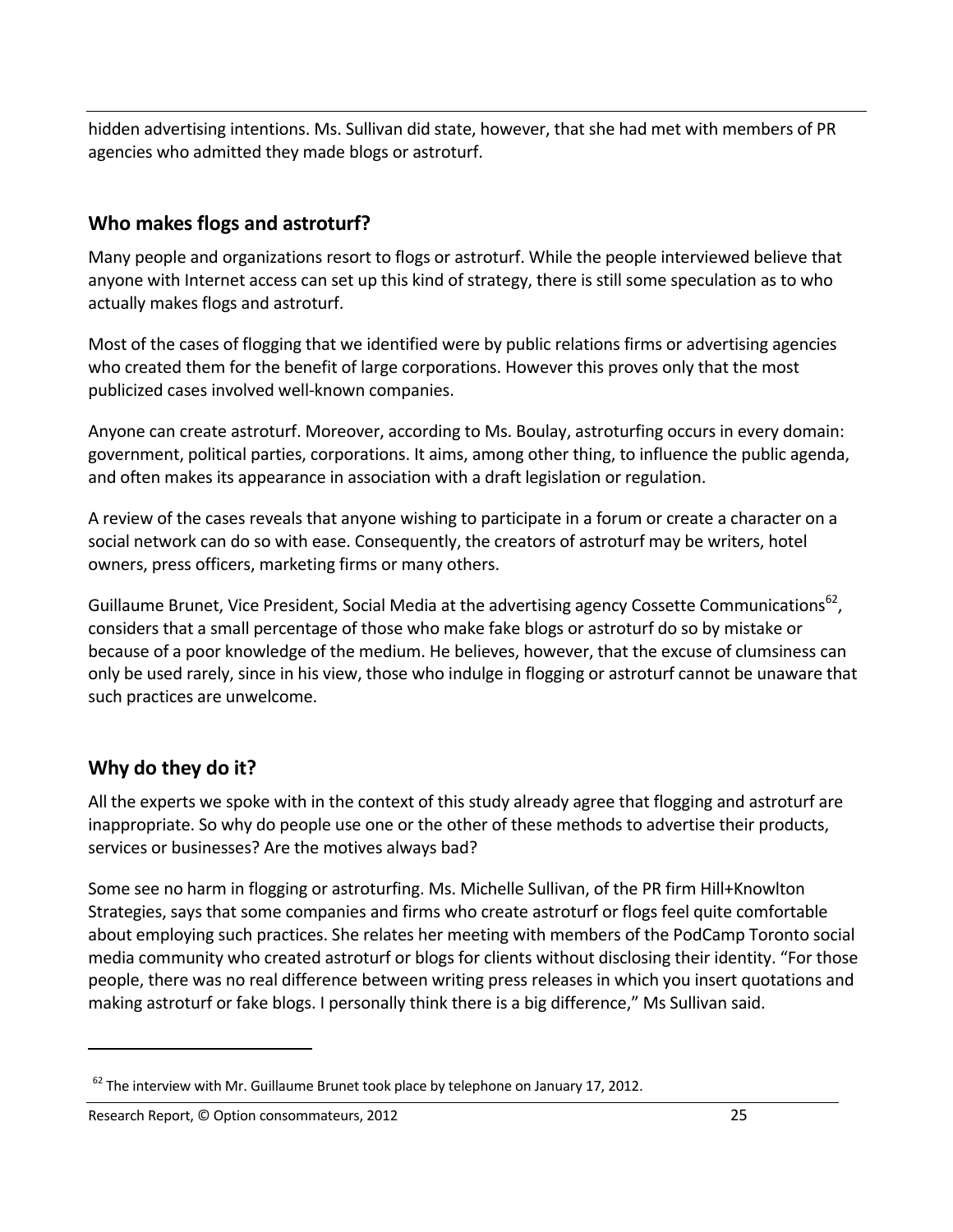#### *Bloggers or Floggers? Undercover advertising exposed*

Guillaume Brunet of the advertising agency Cossette Communications also believes that some forms of flogging or astroturf can be ascribed to ignorance or clumsiness. "There are clumsy practices in which certain individuals lacking in transparency attempt to apply the old model to new media." According to Brunet, applying the old advertising and public relations model means controlling the message, controlling what is said of a company or a product. While that kind of information management was possible before the advent of electronic social media, one cannot control everything that can be said on the Internet. Mr. Brunet believes that any person or company wishing to engage in social media has to set this model aside. "One of the most important criteria that we emphasize to our clients when it comes to social media is transparency," he said. "And transparency is totally opposed to the spirit of creating a fake blog."

However, Brunet believes that there are few people who would not see dishonesty in this kind of practice. After all, creating astroturf or flogging is fundamentally lying about one's identity. This is one point on which the experts are unanimous.

We should add that the relative ease of astroturf or flogging, coupled with the fact that these practices are difficult to identify, certainly encourage some people to embark on the enterprise. Whether they are malicious or just misinformed, those who set up a fake blog or use a false identity in social media run little risk because, as we will see further on, there is no specific regulation on this practice in Canada. On the other hand, a great effort needs to be made toward education and regulation.

### **What are the effects or the consumer?**

According to Sophie Boulay, people know more about astroturfing and flogging than they think. They might not know the name of the phenomenon or how widespread it is, but they are familiar with scenarios in which someone pretends to be a citizen in order to influence the public (on travel review sites, for example). In return, as we have seen, it is virtually impossible for the average consumer to distinguish real contributions from fake contributions when surfing through social media. Since the consumer can rarely identify the mercantile intentions of astroturfing and flogging, we wonder what the effects of these practices might actually be.

At first sight, these practices may have important consequences for consumers who have been fooled, Brunet says. "It is clear that there can be adverse effects for the vulnerable consumer," he said. "For example, he can choose a hotel that features extraordinary comments on the review sites. However, upon arrival, he finds that the facility is really not up to par, he paid too much, there is no service, or the pool he saw on the Internet is being repaired, etc." These are all things that could have been mentioned on the review sites, but if the consumer did not do any extensive research, he cannot know. "This consumer has not taken advantage of all the benefits social networks offer. Obviously, in this context, he is going to be disappointed." So at the individual level, such practices do victimize consumers.

According to advertising theorist Jean‐Pierre Teyssier, such practices have been part of our lives for a long time. Consumers know that advertisers want to sell them something. By learning to recognize the stylistic codes of advertising, they can make informed choices because they use their judgment to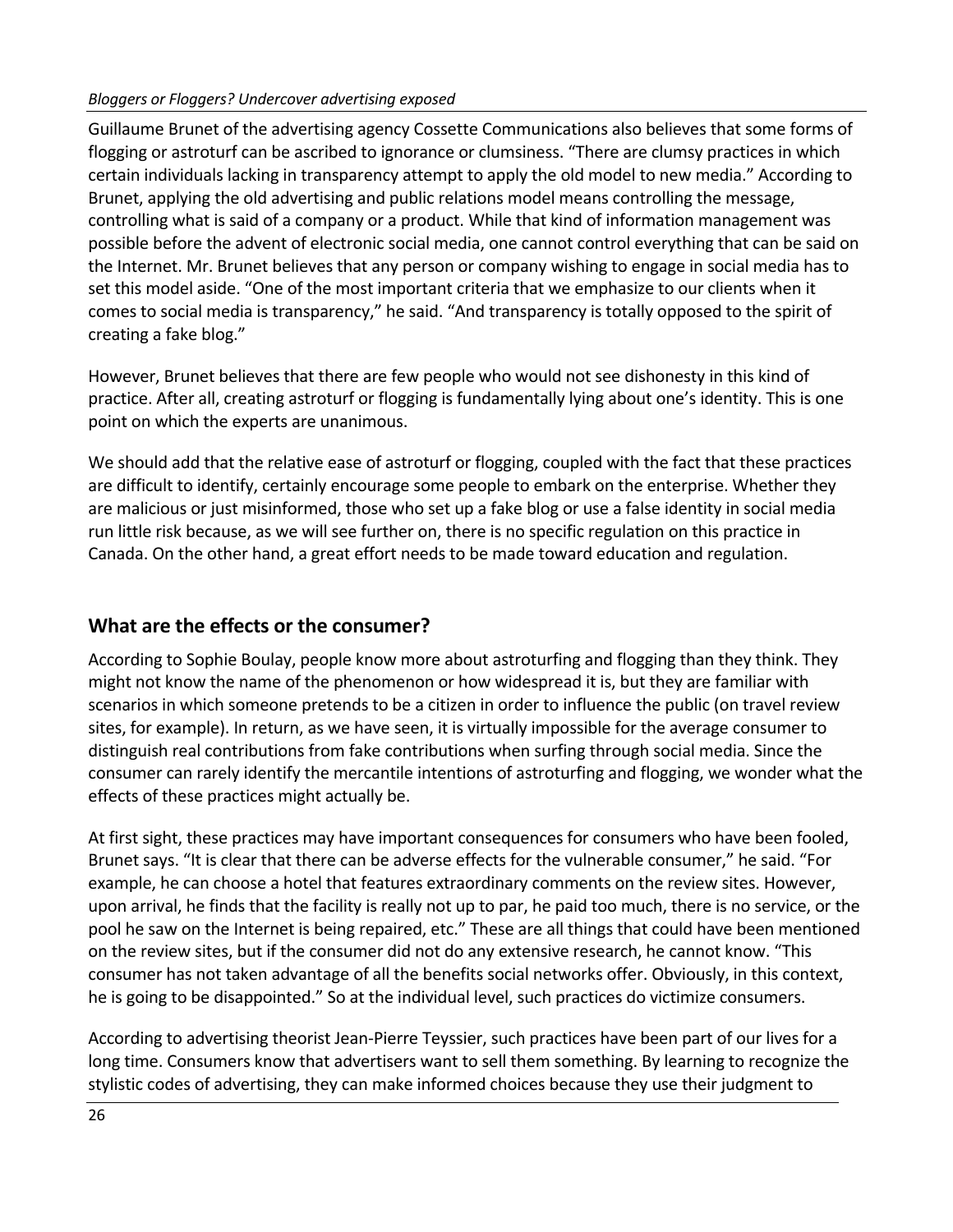determine whether they are being sold a dream or reality<sup>63</sup>. When the intentions of the advertisement or the mercantile message are concealed, the distance that the consumer can maintain in relation to the message is destroyed.

However, flogging and astroturf may have even more disastrous consequences for the practice of public relations and advertising. According to Sophie Boulay, the consequences can actually be quite serious. They are in fact clandestine, deceptive practices. People and organizations that indulge in astroturfing and flogging may see no short-term consequences, but it remains to be seen what kind of wider, systematic impact they can have over the long term. "From the perspective of the relationship between the consumer and the industry", she says, "a certain degree of cynicism is setting in, even a total rejection of the credibility of citizens' comments in the social media and the Internet in general. The citizen's voice will no longer be trusted."

Jeff Hancock of Cornell University supports Sophie Boulay's opinion, but adds his own two cents. He points out that if the relationship between industry and the consumer is worn away, the credibility of the review sites themselves is in danger:

All of these systems – whether it's advertising, or recommending systems, or reviewing – are based on trust. Any system that is based on trust has a signal to noise ratio. If the noise – which is deception – gets too high, people stop using the system. Whereas the user systems such as hotel reviews are still widely used, everybody uses hotel reviews now. The signal clearly is valuable enough. Is there deception? Yes. But there is apparently sufficient signal in there so people find it useful to spend hours looking through hotel reviews before making an investment of their vacation dollars, for example.

Thus, in Hancock's view, the proportion of fake contributions is not yet high enough for users to no longer trust this kind of platform. However, we believe it is crucial that these practices be controlled before fake contributions make such sites obsolete. In the words of Guillaume Brunet, the added benefit of social media over other media is that they allow dialogue between the consumer and the company. Communication is no longer one‐way, as was the case with print ads, radio and television. Advertisers, public relations people and by extension, the company, can take the pulse of consumers. At the same time, consumers not only have access to far more information than ever in making judicious purchasing decisions, but this information is easily accessible. It would be unfortunate if a system that is so useful for the industry and the consumer were to collapse as a result of poor supervision and pollution by bogus posts.

Whether to protect consumer rights, to ensure the survival of these useful platforms, to maintain the relationship of trust between advertiser and audience or simply to maintain the credibility of the advertising and public relations industries, all our experts believe that these practices should be avoided. They all support this opinion by emphasizing ethical considerations and codes of ethics.

<sup>63</sup> Jean‐Pierre Teyssier. *Frapper sans heurter. Quelle éthique pour la publicité ?* Armand Colin, Paris, 2004, 330 pages, p. 102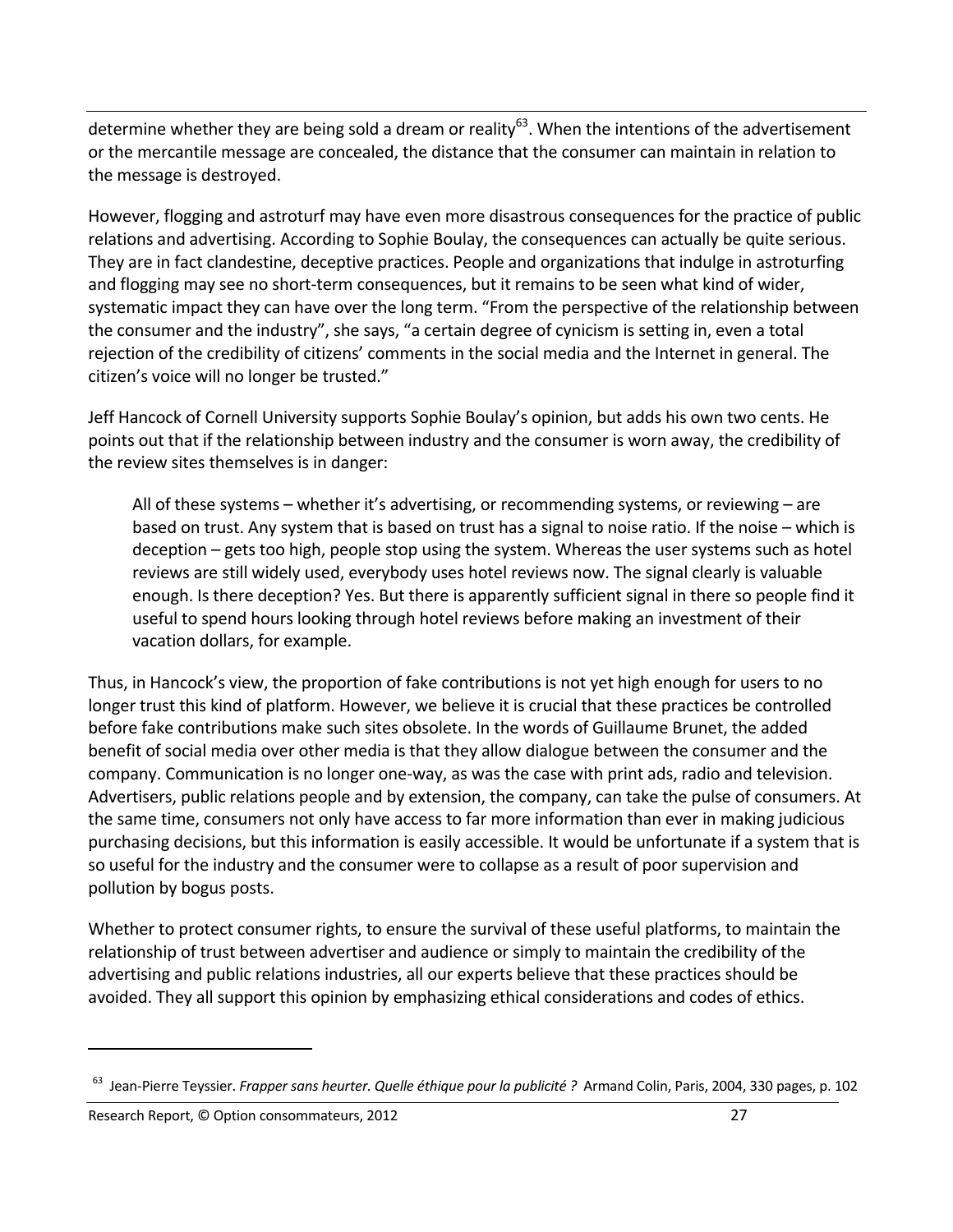# **CHAPTER 3 – ETHICAL AND LEGAL CONSIDERATIONS**

### **Unanimity among the experts with regard to ethics**

The participants we interviewed, whether they are academics, industry representatives or lawyers, all agree that the creation of flogs or astroturf is unethical. In one way or another, they all expressed the feeling that these practices are misleading or deceptive. Most also told us that these practices are dangerous for the advertising or public relations professions. While these practices exist and are widespread, they are clearly unethical in the eyes of the professions and the codes of ethics they are required to observe. The expert opinions on advertising ethics that we consulted have helped to clarify why these practices are considered inappropriate.

Historically, the tendency in advertising ethics has been to clamp down swiftly on false and misleading practices. According to Jean‐Pierre Teyssier, author of *Frapper sans heurter. Quelle éthique pour la publicité?64* The first self‐regulatory efforts of the profession were motivated by the desire to establish a relationship of trust with the public:

It was the professionals themselves who first expressed the desire to regulate their practices. They did so to better organize and discipline a profession that needed more solidarity between the press, the brokers and the agencies. But, as the specialized press of the day revealed, the first goal for this developing activity was to build confidence among the public, by eliminating any misleading practices that might alienate them. It was the respect owed to the public that was at the origin of self‐regulation in advertising. (Teyssier, 2004, p. 88)

It was in 1937 that the first self‐regulatory advertising initiative took place in France. The first paper, inspired by *Truth in Advertising* that appeared in the United States in 1911, is entitled *Code de pratiques loyales en matière de publicité* (issued by the *Office de contrôle des annonces,* founded in 1935). The very first professional code of ethics for advertising already stressed that misleading or deceptive advertising must be avoided in the interests of maintaining the trust of consumers.

Teyssier even goes so far as to say that hiding its intentions is the worst crime an advertisement can commit:

Quite definitely, the worst lie is for an advertisement not to present itself as such because it induces the public to drop its guard. As when it slips out of the space reserved for it and hides inside editorials or in radio or television programs. This is why the basic rule of advertising is clearly that it should announce itself as such in the spots that it bought for that purpose. Self‐ identification is the first rule of ethical advertising; we repeat, it is the golden rule (Teyssier, 2004, p. 101)

Thus, practices such as flogging and astroturf not only constitute misleading advertising because they conceal their identity, but because they violate the golden rule of advertising ethics.

<sup>64</sup> Jean‐Pierre Teyssier. *Frapper sans heurter. Quelle éthique pour la publicité ?* Armand Colin, Paris, 2004, 330 pages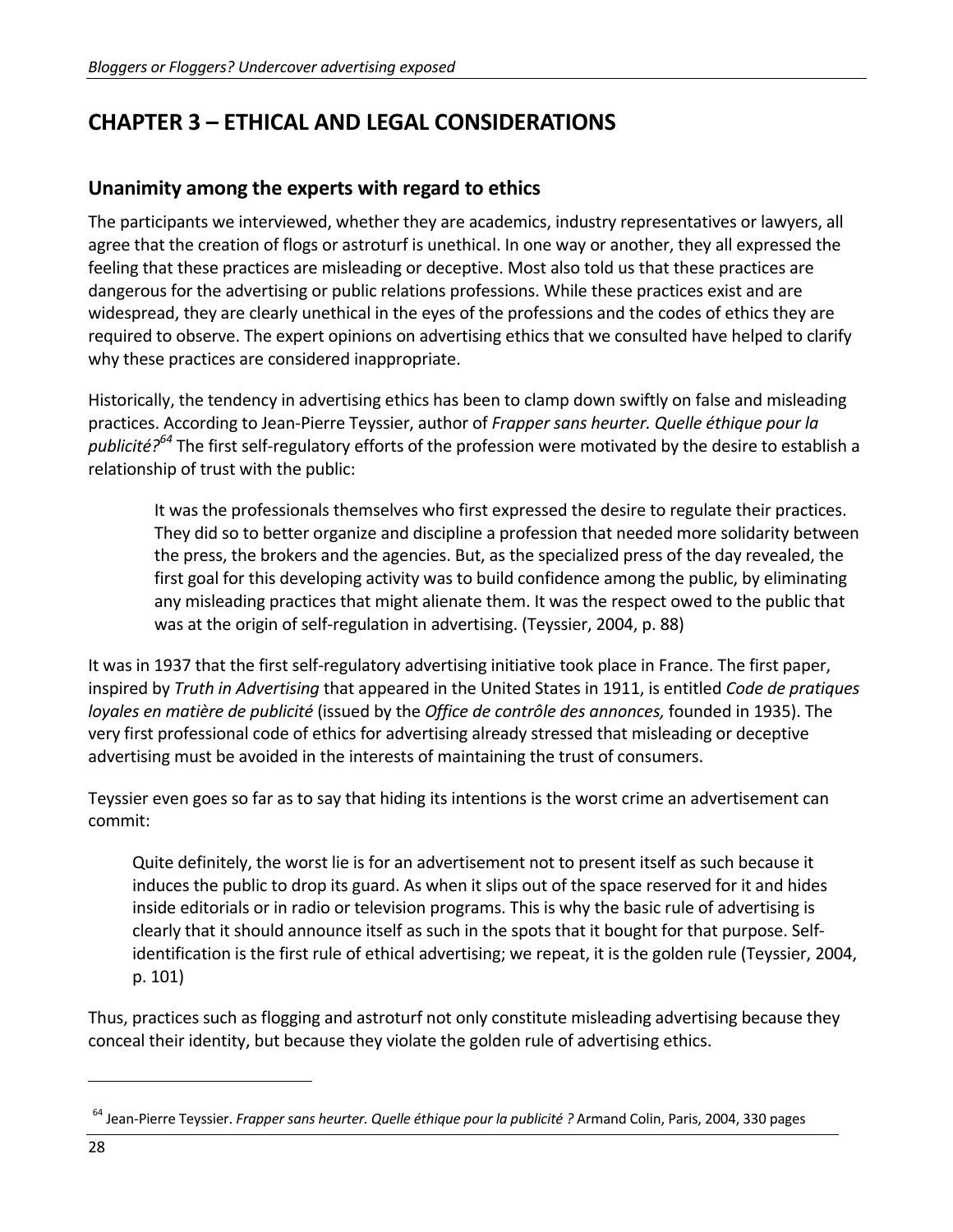Claude Cossette, a Canadian pioneer in advertising, in his book *Éthique & publicité65*, feels the same way as Mr Teyssier. He criticizes advertising professionals quite severely, stating in particular that they are only concerned about the ethics of what they do in terms of their impact on the credibility of the client. His views on questionable advertising practices are harsh, to say the least. He especially criticizes the relationship between advertisers and their audience:

In fact, the consumer/marketer relationship is more akin to a transaction. Often, it resembles a game of cat and mouse: as the consumer begins to understand how a manipulative strategy works and how to find a loophole, the marketer will invent a new one. However, the more educated society becomes, the harder it will be to bamboozle the customer. [...] Advertisers constantly search for the trick that will elude the consumer's vigilance and judgment, usually playing on aspects other than rationality. It is only under such a condition that an ad has a sure chance of persuading. (Cossette, 2009, p. 89)

Cossette believes that as long as advertising is directed towards persuasion at all costs, it will never be taken seriously, respected or even considered a real profession. He also questions the obsession with navigating the fine line between ethics and unfair advertising.

In addition, some participants warned us of the importance of being constantly on the lookout for flogging and astroturf. In fact there is often a fine line separating an ad from a personal blog. Laureen . Kapin and Stacey Ferguson of the FTC and Guillaume Brunet, of Cossette Communications<sup>66</sup> are also of the opinion that if a blogger receives gifts, invitations to events or money from a company for talking about a product or service, it is essential that he should say so on his blog. If the blogger does not disclose the donations he receives for talking about a product, service or business, that is flogging.

Among bloggers themselves, the ethics of the issue are not so cut and dried. Gina Desjardins is a techno‐journalist and one of Québec's best‐known bloggers. She speaks of the enticements offered to bloggers and their relationship with public relations and marketing agencies:

Ever since companies recognized the influence of social media, there has been abuse. They try to buy off bloggers by sending them products and invitations. It's understandable that some bloggers would find it difficult to keep things in perspective. Several blog for free in their spare time because they have a real passion for the topic and lose their heads a little when the gifts start coming in. Some even take pride in being recognized by their favorite companies. $67$ 

So even if bloggers write with the best intentions, they are likely to be lured because the advertising world is actively seeking their support. Lynne Faubert, blogger, copywriter and Secretary of the Board for the Association canadienne pour la presse gastronomique et hôtelière, talks about the ethical issues bloggers face:

<sup>65</sup> Claude Cossette. *Éthique & publicité*, Presses de l'Université Laval, Québec, 2009, 146 pages.

<sup>&</sup>lt;sup>66</sup> The interview with Guillaume Brunet of Cossette Communications took place by telephone on January 17, 2012.

<sup>67</sup> Gina Desjardins. *L'éthique, les médias sociaux et la faute des agences de marketing*. Consulted on August 12, 2011 at http://blogues.radio-canada.ca/triplex/2011/08/12/ethique-medias-sociaux-marketing/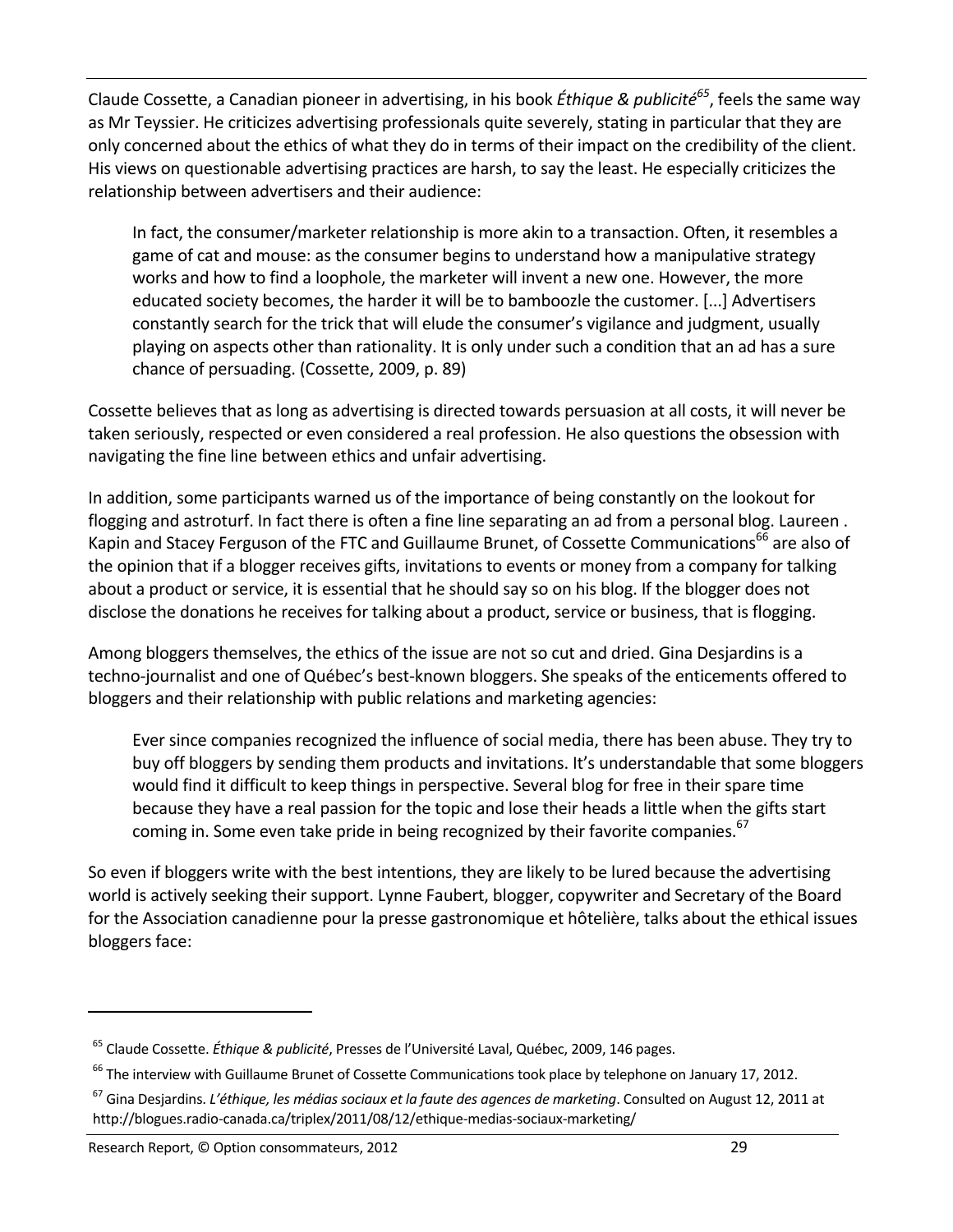I have one observation to make: besides a few exceptions with an appetite for controversy, many bloggers are reluctant to be negative in their reviews, for fear, let's not hide it, that they will stop being solicited and receiving invitations. This is where the banana peel of integrity awaits. Some that I know and respect have one simple guideline: if they don't like it, they don't talk about it. You know the restaurants they enjoyed, but rarely the ones they hated.<sup>68</sup>

While hardcore bloggers are proactive in broadcasting in their blogs the invitations they receive and do not hesitate to say what they like and don't like, the pressure of no longer being invited or receiving any gifts leads others to modify the tone or orientation of their blogs. In fact, these two bloggers confirmed that certain agencies completely cease to invite or "spoil" bloggers who have made negative comments. Other agencies will even formally express their dissatisfaction with certain reviews. This shows that even if we are not talking about actual flogging, there still exists some bias in these posts.

All the experts agree that the identity of the advertiser should always be disclosed. For them, it's a question of showing one's credentials, even when the commercial link is tenuous. The real world of blogging and social media however, paints a slightly different picture. Bloggers sometimes feel pressured. It is therefore all the more important to think about ways of avoiding being ambushed by advertising on blogs and other social media. The healthy relationship between the consumer and the advertiser depends on it.

While there is consensus on the notion of ethics in relation to flogs and astroturf among all the participants in this study, the same cannot be said of their attitude toward the law. We include below some examples of laws and then present the divergent legal opinions of our experts in considering what could be done in Canada in this regard.

## **The law as it stands in Canada**

First of all, the federal *Competition Act*<sup>69</sup> concerns false or misleading representations in competitionrelated offenses. This law prohibits promotions that employ false or misleading representations on a material fact. One of the points considered in determining whether a representation is false or misleading is the general impression conveyed. The law also prohibits other questionable practices, such as making false or misleading representations by means of telemarketing.

The *Consumer Protection Act* 70(CPA) prohibits merchants from making false or misleading representations to consumers. The Act also prohibits other behaviour. For example, a merchant may not falsely claim that a product or service will result in pecuniary benefit, meet a particular standard or that it is offered as a result of a specific circumstance. Nor may a merchant make false representations concerning the profitability of a business opportunity or distort the meaning of any opinion or testimony. Although these other behaviours do not appear directly related to flogs and astroturf, the way they are dealt with demonstrates the law's requirements with regard to truth and honesty. In

<sup>68</sup> Lynne Faubert. *De l'éthique des blogueurs*,. Consulted on August 11, 2011 at http://lynnefaubert.com/fr/2011/08/11/bloggers-ethics-in-french-only/

 $<sup>69</sup>$  R.S.C. 1985, c C-34, ss. 52(1), (4), 52.1(3), (4) and 74.01(1)a)</sup>

<sup>70</sup> R.S.Q. c P‐40.1 (hereinafter "CPA"), ss. 219‐222, 225, 229, 238, 239 and 242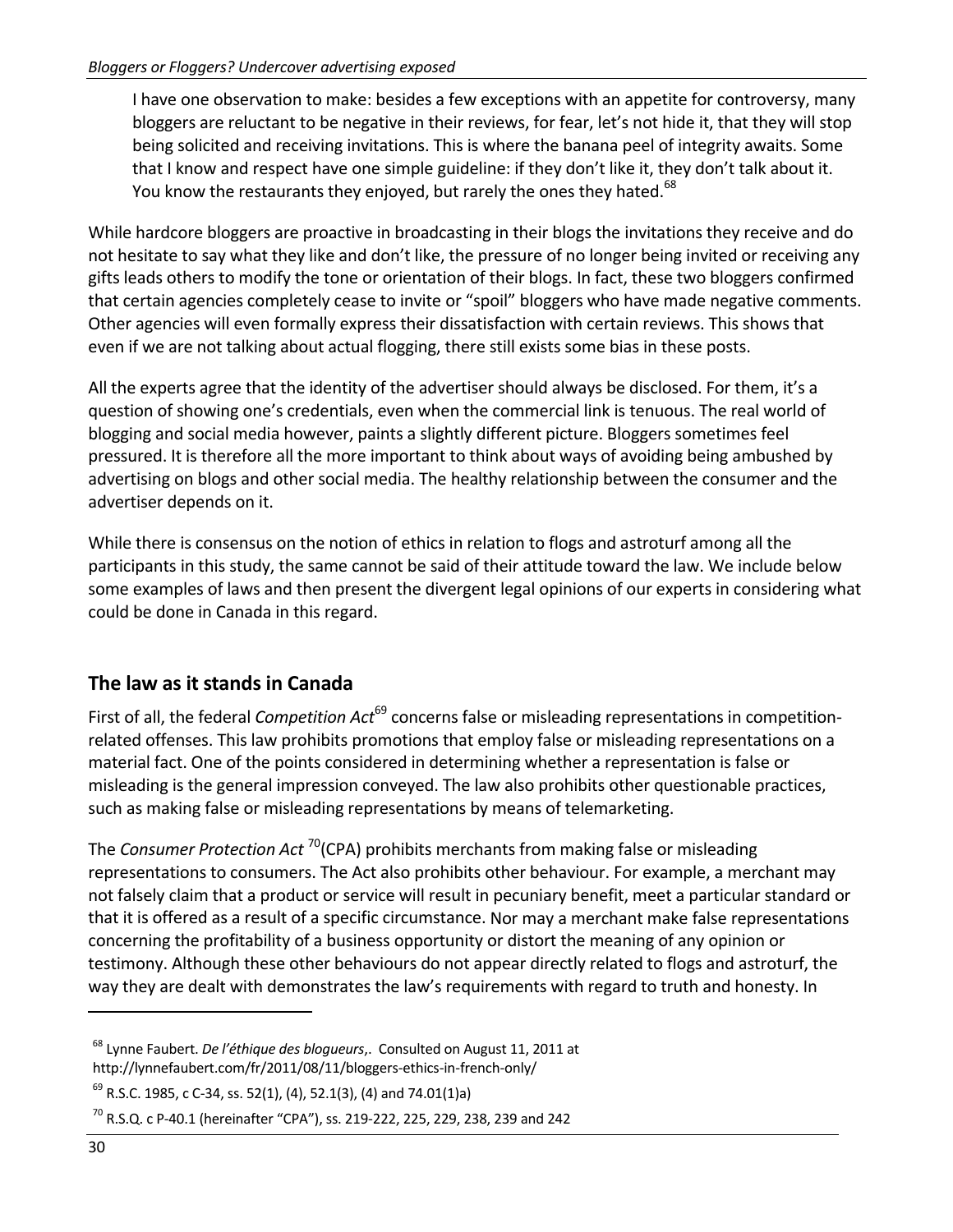addition, Section 242 of the CPA explicitly prohibits a merchant from omitting to mention his identity and the fact that he is a merchant, in any advertisement. The *Regulation* respecting the *Consumer Protection Act*<sup>71</sup> prohibits misleading representations in advertising directed at children.

Ontario's *Consumer Protection Act, 2002*<sup>72</sup> prohibits any unfair practice and associates false, misleading or deceptive statements with unfair practices. The Act gives several examples of such statements, such as when a consumer is misled with respect to the purpose or intent of a solicitation or communication. This may be applicable to the context of fake blogs and astroturf because the consumer is in fact misled as to the purpose of the communication.

The Act also associates unconscionable representations with unfair practices. Unconscionable representations are established taking into consideration factors such as the vulnerability of the consumer and the issuance of a misleading opinion.

British Columbia's *Business Practices and Consumer Protection Act*<sup>73</sup> prohibits any deceptive presentation or practice made with regard to a consumer. The Act specifies that a representation made in the form of an editorial, for example, whose primary purpose is to sell products or services, must be clearly identified as an advertisement. Otherwise, the representation will be considered to be deceptive. A fake blog would thus seem to be a deceptive representation. When a consumer alleges that a supplier has engaged in a deceptive practice, the burden is upon the supplier to prove that he has not done so.

The law also prohibits any unconscionable act or practice made with regard to a consumer. Unconscionability is evaluated in terms of all the circumstances that the supplier knows or should know. Again, when a consumer alleges that a supplier has engaged in an unconscionable practice, the burden is upon the supplier to prove that he has not engaged in the said practice.

Alberta's *Fair Trading Act74* prohibits all unfair practices. The Act defines an unfair practice as taking advantage of a vulnerable person or using exaggeration or ambiguity with regard to a material fact related to a consumer transaction, i.e. a fact that affects the consumer's decision. It is also an unfair practice to issue a misleading opinion. Specifically, the law prohibits the publication of an advertisement for a product or service if the advertisement contains an unfair practice.

### *Codes of ethics and professional conduct*

Advertising Standards Canada<sup>75</sup> advocates truth, clarity and accuracy in advertising. It states that an advertisement should not be presented in a manner that conceals its commercial intent. This seems very similar to the situation in fake blogs. Testimonials and other expressions of opinion must reflect the

 $^{71}$  R.R.Q., c. P-40.1, r. 3.

 $72$  S.O. 2002, c. 30, Sched A, ss. 14, 15, and 17.

<sup>73</sup> S.B.C 2004, c. 2, ss. 4, 5, 8 and 9.

<sup>74</sup> R.S.A. 2000, c. F‐2, ss. 6 and 9.

<sup>75</sup> *Advertising Standards Canada*, ss. 1-8, consulted at: http://www.adstandards.com/en/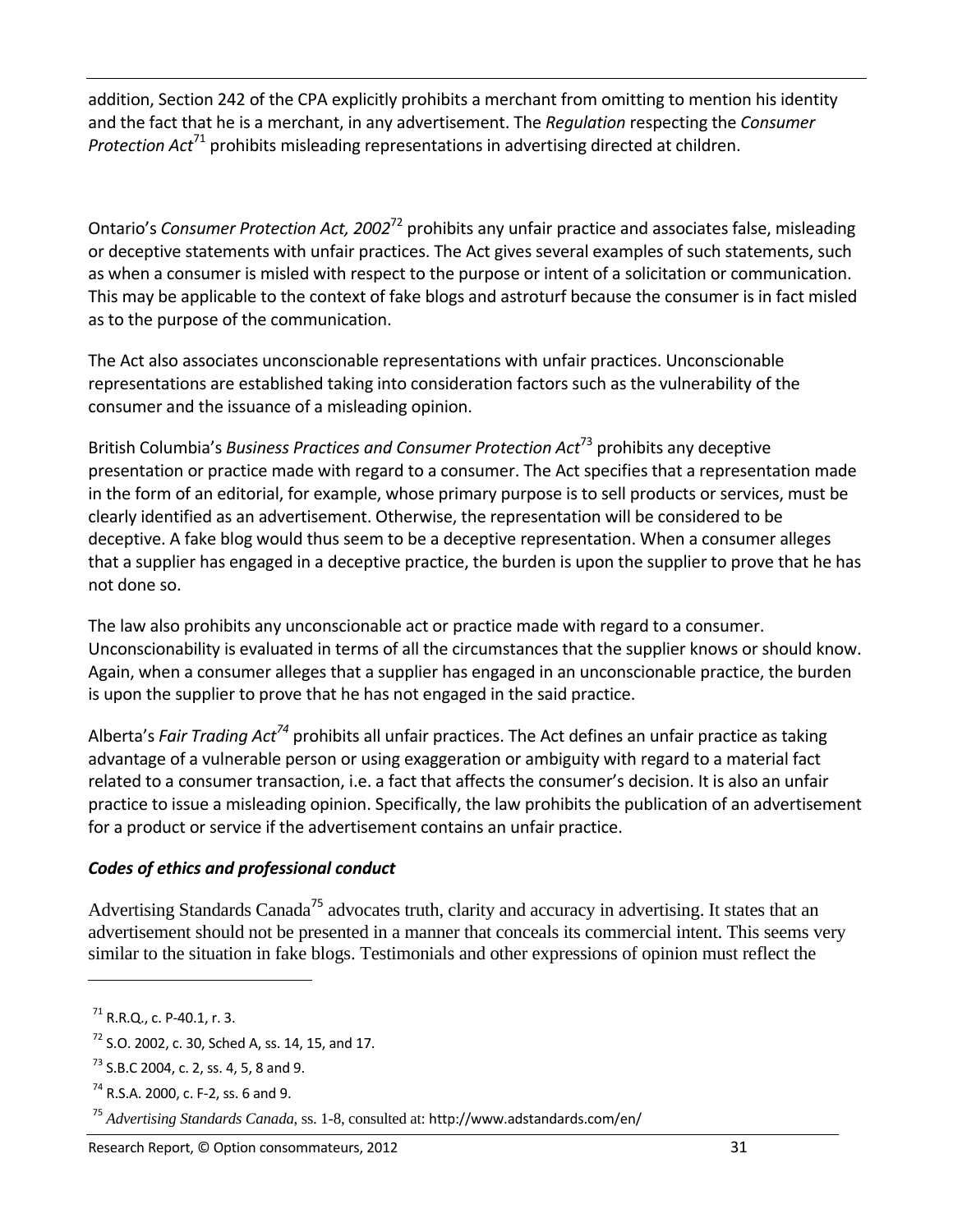actual people who made them and be based on a true experience of the product or service being promoted. They must not be misleading. This would also apply to opinions expressed in blogs or on social networks.

For the *Better Business Bureau*<sup>76</sup> it is the responsibility of the advertiser to ensure that an advertisement is truthful and not misleading. It prohibits the use of any misleading, deceptive or fraudulent advertising. In line with these principles, an advertisement may be judged to be misleading due to the omission of a material fact, even if each statement considered separately is true.

One of the stipulations of the *Code of Advertising* is that the prices and descriptions of an advertised product must be clearly stated, without leaving the consumer with a misleading impression. The Code refers to the Federal Trade Commission's<sup>77</sup> guidelines on testimonials and endorsements, which require the practice of good faith, truth and transparency.

### **The Law in the United States and the United Kingdom**

### *The example of the United States*

The *Federal Trade Commission* (FTC) is the U.S. government body responsible for the application of competition law that regulates the *Federal Trade Commission Act*. The purpose of the Act is to regulate unfair competition, including deceptive practices<sup>78</sup>. The part of the FTC Act that is relevant in this context is section 5. The FTC introduces Section 5 with the words, "Section 5 of the *FTC Act prohibits 'unfair methods of competition'* and was amended in 1938 also to prohibit 'unfair or deceptive acts or practices'."<sup>79</sup> The FTC developed the *Endorsement Guides* as an adjunct to the Act.

The *Endorsement Guides* provide a good illustration of how the application of section 5 of the *FTC Act* concerning professional and citizen endorsement. In an interview<sup>80</sup>, Ms. Kapin and Ms. Ferguson said that these guides clarify and contextualize the content of Section 5. They are intended for the use of both the consumer and of industry, the former to understand how it protects them and the latter to know what they can and cannot do when issuing professional or citizen endorsements.

The revised guides are presented on the page entitled "The FTC's Revised Endorsement Guides: What People are Asking":

The revised Guides – issued after public comment and consumer research – reflect three basic truth‐in‐advertising principles:

Endorsements must be truthful and not misleading;

<sup>76</sup> *Code of Advertising*, ss. 6, 7, 9‐11 and 15, consulted on 10/13/11 at: http://www.bbb.org/us/code‐of‐advertising/

<sup>77</sup> 16 CFR Part 255, *Guides Concerning the Use of Endorsements and Testimonials in Advertising*, ss. 255.0 to 255.5, consulted on 10/20/201 at: http://www.ftc.gov/os/2009/10/091005revisedendorsementguides.pdf .

<sup>78</sup> http://www.law.cornell.edu/uscode/text/15/41

<sup>79</sup> http://www.ftc.gov/opp/gpra/append1.shtm

 $80$  The interview with Ms. Kapin and Ms. Ferguson of the CTF was conducted by telephone on October 27, 2011.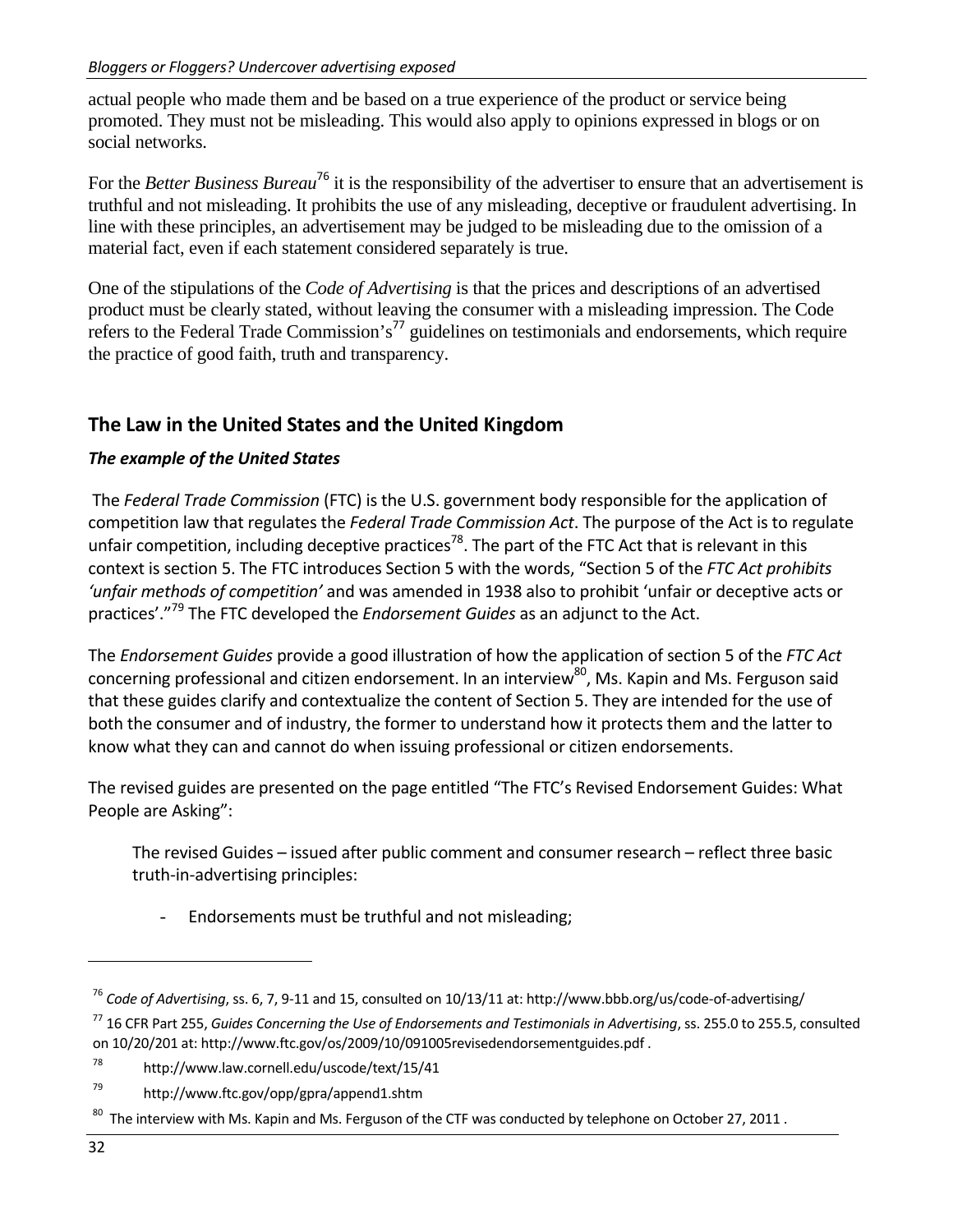- If the advertiser doesn't have proof that the endorser's experience represents what consumers will achieve by using the product, the ad must clearly and conspicuously disclose the generally expected results in the depicted circumstances; and
- If there's a connection between the endorser and the marketer of the product that would affect how people evaluate the endorsement, it should be disclosed.<sup>81</sup>

The third principle presented here is the one that most concerns us at present, as it relates to the connection between the person who endorses a company or product and the advertiser. It is exactly this connection that is not divulged in flogs or astroturf. This connection between endorser and advertiser has always been prohibited under Section 5 of the *FTC Act*. However, as Ms. Kapin and Ms. Ferguson explained, the FTC deemed it necessary to make a new version of their guides specifically and directly to target prohibited practices on the Internet – thereby avoiding any ambiguity.

The same document, "The FTC's Revised Endorsement Guides: What People Are Asking" clearly explains the reason for revising the guides.

Why did the FTC revise its Endorsement Guides to include social media?

The FTC revised the Guides because truth in advertising is important in all media – including blogs and social networking sites. The FTC regularly reviews its guides and rules to see if they need to be updated. Because the Endorsement Guides were written in 1980, they didn't address social media. The legal principles haven't changed. The FTC revised the examples to show how these standards apply in today's marketing world. $82$ 

Incidentally, Ms. Kapin added during the interview that the FTC intends to take into account all the practices referred to in the guide and to keep up to date on the latest developments. In fact, since the guides were conceived in the 1980s, it was impossible to foresee the changes brought about by the Internet.

It is nevertheless important to know that the *Endorsement Guides* were specifically designed to raise awareness among industry and consumers. Section 5 of the *FTC Act* is the law that is applied in the context of flogging and astroturf. However, these practices have been added to the *Endorsement Guides,* since, in the eyes of the FTC, they are illegal.

According to Ms. Ferguson and Ms. Kapin, there are several factors that have to play together for the system to work: education and awareness, self-regulation of industry, law enforcement and prosecution. Just one of these factors is not enough. As they say, "It's a tried and true package. It worked in other areas."

Ms. Ferguson and Ms. Kapin presented one of the best examples of the application of Section 5 in the new context of the Internet and social media. The company Reverb Communications had engaged their employees in promoting applications for smart phones. This was realized when each of the applications

<sup>81</sup> http://business.ftc.gov/documents/bus71-ftcs-revised-endorsement-guideswhat-people-are-asking

<sup>82</sup> *Ibid.*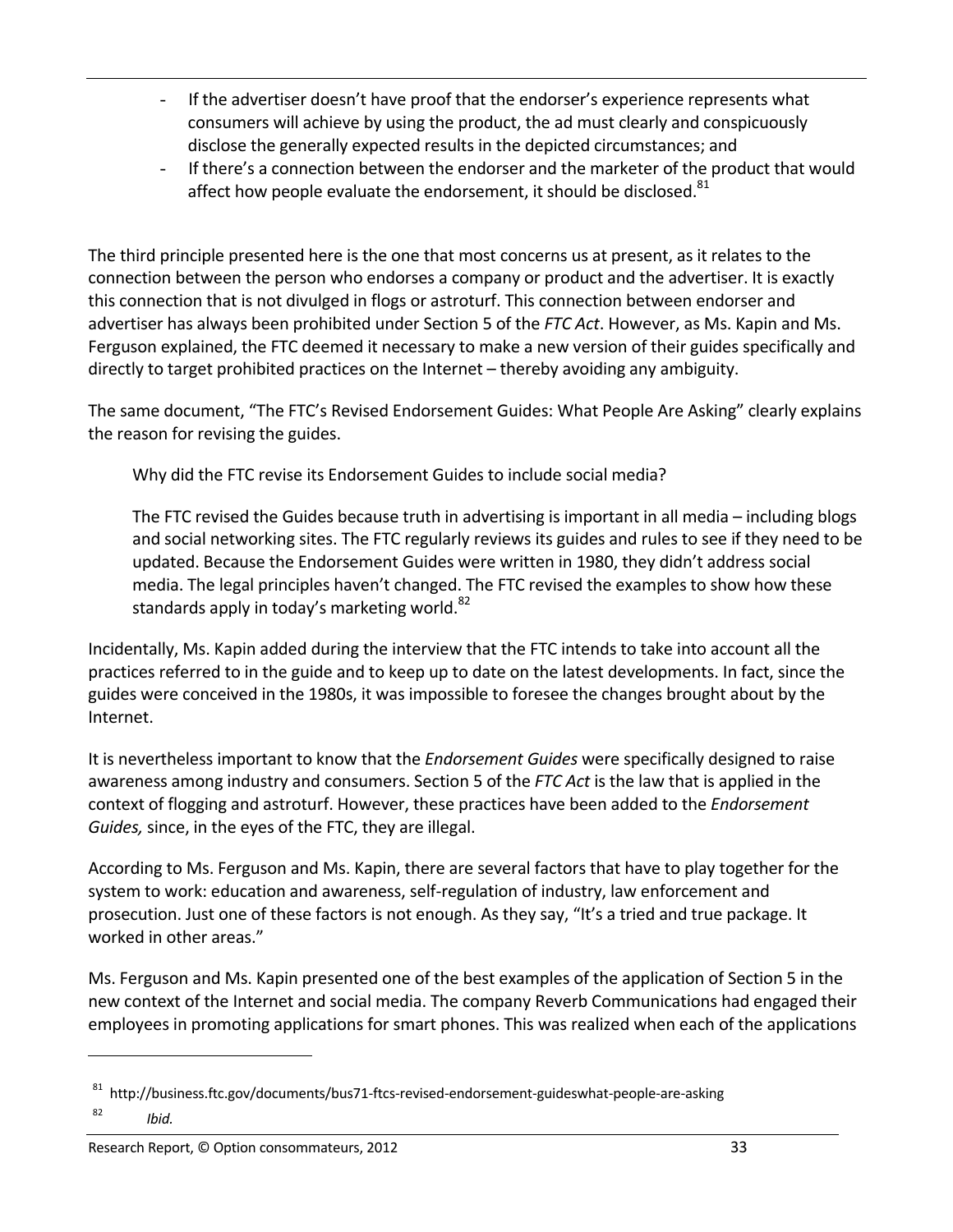related to a particular developer received a large number of positive comments. The comments were too flattering. Legal proceedings were initiated against the company, but ultimately, an out‐of‐court settlement was reached<sup>83</sup>.

#### *The example of the United Kingdom*

A set of regulations in the UK, *The Consumer Protection from Unfair Trading Regulations 200884*, prohibits certain types of business practices similar to flogging and astroturfing. This regulation was adopted under Paragraph 2(2) of the *European Communities Act 197285*, the law that followed the United Kingdom's entry into the European Economic Community.

*The Consumer Protection from Unfair Trading Regulations came into force on May 26, 2008<sup>86</sup>. This* regulation prohibits any unfair business practices under Paragraph 3 (1). Paragraph 3 (4) states that the practices listed under Paragraphs 5, 6 and 7 and in Schedule 1 of the *Regulation* constitute unfair business practices.

Paragraph 5 deals with misleading actions. Specifically, Paragraph 5 (2) states, among other things, that the overall presentation that misleads the average consumer and upon which the consumer has relied is taken into account in determining whether a commercial practice is misleading. Paragraph 5 (2) also states that a commercial practice that contains false or misleading information relating, for example, to the identity of the merchant, deceives the average consumer since the latter trusted it in reaching his contractual decision with the merchant.

Paragraph 6 deals with misleading omissions. Commercial practices that hide their true commercial nature are included in Paragraph 6 (1) d). Paragraph 6 (1) also covers business practices that conceal or fail to disclose material information. Paragraph 6 (4) states that when a commercial practice is regarded as an invitation to purchase, the merchant's identity is material information.

Paragraph 7 deals with aggressive commercial practices. A commercial practice is aggressive when, placed in context, it unduly influences the average consumer's decision whether to purchase.

Schedule 1 deals with commercial practices that are considered unfair in every circumstance. Paragraph 11 of the schedule refers to using editorial content in the media to promote a product when the merchant does not clearly disclose that he was behind this promotion.

<sup>83</sup> http://www.ftc.gov/opa/2010/08/reverb.shtm

<sup>&</sup>lt;sup>84</sup> No. 1277, available on line at:

http://www.bailii.org/cgi/bin/markup.cgi?doc=/uk/legis/num\_reg/2008/uksi\_20081277\_en\_1.html&query=consumer+or+p rotection+or+misleading+or+unfair+or+trading+or+deceptive+or+false+or+untrue+or+deceiving&method=boolean#Legislati on‐ExNote.

<sup>85</sup> C. 68, available on line at: http://www.legislation.gov.uk/ukpga/1972/68/contents.

<sup>86</sup> Para. 1 of the *Regulations.*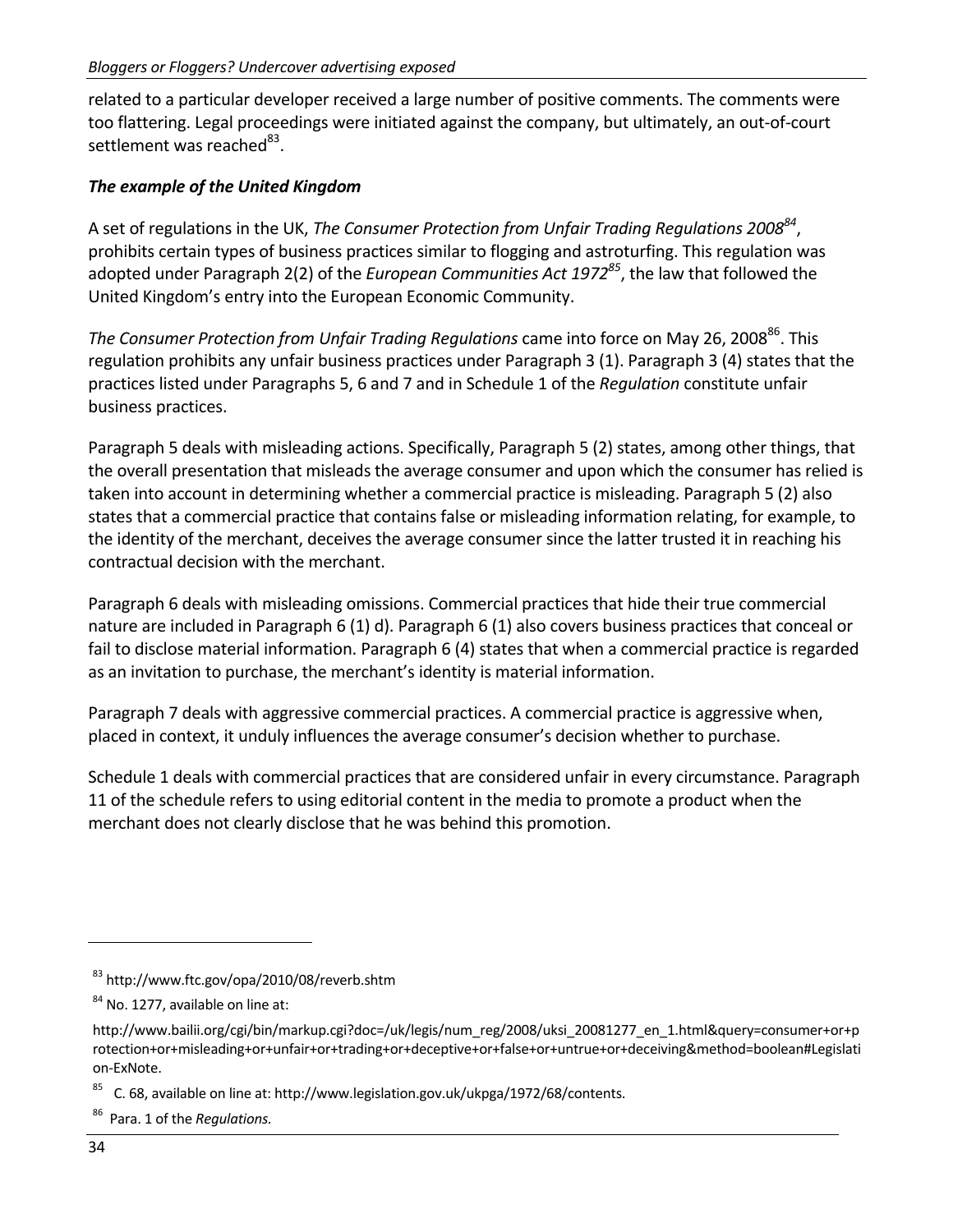As mentioned previously, all these business practices are unfair and prohibited under Paragraph 3. Any merchant who engages in these types of practices is guilty of an offense<sup>87</sup>. The merchant can then be fined $^{88}$ .

### **What needs to be done in Canada: divergent opinions**

Our experts reacted to the issue of regulations rather differently than to the issue of codes of ethics. While they were unanimous in condemning the practice of flogging and astroturfing, opinions were sharply divided when it came to introducing federal or provincial regulations to curb the problem.

Of our participants from the world of advertising, only Guillaume Brunet of Cossette Communications believed regulation might be a good solution.

I think there are definitely advantages to regulating. Currently, we don't really have any formal tools in the profession. Here in Québec, we've had the example of Bixi, and fortunately, media people like Patrick Lagacé intervened. If such practices are known to two or three bloggers who talk about them with each other, they could remain active for much longer. Right now, we're relying more on public pressure, but I think, as a matter of fact, that regulation might be a very good thing.

This view surprised us. Claude Cossette, in his book *Ethics & Advertising* gives a very different portrait of the profession of advertising and its attitude toward the law:

Survey after survey on the morality of professionals, advertisers can be found at back of the pack with politicians and other hucksters. Advertisers are disappointed about being so discredited by the public. Why this implacable judgment on them? It's partly because, until now, they have acted more to defend their privileges than to defend the public interest. [...] Advertisers have yet to sanction their colleagues for their ethical breaches, which is one more reason why the advertising trade is not considered a true profession. If advertisers want to enjoy the consideration (and privileges) of professionals, they must understand that this also comes with its duties. And the greatest of these is duties are rectitude of mind, integrity, and ethics. (Cossette, 2009, p. 94)

This is harsh, even bitter criticism, but it nonetheless reflects the attitude of experts in the industry ‐ with the exception of Mr. Brunet, of course. In an interview, lawyer James Musgrove said he believes such practices are expected of advertisers. "I'm pretty cynical, so I don't believe much that I read anyway. I'm not really surprised about it. I could see how people could be mildly frustrated if they thought it was real and it turns out it wasn't. I think most people approach life with some scepticism. I can't really believe that anyone would be shocked and appalled by that sort of publicity."<sup>89</sup> Musgrove's comments echo most consumers' suspicious attitude towards advertising.

<sup>87</sup> Paras. 9, 10 and 11 of the *Regulations.*

<sup>88</sup> Para. 13 of the *Regulations.*

<sup>&</sup>lt;sup>89</sup> The interview with James Musgrove, a lawyer specializing in competition and advertising law at McMillan in Toronto, took place by telephone on December 19, 2011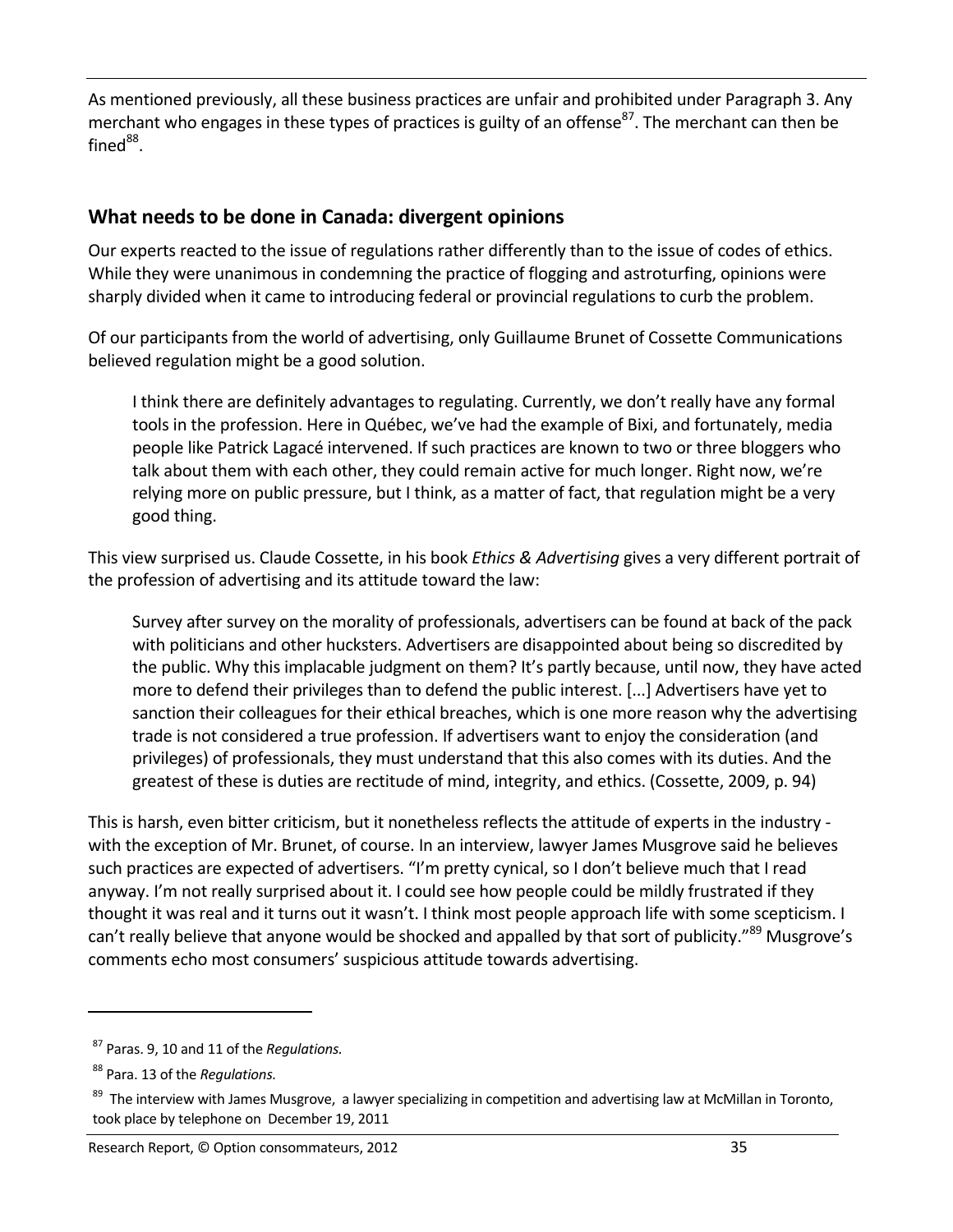Michelle Sullivan, of the agency Hill+Knowlton Strategies is perhaps a little more representative of the attitude toward advertising depicted by Mr. Cossette. "These practices are definitely negative, but you don't want government interference, on the Internet," she says. "The government must be aware that we love their support, but as soon as it begins to want to dictate, to regulate, it could spark a reaction."

Since he has inhabited the advertising community for many years, we can imagine that Claude Cossette knows whereof he speaks. Danielle Lefrançois, of Advertising Standards Canada, assures us that the organization's code is sufficient, since questionable practices are a rarity in Canada. She claims that Canadian advertisers are already very aware of such practices and do not accept or encourage them. She also believes that when there is growing awareness in the media, it makes consumers more alert. Claude Cossette, meanwhile, does not have much confidence in Canadian advertising standards and codes of conduct.

So we have organizations that make sure that we eliminate the worst excesses in advertising, but these same organizations are more like pet pooches than guard dogs because they are controlled by the advertisers themselves. Thus Advertising Standards Canada (or Normes canadiennes de la publicité in French) is made up of 170 members, all advertisers, agencies, media and suppliers. Where are the people, the politicians, the ethicists, the consumer advocates? Advertisers still refuse to submit to any kind of external control; they want to remain judge and jury. (Cossette, 2009, p. 71)

As Claude Cossette suggests, this code of ethics does not rely on any perspective external to the profession to ensure that it is implemented with no doubt as to its objectivity. Might it be the solution? Should we consider setting up an external, objective entity to ensure that a code of ethics is enforced? It would certainly be an idea to consider. Especially if Canada decides not to regulate.

As for our neighbours to the South, Ms. Ferguson and Ms. Kapin, of the FTC report that their organization saw fit to add an item on fake blogs and astroturf in its *Endorsement Guides* to let consumers and the industry know that these practices are illegal under U.S. law. Jeff Hancock of Cornell University believes that Canada should take a lesson from the U.S. and introduce regulation in this area.

Several participants raised the issue of jurisdiction over the Internet. The Internet knows no borders. Anyone browsing the Internet can visit websites all over the world. However, we know that with an IP address, investigators can find out where the messages are coming from. The question of jurisdiction, while relevant, should not deter us from limiting their occurrence on Canadian soil. Moreover, as we have seen, these practices are already prohibited in the U.S. and the UK. Musgrove, while conceding that constantly adding new laws can be counter‐productive, says:

I always think that it's wise to look at what the Americans are doing because our economies are so interrelated. In so far as you can keep on the same page, it just makes life simpler and easier – and frankly, especially as far as the Internet is concerned, the border is almost completely irrelevant. If someone puts on a fake blog about some product, it doesn't really matter if they are in New York, Toronto or Montreal. And most products are available in all of these places. So, this is an issue where keeping more or less on the same page as much as we can makes sense.

Moreover, from the legal standpoint, lawyers Dominique Gervais of Option consommateurs and James Musgrove agree that these practices are already illegal in the eyes of Canadian law. They are misleading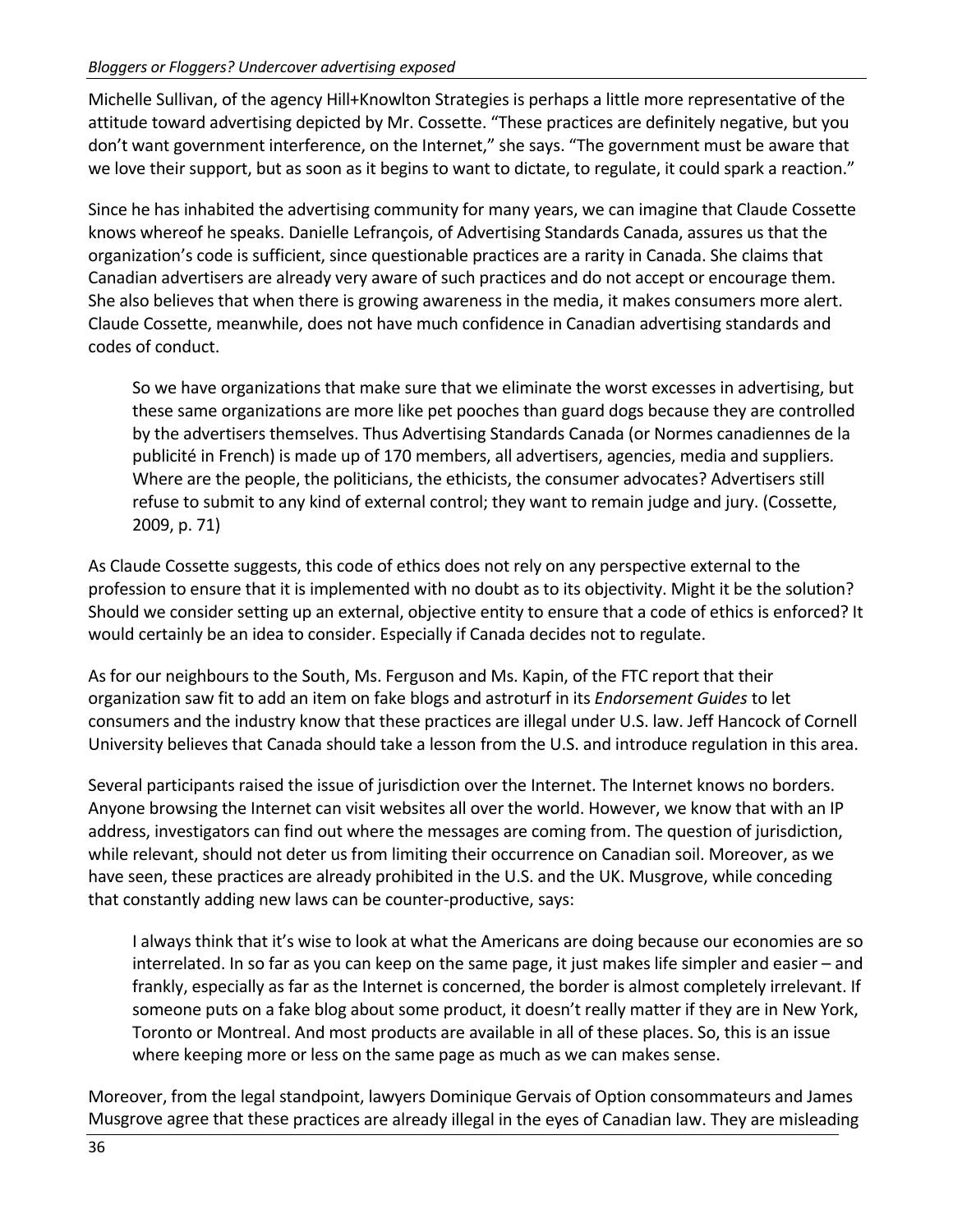advertising. Dominique Gervais even adds that the practice contravenes Section 242 of Québec's Consumers Protection Act, which states: "No merchant may fail to mention his identity, and the fact that he is a merchant, in any advertisement.90" According to Nathalie Jackson of Québec's Office de la protection du consommateur<sup>91</sup> (OPC), if such a practice becomes the subject of a formal complaint and is judged as possibly involving a prohibited practice, the OPC will assess the situation. If the practice does seem to be prohibited, it will be investigated and will result in appropriate action, ranging from issuing notice to correct the situation all the way to criminal prosecution. Ms. Jackson also informed us that section 316 of the *Consumer Protection Act* <sup>92</sup> permits a consumer advocacy organization to seek an injunction. She warns, however, that such an order could incur significant costs.

However, our research revealed no case in Canada in which an injunction has been filed against a company for flogging or astroturfing. We know that consumers can also lodge a complaint with Advertising Standards Canada. However, Ms. Lefrançois, the agency's Communications Director, said she had received no complaints in this regard. We know that the Competition Bureau can also receive such complaints, yet our research did not turn up any relevant judgment.

Case law is often an effective deterrent against questionable business practices, as James Musgrove and Dominique Gervais confirm: "When a judgment is rendered against a company in a class action suit, or when a government entity, such as the Competition Bureau, imposes sanctions *and* the damage is severe, it can have a deterrent effect on other companies with regard to a particular practice," Gervais says. Musgrove supports this view by providing a compelling example:

A high profile case does a great deal in two respects. One: It gets public attention. Two: It gets the attention of advertisers. So, it not only does the enforcing in a particular situation, it also gets a lot of attention. When Bell got fined a few million dollars this year, it focused a lot of attention on "no disclaimers" and "proper pricing." I don't think it is the only way to get attention, but I think it is one important way. Taking a case or two that are extreme and pursuing them, is one way.

In short, Canadian law already prohibits this kind of advertising practice, albeit indirectly.

On the other hand, we believe that the rules are not sufficiently clear at present. We consider that the current codes of ethics are not regulated enough, as they do not specify the sanctions and they are not applied by an objective judge. We also believe that introducing specific regulations on this kind of practice would definitely have a powerful deterrent effect.

Our university participants agreed that there is a need for regulation. However, Sophie Boulay raised an important question. She says the legal, regulatory route is interesting, but what would constitute evidence? Who would be accused? The ramifications are immense and the scenarios are endless. That said, the big companies are more difficult to catch because they have the means to ensure that their strategies are extensive and well developed. Also, how does one determine what is astroturf and what is not? Who does one accuse? The initiator, the manager, the one who sends the message? Sophie

<sup>90</sup> R.S.Q., c. P‐40.1, s. 242.

 $91$  The interview with Mtre Nathalie Jackson took place on April 2, 2012.

<sup>92</sup> L.S.Q., c. P-40.1, s. 316.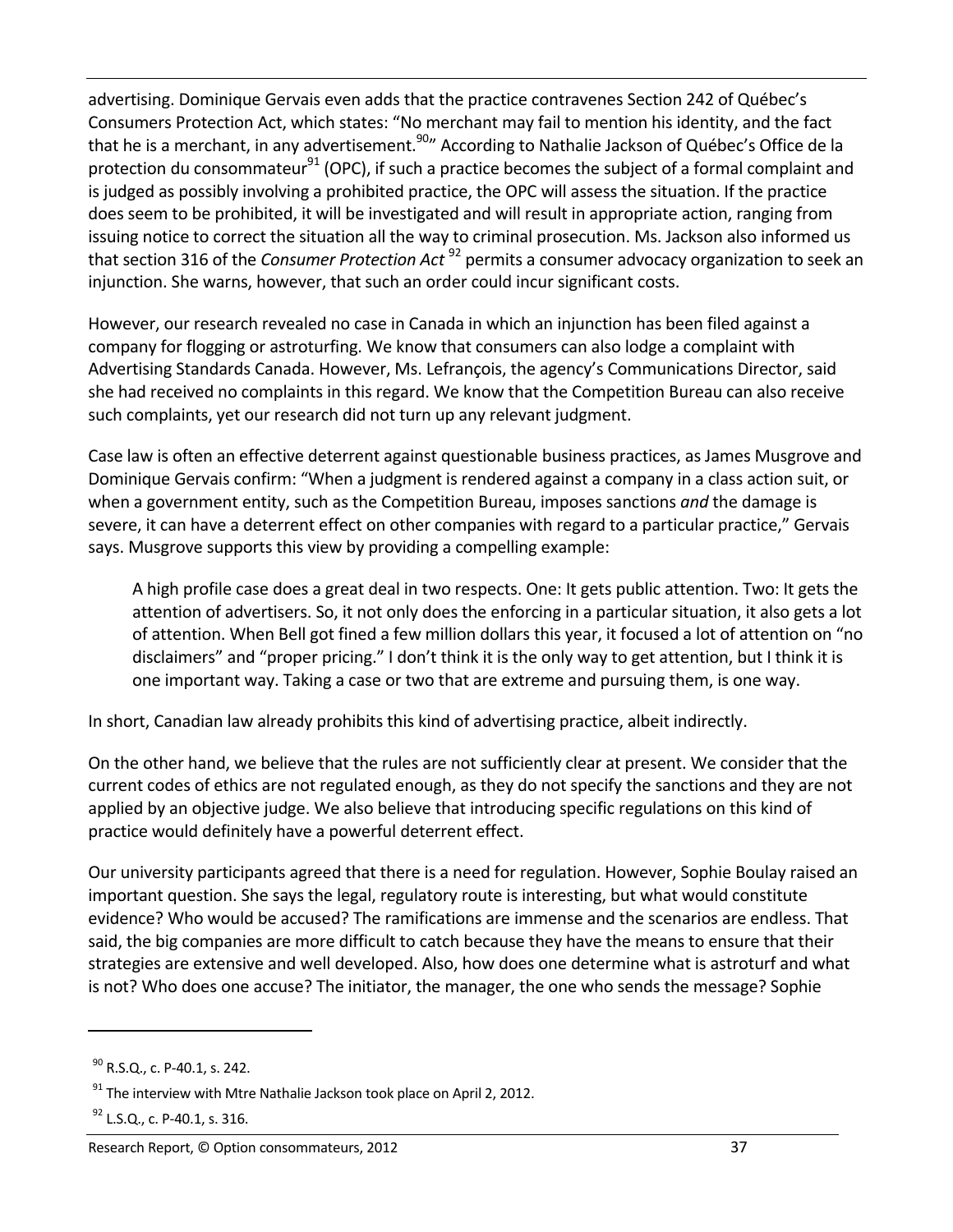Boulay also raised the point that banning one specific practice does not ban another. She believes that companies would adopt a more backdoor approach if there were legislation.

Hence, we believe that if we do regulate, these are the questions that need to be asked and the best regulation is one that can encompass the widest possible range of astroturfing and flogging. The example of the United States, in fact, would be a good starting point. In addition, specific rules defining and prohibiting astroturfing and flogging would effectively eliminate uncertainty among honest bloggers about what they can and cannot do.

We also believe, as Ms. Kapin and Ms. Ferguson pointed out, that a good regulation is never applied in isolation. The FTC believes that the law must be applied, industry and consumers must be educated, and the whole process must be supported by a system of industry self‐regulation. We agree.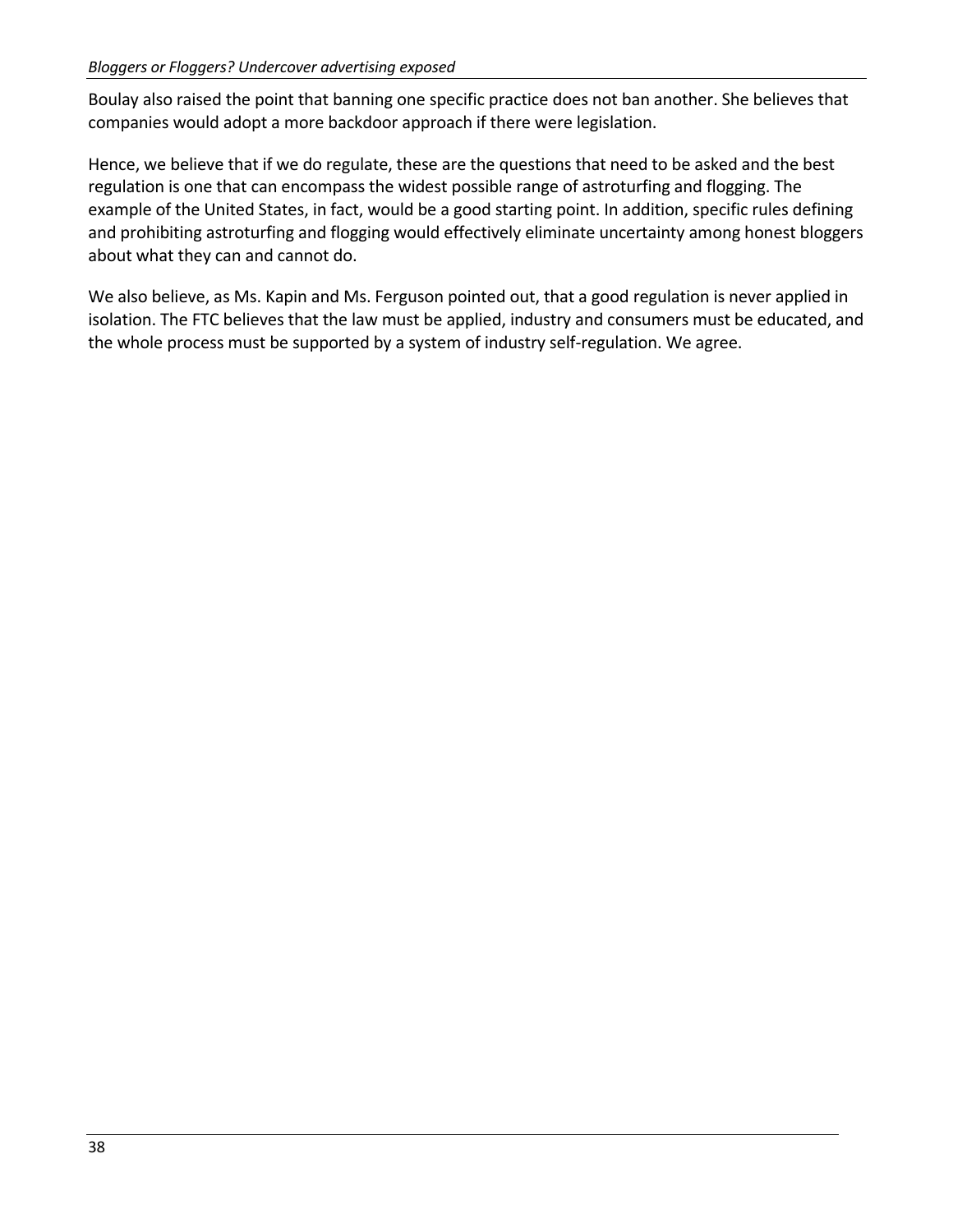# **CHAPTER 4 – OTHER SOLUTIONS?**

Our participants showed no lack of imagination in coming up with ideas to improve the flogging and astroturf situation. The solutions they proposed are all aimed at preventing such practices and informing and protecting consumers.

### **Informing consumers, developing healthy Web search practices**

In discussing solutions, the participants placed great emphasis on education and awareness. These aims can be achieved formally, but also by increasing coverage of the most problematic cases in the mass media. James Musgrove, Laureen Kapin and Stacey Ferguson believe that media attention always makes people a little more reluctant to indulge in the objectionable practice. Furthermore, when there is a lot of discussion in the media about a particular problem, consumers' suspicions are aroused. Danielle Lefrançois of Advertising Standards Canada added that there should perhaps be more education and awareness-raising among young people, as it is they who rely most heavily on social media. In their report, *The Science of Sharing, an Inside Look at the Social Consumer93*, the firms Beyond, M Booth and Lexis and Next Fifteen Communications, found that the most intensive users of social media are young people. By the same token, they are more often exposed to practices such as flogging and astroturfing. However, they are also the most clued in about what is practiced on the Internet. We therefore believe that less committed users should be made aware of these phenomena as well.

That said, we wonder how consumers should be educated. While further investigation is definitely required to find the pedagogical means for educating the public, our experts nonetheless came up with some possible answers. "I think you always have to think critically, even with journalists," says Michelle Sullivan, of the agency Hill+Knowlton Strategies. "I am someone who believes that you should never trust a single source. You have to develop a critical stance towards both newspaper articles and blogs." How does one develop a critical stance toward flogging and astroturfing? Guillaume Brunet of Cossette Communications has two suggestions:

‐ Do your homework, do more research.

‐ When we finish shopping around and we've made our choice, why not use the social networks where our friends are? It's a good idea to use social networks to profit from the opinions and experience of those around us before making a final choice. In this way, we're in a sphere much closer to home, inside our own network, one that's less biased.

Users of social media use these channels regularly. For example, they can post a picture of such‐ and‐such a camera to get the opinions of friends who are more into photography or may even be photographers. We can therefore use the reviews and comments sites to help us shop, but once we have made our choice, why not use our social networks?

<sup>93</sup> Beyond, M Booth and Lexis and Next Fifteen Communications. *The Science of Sharing, an inside look at the Social Consumer*, December 2011, p. 10, available on the Internet at: http://bynd.com/wp‐content/uploads/2011/science‐of‐ sharing.pdf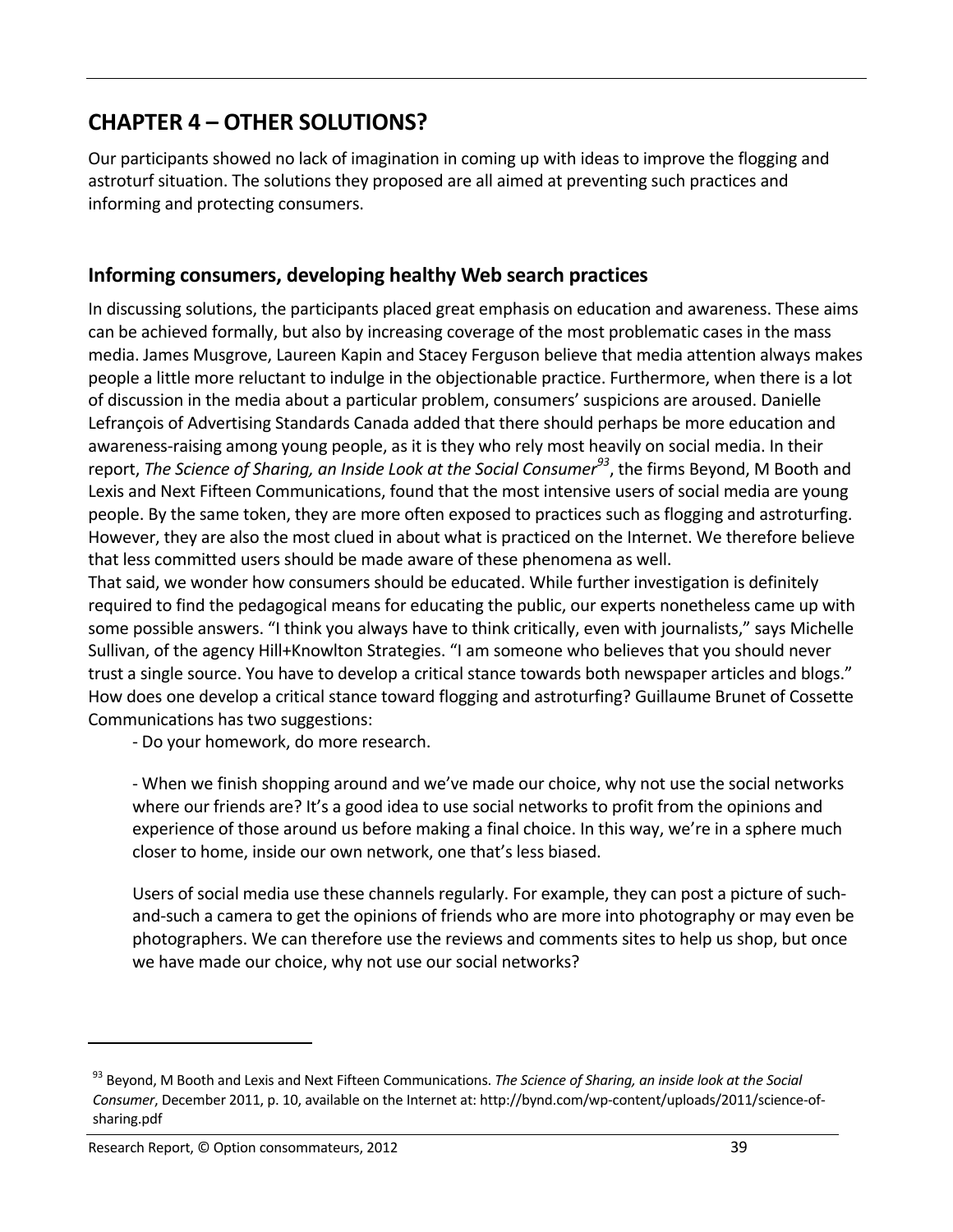Michelle Blanc likes to talk of a network of brothers‐ and sisters‐in‐law. Social networks are a bit like that: You go to the people you know who are most informed about the topic you're interested in. In a sense, we already have our network of specialists around us. You can use the social media to talk about more than just the last hockey game; you can use them to get expert advice from people you know.

Mr. Brunet also told us that consumers should know more about how the social media and comment forum platforms work.

One tip: rely on trustworthy bloggers with a proven reputation or go to more formal, journalistic sites such as *Protégez‐vous* in Québec, *Que choisir?* in France and *Consumer Reports* in the United States.

As for the format of these educational tools, some suggested a more conventional approach, such as a guide. Sophie Boulay of UQAM had a most innovative idea for developing an awareness campaign. "It would be better yet to use astroturf to point out how easy it is to be fooled," she said. "For example, someone clicks on a link and is told he was just fooled by false advertising."

James Musgrove and Michelle Sullivan believe that consumers and advertisers would both benefit from an accreditation system for blogs and social media and comment forum platforms. In their view, a government entity or an independent agency could grant flog‐free or astroturf‐free accreditation based on a number of criteria and ensure follow‐up. "I think that bloggers might also respond well to this kind of initiative because they care so much about their reputation," Michelle Sullivan says. "For real bloggers who devote themselves, body and soul, for years, to their blogs, reputation is important. Personally, I would have nothing against this kind of initiative and would encourage my clients to adopt the seal." She adds that when consumers encounter someone who is not included in the register, they might be a little more wary or do a little more research on that person.

According to Jeff Hancock of Cornell University, informing consumers is just part of a package of measures capable of protecting consumers. He adds that there are also technological means for preventing such practices. These are presented below.

### **Preventive tactics**

Jeff Hancock told us of programs that are able to detect "abnormal behaviour" on an electronic platform. "There is a technical part, there are tools ‐ and we should be developing tools ‐ that enable us to look at systems and detect anomalous behaviour. Credit card companies do this, banks do this, and the same sort of approach can and should be done for consumers."

Guillaume Brunet takes the idea of detection even further, saying that there could perhaps be a Web 2.0 type site where one could go to report, for example, the exaggerated contributions that one has found. He explains: "A site where the community could both flag sites and blogs where the interventions are questionable and also those that are trustworthy – by clicking on something similar to the *like* function in Facebook. That would give us a type 2.0 indication of where the fake comments are." Guillaume Brunet adds a caveat, however: "It's a very interesting idea, but then, these sites could be undermined by people posting false denunciations."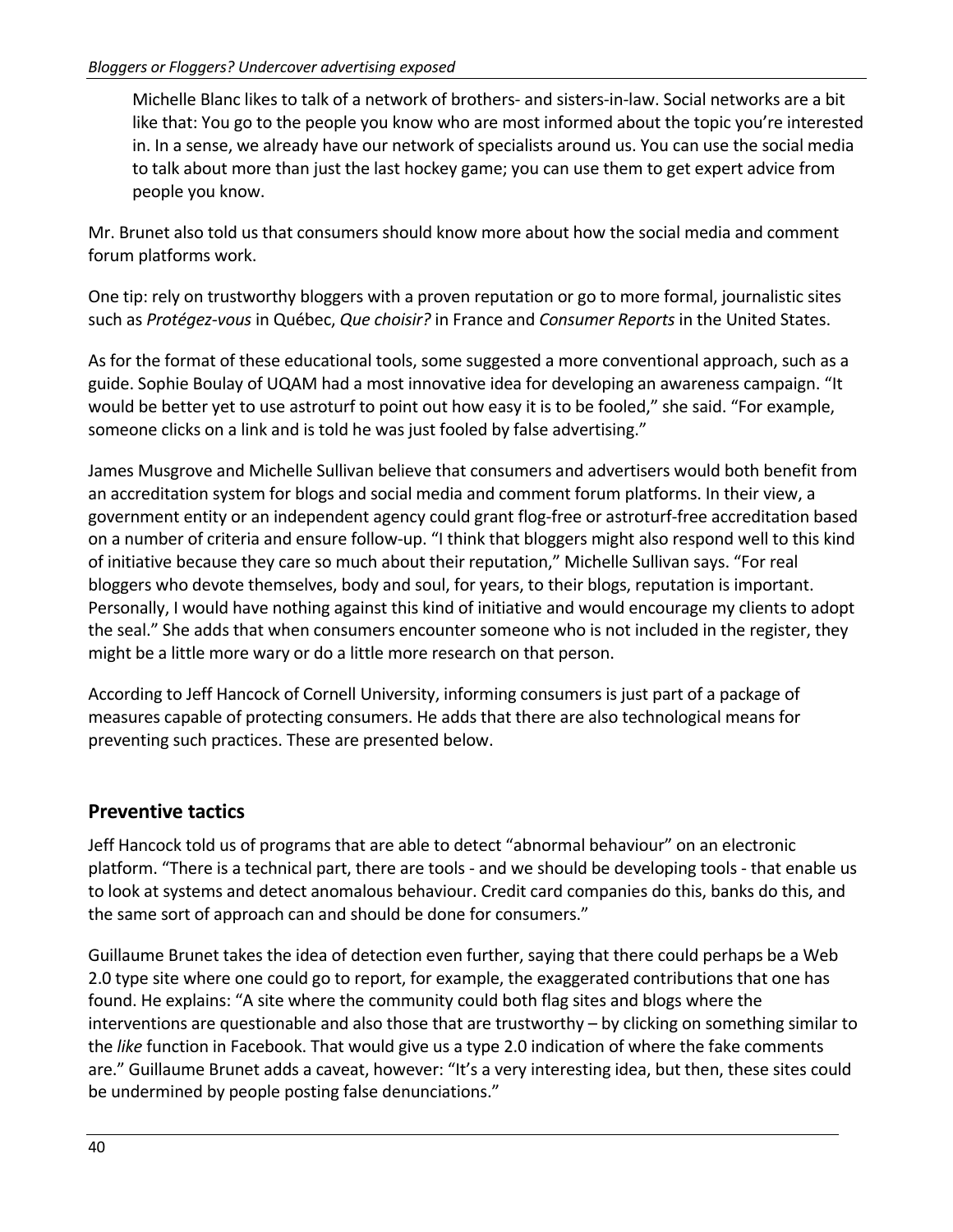Sophie Boulay offers a similar solution, which could work well if the system is managed properly:

Users should also be encouraged to denounce instances of astroturfing and flogging, she says. For example, setting up a program for informing on astroturfing just like the ones for offenses such as fraud. Maybe this could be done by a consumer advocacy organization. It could be a tool that includes a blog, an interactive website, and a "Wall of Fame/Wall of Shame." There is already an "# astroturf" hashtag on Twitter. This kind of tool could serve as a catalyst to get things moving, raise awareness and educate consumers about the phenomenon.

We even believe that this kind of tool could be a powerful deterrent.

Michelle Sullivan of Hill+Knowlton Strategies believes that it would help if bloggers could adopt a code of business ethics and follow it. "It would also be interesting to have a blogging policy. Some bloggers are already encouraging others to adopt one – for products, for example." she said. "In blog groups and panels, the point is often raised that we absolutely must have a blogging policy to make it very clear how we want to deal with agencies, brands, what we are willing to accept or not, whether we want to be compensated or not." We think that this personal initiative is very interesting if its authors respect it.

Finally, Guillaume Brunet believes that if the industry had a better understanding of these platforms, such practices would diminish. He explains:

I went to talks on "tripadvisor," where it was emphasized how poorly educated people are. In these talks the view was expressed that in 33% of cases, negative comments could be turned into positive ones if the advertiser dealt with them. For example, if I posted a comment that said "What a bad experience I had at the Hôtel Germain!" The advertiser who responded by apologizing and offering a solution would have a 33% chance of my returning and posting a positive comment such as: "The hotel people have solved my problem and now I love the Hôtel Germain."

Mr. Brunet believes that because some advertisers do not understand the platform, they never think to go online and reply to consumers. They are more inclined to add their own positive comments, whereas if they discussed directly with consumers, it could end up with the consumers themselves posting positive comments.

So we recognize that an education campaign on the electronic social media industry could help alleviate the problem. Mr. Brunet believes that when a consumer comes across a negative comment on one of the company's platforms (whether it is Facebook or Twitter), it is akin to a proof of love. "I am very worried about the consumer who does not say anything or tells his friends not to do business with a company," he says. "Someone who has expressed his dissatisfaction with one of our platforms is someone who is giving us a second chance - a chance to fix the situation."

In conclusion, at the present time neither consumers nor the industry are sufficiently familiar with the operation, opportunities and risks associated with the use of blogs and social media. An education campaign should thus be considered for each group. In addition, a monitoring and complaint handling system must definitely also be considered.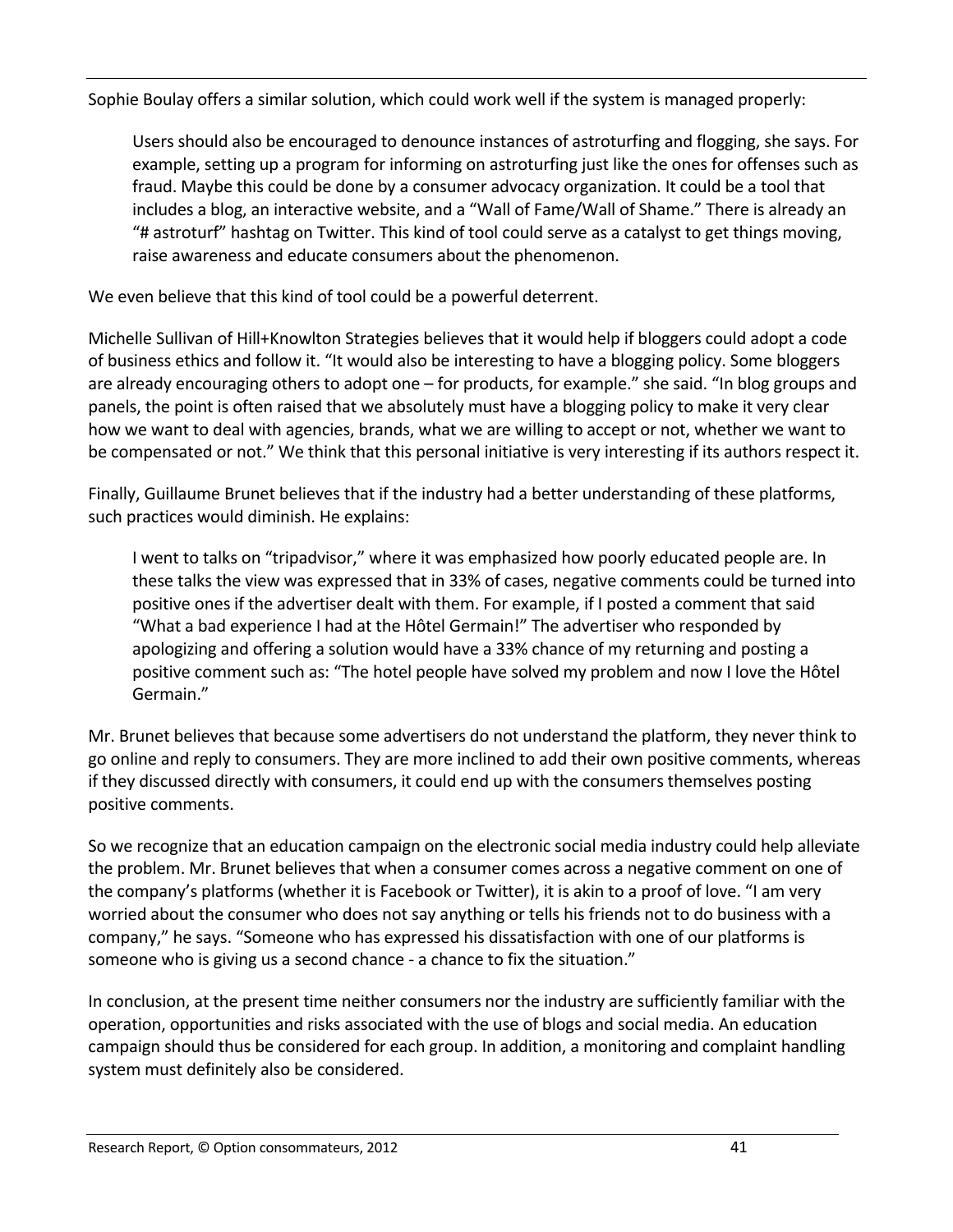## **CONCLUSION AND RECOMMENDATIONS**

Now for the conclusions of this study.

First, we are able to see that the phenomenon exists and is sufficiently widespread to provide clear examples from major companies such as Wal‐Mart, and PlayStation. On the other hand, because there is no way of detecting these occurrences without a thorough investigation, we cannot identify flogs and astroturf every time they occur and we have no way of accurately measuring the extent of the phenomenon. However, we can deduce that these practices are sufficiently common for the mass media to talk about them and that most people have at least some notion of what flogging and astroturfing entail.

We also found that there is currently no formal tool capable of recognizing these practices with certainty. A lengthy investigation has to be conducted to detect flogging and astroturfing every time they are suspected.

Some countries such as the U.S. and the UK have seen fit to regulate these specific practices, but not Canada. The only Canadian law currently applicable is the one respecting false or misleading advertising. Moreover, according to our research, this law has not yet been enforced to individuals or companies accused of flogging or astroturfing, which means that the case law is nonexistent, as is any persuasive deterrent. In Canada, there is no formal process for handling external complaints nor any organization specifically mandated to do so.

Among the avenues to be considered, we have selected the following:

We believe it essential that there be specific regulations to govern these practices and ensure that the industry complies with their provisions. Incidentally, at the time of writing, we found that there is a law sanctioned by the Canadian federal government. It is important to note that this law ‐ *An Act to promote the efficiency and adaptability of the Canadian economy by regulating certain activities that discourage reliance on electronic means of carrying out commercial activities, and to amend the Canadian Radio‐television and Telecommunications Commission Act, the Competition Act, the Personal Information Protection and Electronic Documents Act and the Telecommunications Act94* ‐ is not yet in force. We attempted, in the Table of Public Statutes and Responsible Ministers, to find the date of entry into force, but found nothing in that regard. It simply states that the entry into force will be by decree.

Here is what the Table of Public Statutes states:

*Efficiency and adaptability of the Canadian economy by regulating certain activities that discourage reliance on electronic means of carrying out commercial activities, and to amend the Canadian Radio‐television and Telecommunications Commission Act, the Personal Information Protection and Electronic Documents Act and the Telecommunications Act, An Act to promote the — 2010, c. 23*

<sup>94</sup> http://laws‐lois.justice.gc.ca/eng/acts/E‐1.6/page‐1.html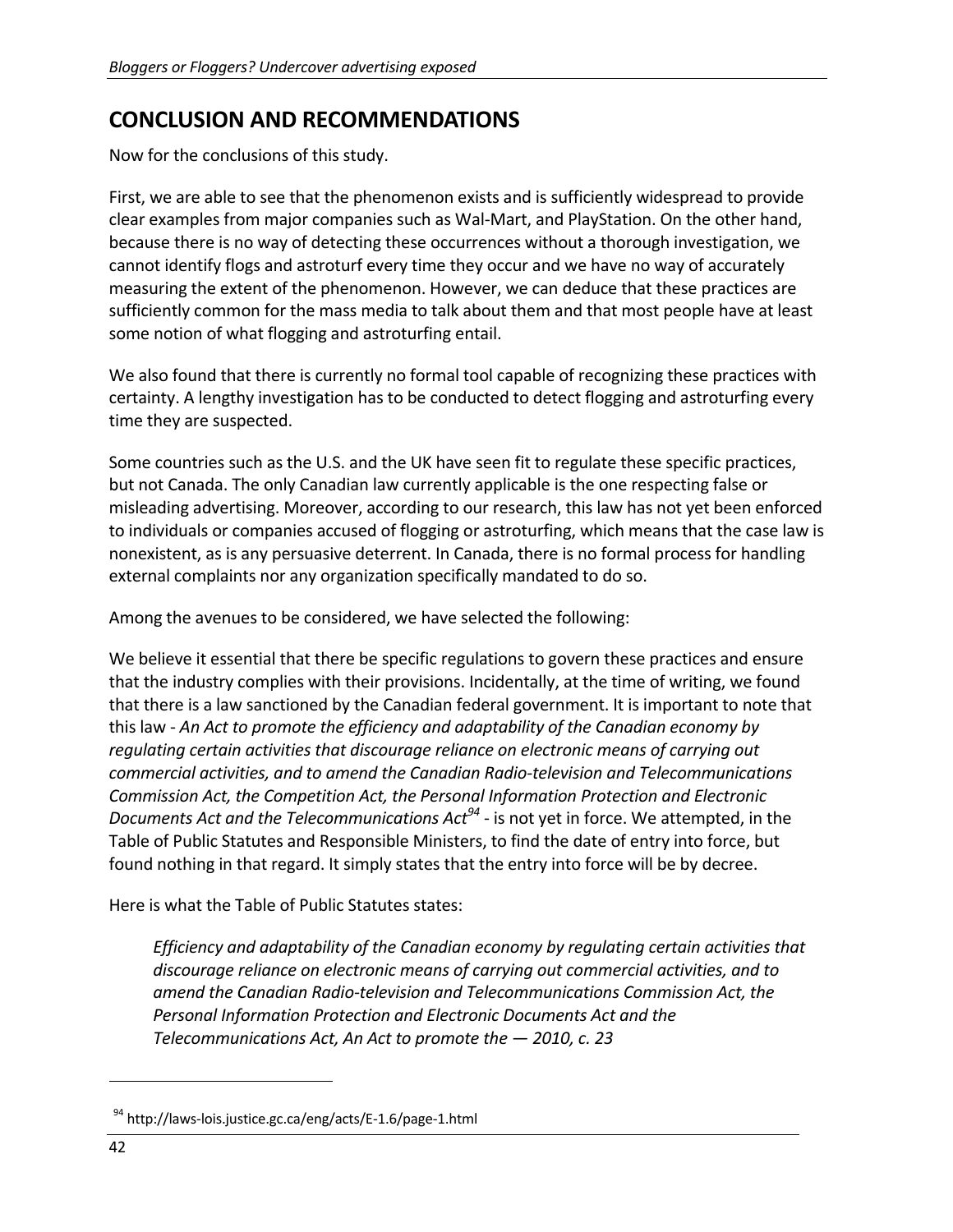- *Introduced by the Minister of Industry*
- *s. 6, 2010, c. 23, s. 68*
- *Transitional, 2010, c. 23, ss. 66 and 67*
- *CIF, 2010, c. 23 (assent: 15.12.2010), ss. 12(1), (3) and (4), 12.1, 12.2(1) and (3) of the Personal Information Protection and Electronic Documents Act, as enacted by s. 83, and* ss. 84, 85, 86(1) and 87 in force 01.04.2011 see SI/2011-22; ss. 1 to 82, ss. 12(2) and *12.2(2) of the Personal Information Protection and Electronic Documents Act, as* enacted by s. 83, ss. 86(2) and 88 to 90 come into force on a day or days to be fixed by *order of the Governor in Council see s. 91 – Not in force95.*

We also found a set of regulations related to the law that applies directly to the field of flogging and astroturf: The *Electronic Commerce Protection Regulations (CRTC)*<sup>96</sup>*.* However, since the above‐mentioned Act is not yet in force, the *Electronic Commerce Protection Regulations (CRTC)* are not in force either.

In reviewing its contents, we found that Section 2 of the Regulations require "the name by which the person sending the message carries on business, if different from their name, if not, the name of the person." It should be noted that in reading all of Section 6, it appears that the section applies to electronic messages with an email address. According to Section 1 of the Act, the definition of an email address is as follows:

"electronic address" means an address used in connection with the transmission of an electronic message to

- a) an electronic mail account;
- b) an instant messaging account;
- c) a telephone account; or
- d) any similar account.

We applaud this initiative and hope that it comes into force in the shortest possible time. We also hope that the law is enforced quickly so that justice is served, and at the same time, the media and industry are aware of the existence of an effective deterrent<sup>97</sup>.

<sup>&</sup>lt;sup>95</sup> http://laws-lois.justice.gc.ca/eng/acts/E-1.6/page-1.html#h-1

<sup>96</sup> http://laws‐lois.justice.gc.ca/eng/acts/E‐1.6/page‐1.html#h‐1

 $97$  The case in the U.S. of the company Reverb that manufactures iPhones applications provides a convincing example.

Research Report, © Option consommateurs, 2012 43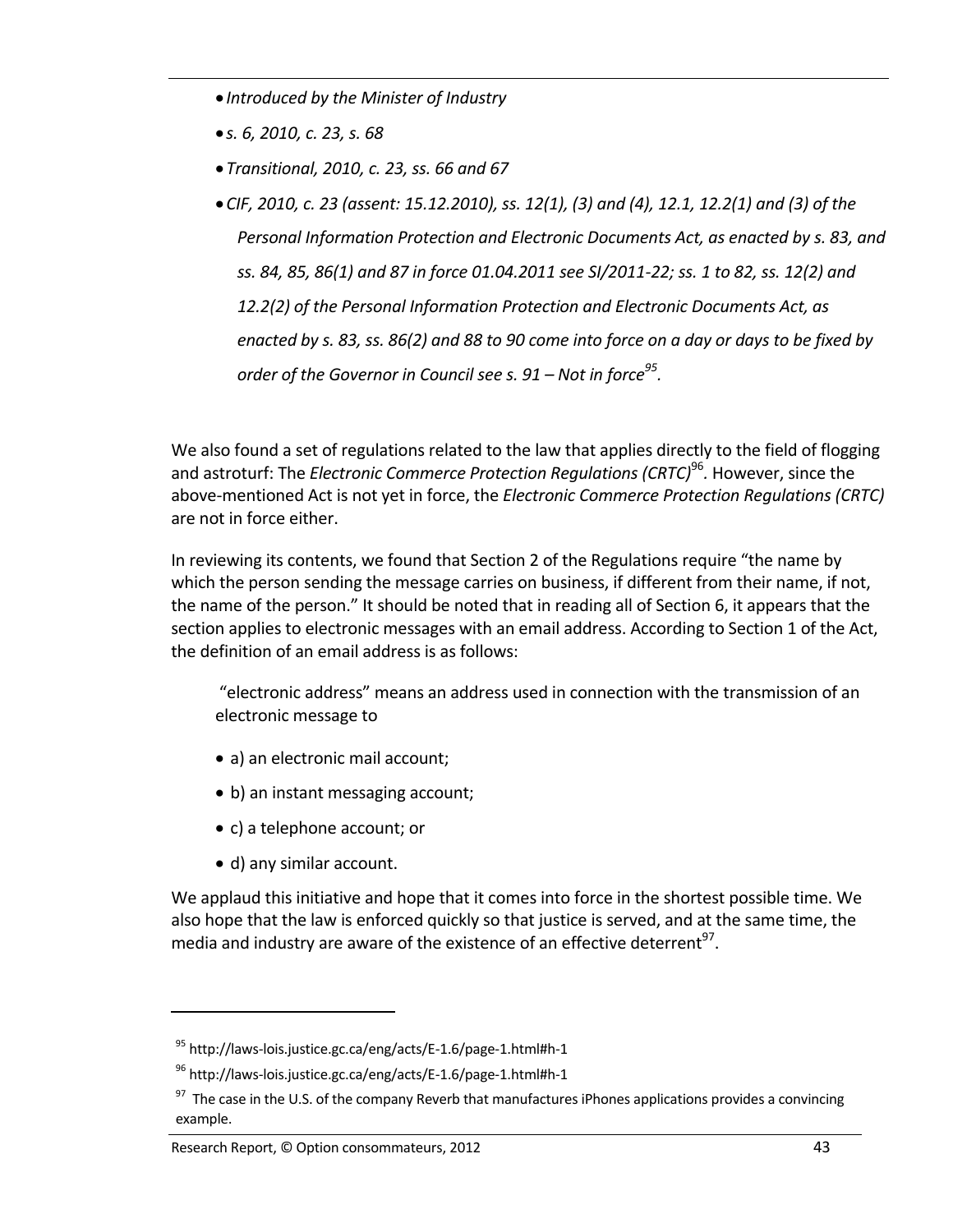We also believe that an external complaints body with disciplinary powers such as the Radio-Television and Telecommunications Commission (CRTC) should be set up to address a range of other telecommunications‐related phenomena. This body could be equipped with tools of detection and allocate resources to monitoring occurrences of flogging and astroturfing.

Finally, we believe it is essential to develop training and educational tools ‐ both for consumers and industry. Chapter four of this report outlines several avenues to consider in this regard.

## **Just the tip of the iceberg?**

When we began our interviews, Christian Désîlets, professor of communications at Université Laval, whose research focuses primarily on advertising, surprised us by saying:

We're beginning to realize that advertising on social networks is already a bit outdated. It needs to be targeted directly at individuals by tracking their behaviour on the Internet. Advertisers now talk directly to the consumer. Ultimately, they will be able to do without "influencers." $98$  Social networks are just one medium among many others $99$ .

In a way, Christian Désîlets is warning us that Internet advertising has many faces and that flogs and astroturf are only part of this huge phenomenon.

In fact, relationship marketing is increasingly gaining ground. Jacques Nantel and Ariane Krol have just published a book on the phenomenon: *On veut votre bien et on l'aura100*. Over time, marketing techniques have become highly sophisticated. Advertiser now find out about the needs of consumers directly at the source: by spying on their behaviour. While consumers are often concerned about fraudsters and hackers who could use their information to fill their pockets, they should also know that, unbeknownst to them, marketing firms are steadily accumulating information about them. Their interests and their behaviour on the Internet are a godsend for advertisers. They use it to entice consumers with the products they are most likely to buy. This is what authors Jacques Nantel, Professor at HEC, and Ariane Krol, columnist at *La Presse*, say in their latest book, in which they review the major advances in marketing and their impact on Western consumers: consumerism, over-indebtedness and diminished savings.

Ariane Krol insists that marketing strategies have not fundamentally changed. "They are merely applied differently, with new means and new technologies." Traditionally, marketing firms conducted market research to identify the needs of a certain group of consumers. Today,

<sup>&</sup>lt;sup>98</sup> An influencer is a familiar figure in social networks. Users consider the opinions and information they give to be interesting and important.

 $99$  The interview with Christian Désîlets took place by telephone on October 11. 2011.

<sup>100</sup> Jacques Nantel et Ariane Krol. *On veut votre bien et on l'aura: la dangereuse efficacité du marketing*, Les Éditions Transcontinental, 2011, 152 pages. It should be noted that the following section on personalized marketing is taken from an article by Geneviève Grenier of Option consommateurs. The original article is available at: http://www.option‐consommateurs.org/journalistes/chroniques/377/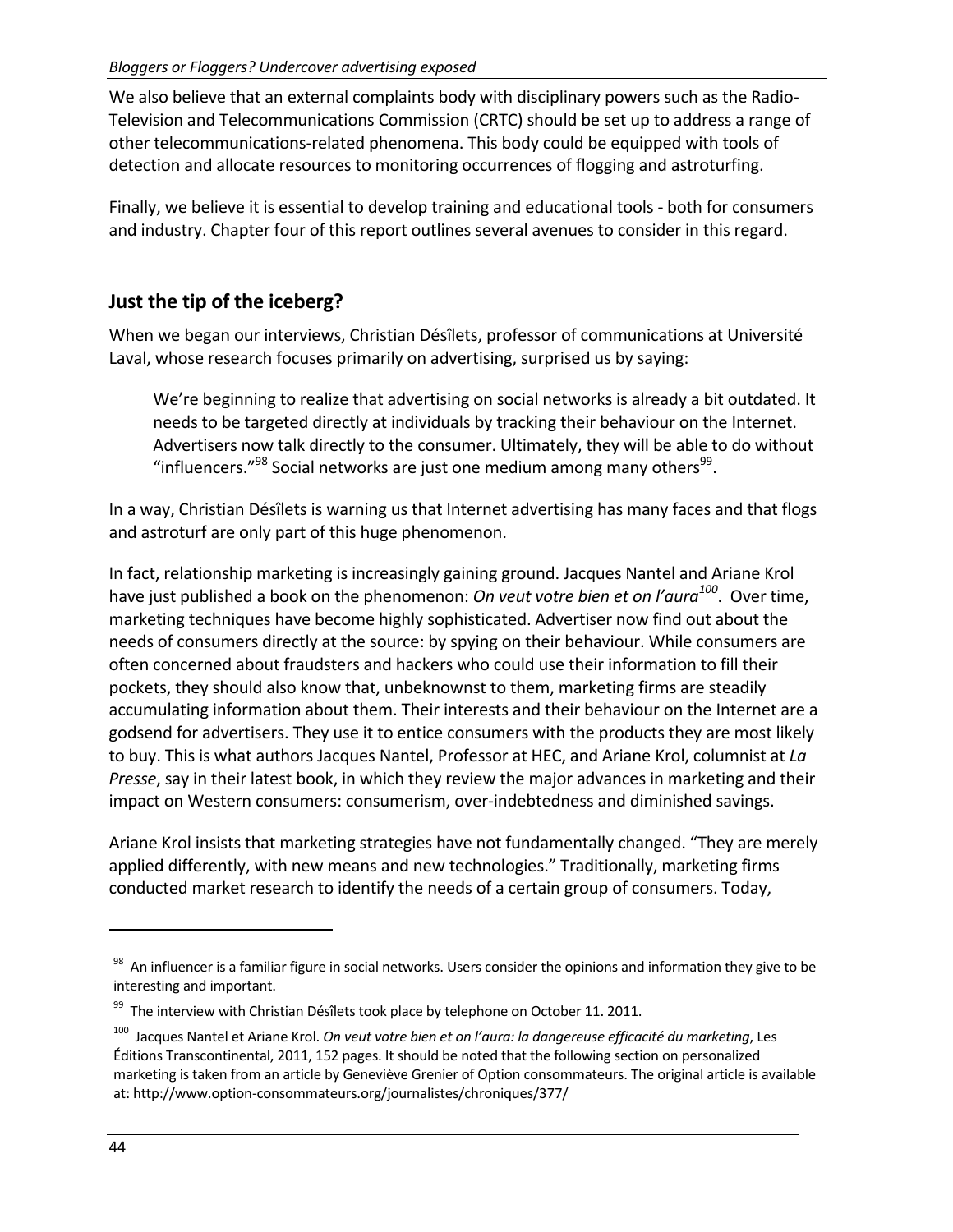technology allows them to paint a portrait of each consumer based on their behaviour on the Internet.

Jacques Nantel believes that marketing has gone too far. "In the past, consumers had time to think between the moment the product was offered and the moment of purchase," he says. "Now, marketing firms know exactly what you crave and can sell you the precise object of your desire at just the right moment, thereby inciting you to impulse buying and over-consumption."

Manon Niquette also made us aware of certain suspicions about another form of astroturfing that has some striking similarities with its original incarnation, namely, hiding commercial interests behind a private citizens' organization. In fact, it seems that this game of Russian dolls is on the rise on the Internet. Ms. Niquette informs us that such practices have been used by certain pharmaceutical companies funding groups of patients. A conflict of interest is possible if these citizens groups' messages on the social media are skewed by the mercantile intentions of a company or industry. This new phenomenon certainly merits further research in order to better understand it and limit its spread.

In addition, social media are now shooting up everywhere like weeds, and every new platform is vulnerable to the dangers of astroturfing. Indeed, the *Globe and Mail* of March 29, 2012, drew attention to the proliferation of hidden advertising on the new electronic social network Pinterest. This site where people create a kind of billboard of their favorite images was suddenly invaded by companies who sometimes hid their mercantile motives. Fortunately, this practice would be prohibited by the *Act to promote the efficiency and adaptability of the Canadian economy by regulating certain activities that discourage reliance on electronic means of carrying out commercial activities, and to amend the Canadian Radio‐television and Telecommunications Commission Act, the Competition Act, the Personal Information Protection and Electronic Documents Act and the Telecommunications Act*. In addition, transactional sites such as Payment and Social Storefront are starting to appear directly inside the enormously popular Facebook.

In short, if we are only seeing the tip of the iceberg of suspicious or misleading advertising practices on the Internet, it is high time we coordinated our energies by implementing regulation, monitoring and prevention.

### **Recommendations**

At the end of this study, Option consommateurs makes the following recommendations:

*1. Implement the* Act to promote the efficiency and adaptability of the Canadian economy by regulating certain activities that discourage reliance on electronic means of carrying out commercial activities, and to amend the Canadian Radio‐television and Telecommunications Commission Act, the Competition Act, the Personal Information Protection and Electronic Documents Act*,* the Telecommunications Act *and the* Electronic Commerce Protection Regulations (CRTC) *in the shortest possible time.*

2. Enforce this legislation quickly so that abuses can be prevented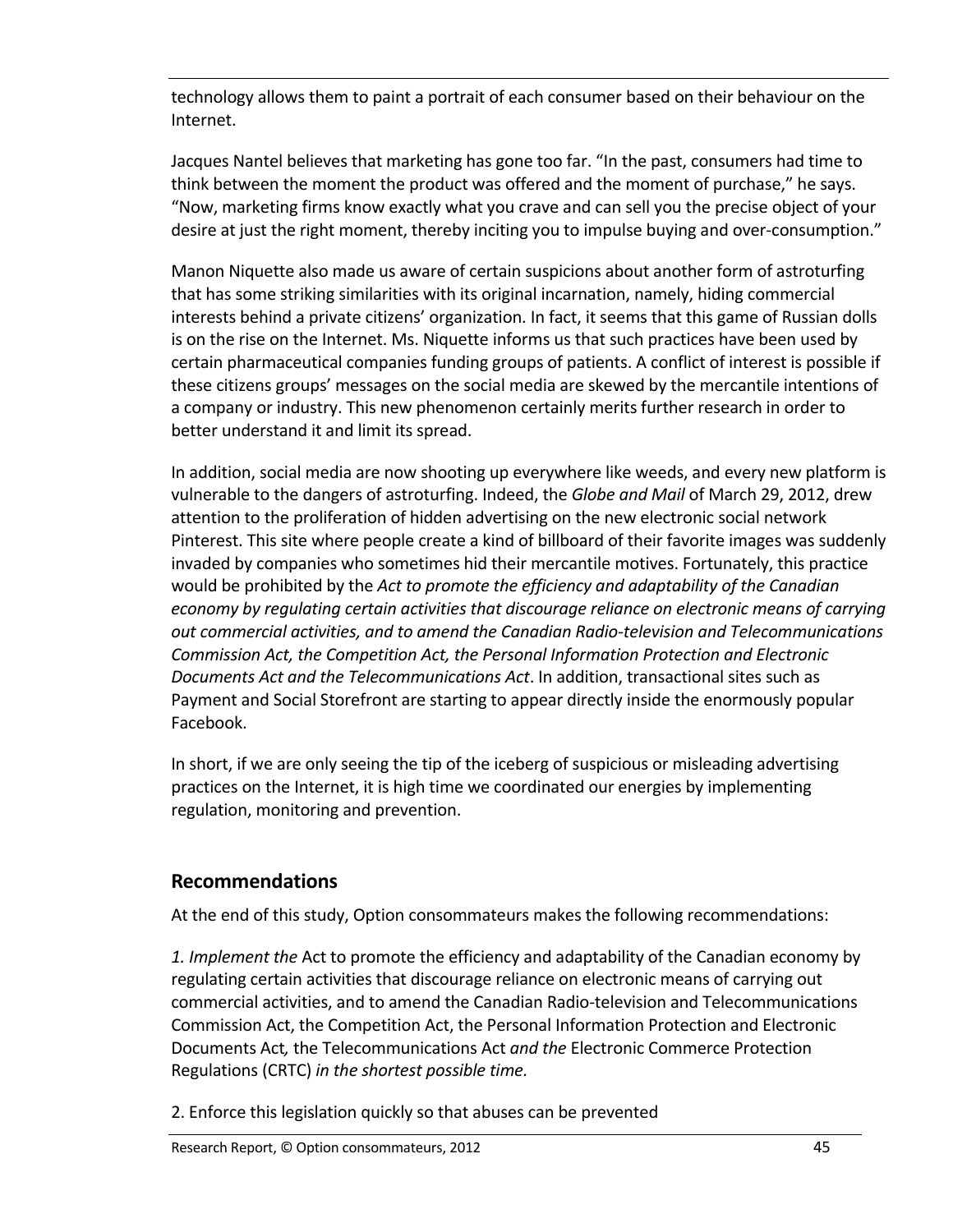3. Set up an external complaints resolution body invested with disciplinary powers ‐ such as the Canadian Radio‐television and Telecommunications Commission (CRTC) for telecommunications ‐ and equip it with detection tools.

4. Develop training and outreach materials for both industry and consumers. These tools could be developed by the CRTC or the Competition Bureau in collaboration with a consumer association such as Option consommateurs.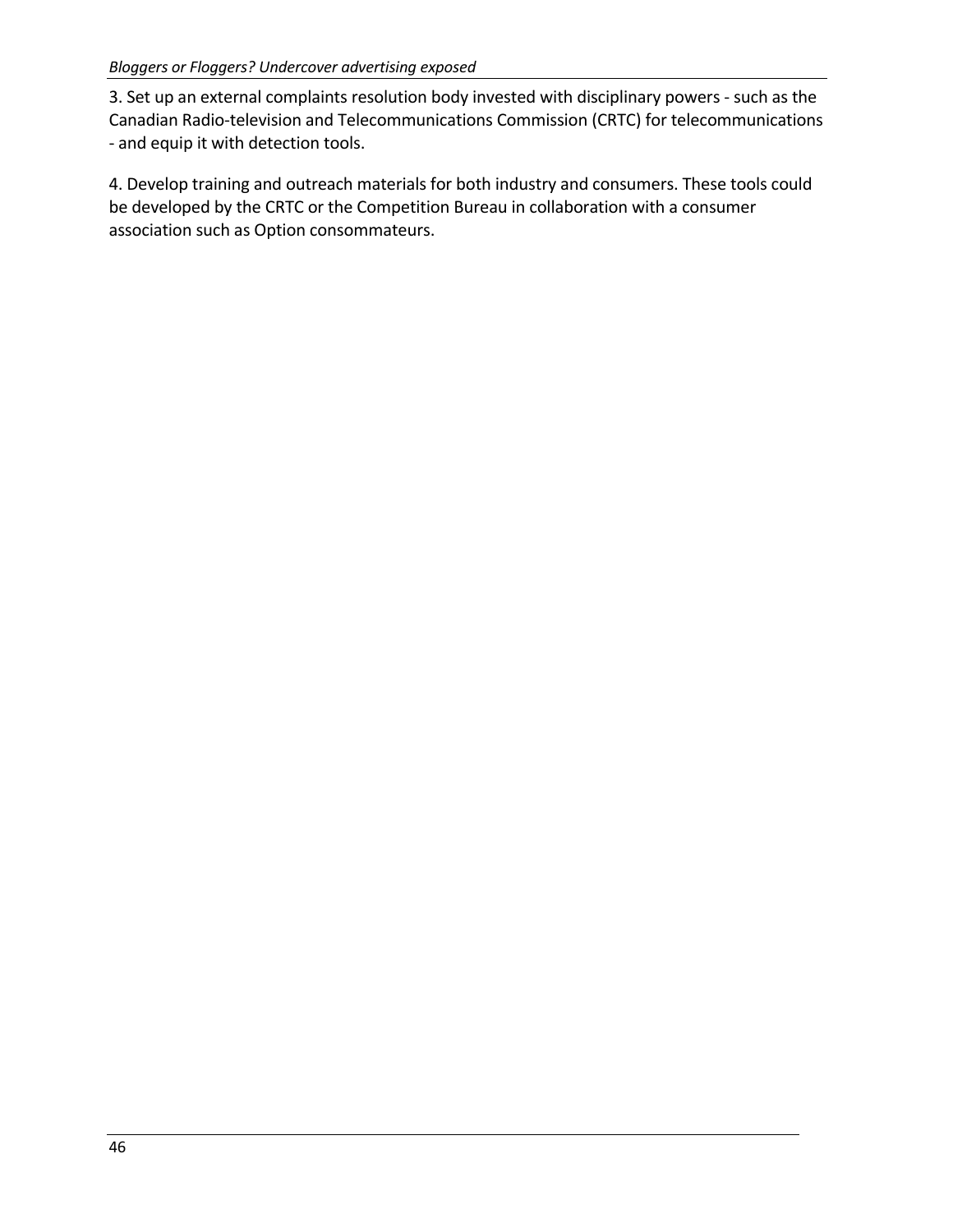# **APPENDIX 1: SCREEN SHOT OF THE SOSENCHERES.CA WEBPAGE "3D TV SOLD FOR 93 CENTS ON BIDOU"**

\\Fileserver\recherche\industrie\_canada\2011\_2012\ic01\_bloggeurs\_annonceurs\Documentation\bido u\_saga\_lafolle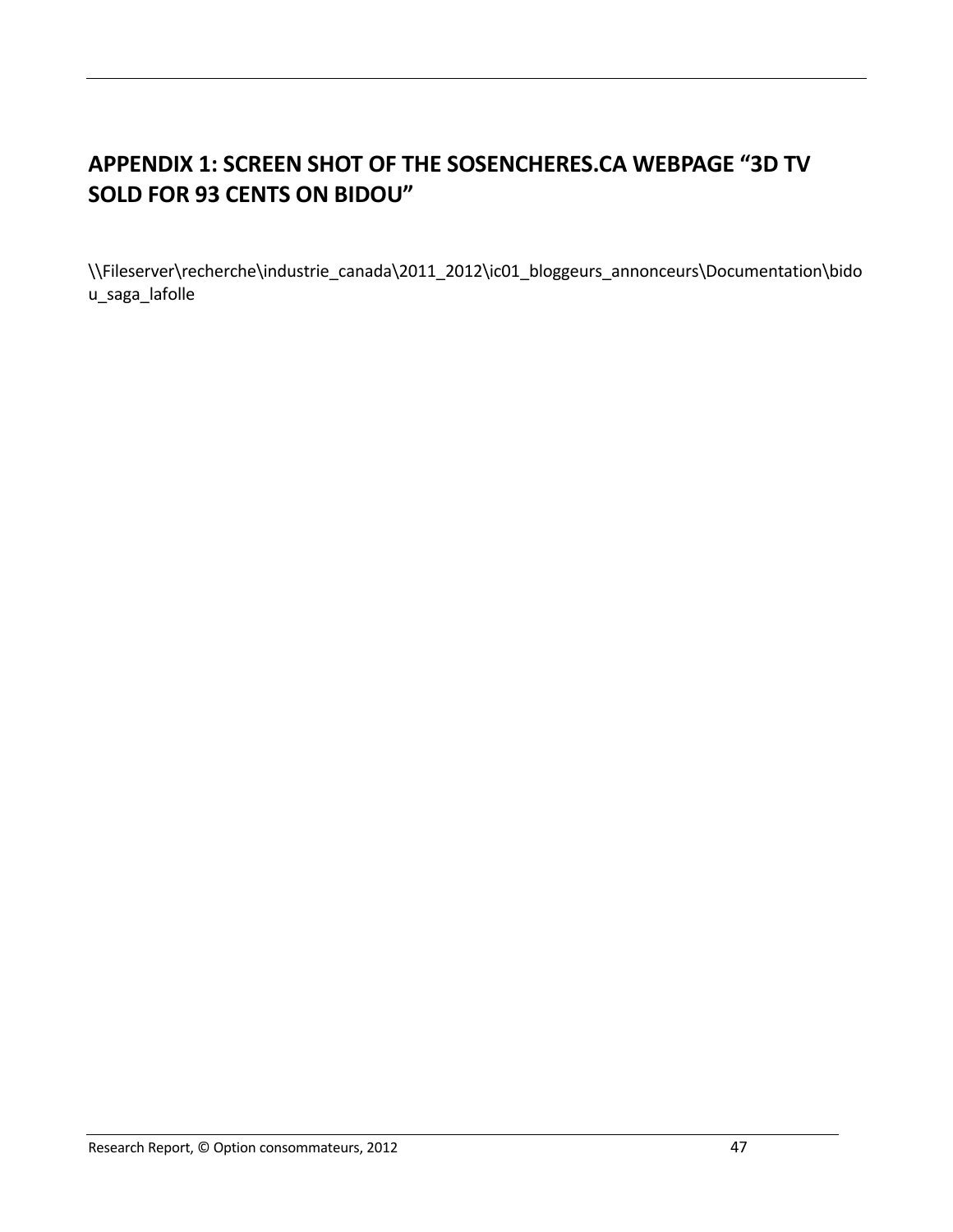# **APPENDIX 2: SCREENSHOT OF THE SOSENCHERES.CA WEB PAGE "TOUTE LA VÉRITÉ SUR LAFOLLE ET LE\_HÉROS"**

\\Fileserver\recherche\industrie\_canada\2011\_2012\ic01\_bloggeurs\_annonceurs\Documentation\bido u\_saga\_lafolle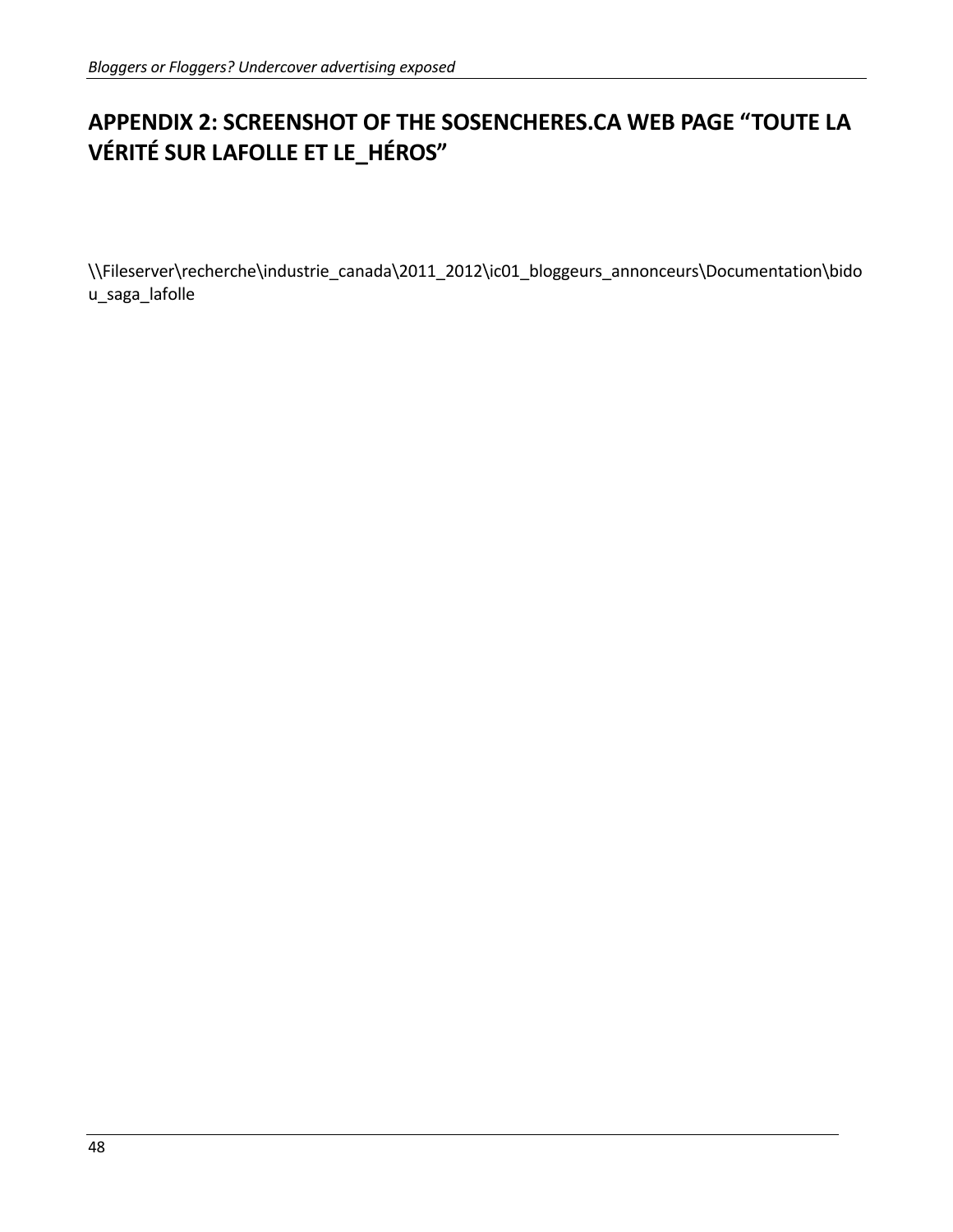## **BIBLIOGRAPHY**

### **Books and press articles**

- o Cossette, C. *Éthique & publicité*, Presses de l'Université Laval, Québec, 2009, 146 pages.
- o McCusker, G. *Talespin: Public Relations Disasters‐Inside Stories and Lessons Learnt*, Kogan Page, London, 2005, pp. 13‐15.
- o Morin, R. "Scholar Invents Fan To Answer His Critics." *Washington Post* [Washington] 01 February 2003: C01.
- o Nantel, J. and KROL, A. *On veut votre bien et on l'aura: la dangereuse efficacité du marketing*, Les Éditions Transcontinental, 2011, 152 pages.
- o Niquette, M. "Marketing pharmaceutique et médias sociaux: Analyse critique du discours d'une page FacebookMD sur le TDA/H" in *Revue Internationale sur le Médicament, vol.3,* 2010.
- o Rashinsky, S. and Dingman, S. "Social networking site Pinterest in battle against spammers," *Globe and Mail*, March 29, 2012, p. B6.
- o Rhey, E. "Corporate Sock Puppets," *PC Magazine* 26.19 (2007): 2‐3. Print.
- o Teyssier, J.‐P. *Frapper sans heurter. Quelle éthique pour la publicité?* Armand Colin, Paris, 2004, 330 pages.

#### **Web content**

- o Aspan, M. "New Republic Suspends an Editor for Attacks on Blog" *New York Times*, September 4, 2006: http://www.nytimes.com/2006/09/04/technology/04republic.html?ex=1315022400
- o Astor, K. "Call Goes Out for Edelman and Rubel to Resign" October 17, 2006: http://strumpette.com/archives/206‐Call‐Goes‐Out‐for‐Edelman‐and‐Rubel‐to‐ Resign.html
- o Bailey, S. "Website Praise for Bournemouth Councillor Comes From... Councillor!" *The*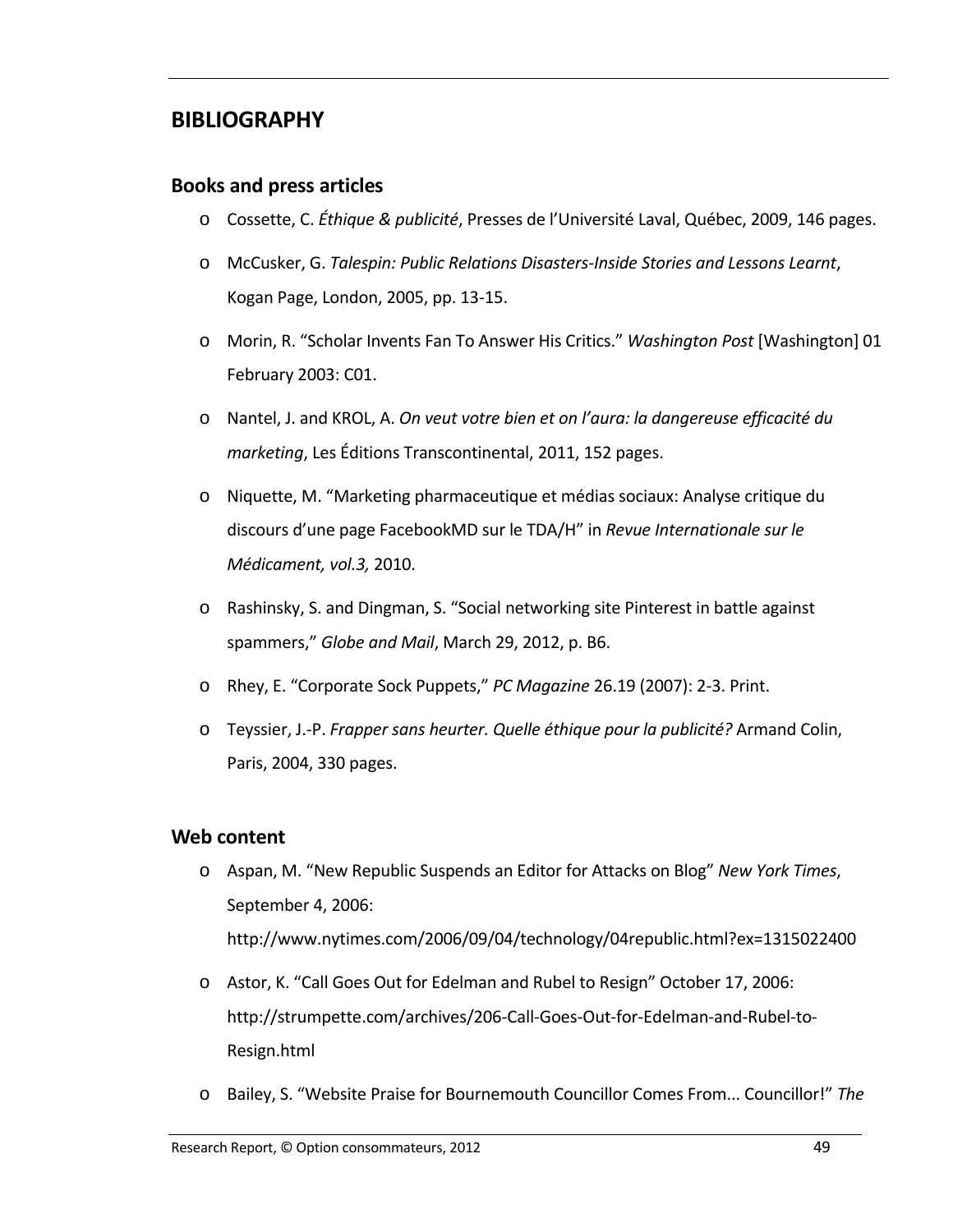*Bournemouth Echo,* January 15, 2009: http://www.bournemouthecho.co.uk/news/4041976.Website\_praise\_for\_Bournemout h\_councillor\_comes\_from \_\_\_\_\_councillor /

- o Blanc, M. "Morrow Communications, communications de morons," May 12, 2009: http://www.michelleblanc.com/2009/05/12/morrow‐communication‐communication‐ de‐morrons/
- o Beyond, M Booth and Lexis et Next Fifteen Communications. *The Science of Sharing, an Inside Look at the Social Consumer*, December 2011, 16 pages: http://bynd.com/wp‐ content/uploads/2011/science‐of‐sharing.pdf
- o Desjardins, G. "L'éthique, les médias sociaux et la faute des agences de marketing," August 12, 2011: http://blogues.radio‐canada.ca/triplex/2011/08/12/ethique‐medias‐ sociaux‐marketing/
- o Dion, P. "Bixi, blogue et bullshit (mon point de vue)*,*" May 12, 2009: http://www.patrickdion.ca/2009/05/bixi‐blogue‐et‐bullshit‐mon‐point‐de.html
- o Evans, L. "Edelman Takes Ownership of Walmart Blogging Mess," October 16, 2006: http://searchmarketinggurus.com/2006/10/edelman\_takes\_o.html
- o Evans, L. "Reflections: Edelman, WalMart & Flogs," October 22. 2006; http://www.searchmarketinggurus.com/search\_marketing\_gurus/2006/10/reflections ede.html
- o Faguy, S. "Why do marketing companies hate themselves?" May 12, 2009: http://blog.fagstein.com/2009/05/12/why‐do‐marketing‐companies‐hate‐themselves/
- o Faubert, L. "De l'éthique des blogueurs," August 11, 2011: http://lynnefaubert.com/fr/2011/08/11/bloggers-ethics-in-french-only/
- o Gogoi, P. "Wal‐Mart vs. the Blogosphere," *BusinessWeek*, October 17, 2006: http://www.businessweek.com/bwdaily/dnflash/content/oct2006/db20061018\_44591 7.htm
- o Gourdin, D. "Bixi ou la dictature des médias sociaux," May 12. 2009: http://www.dimocratie.com/2009/05/bixi‐ou‐la‐dictature‐des‐medias‐sociaux.html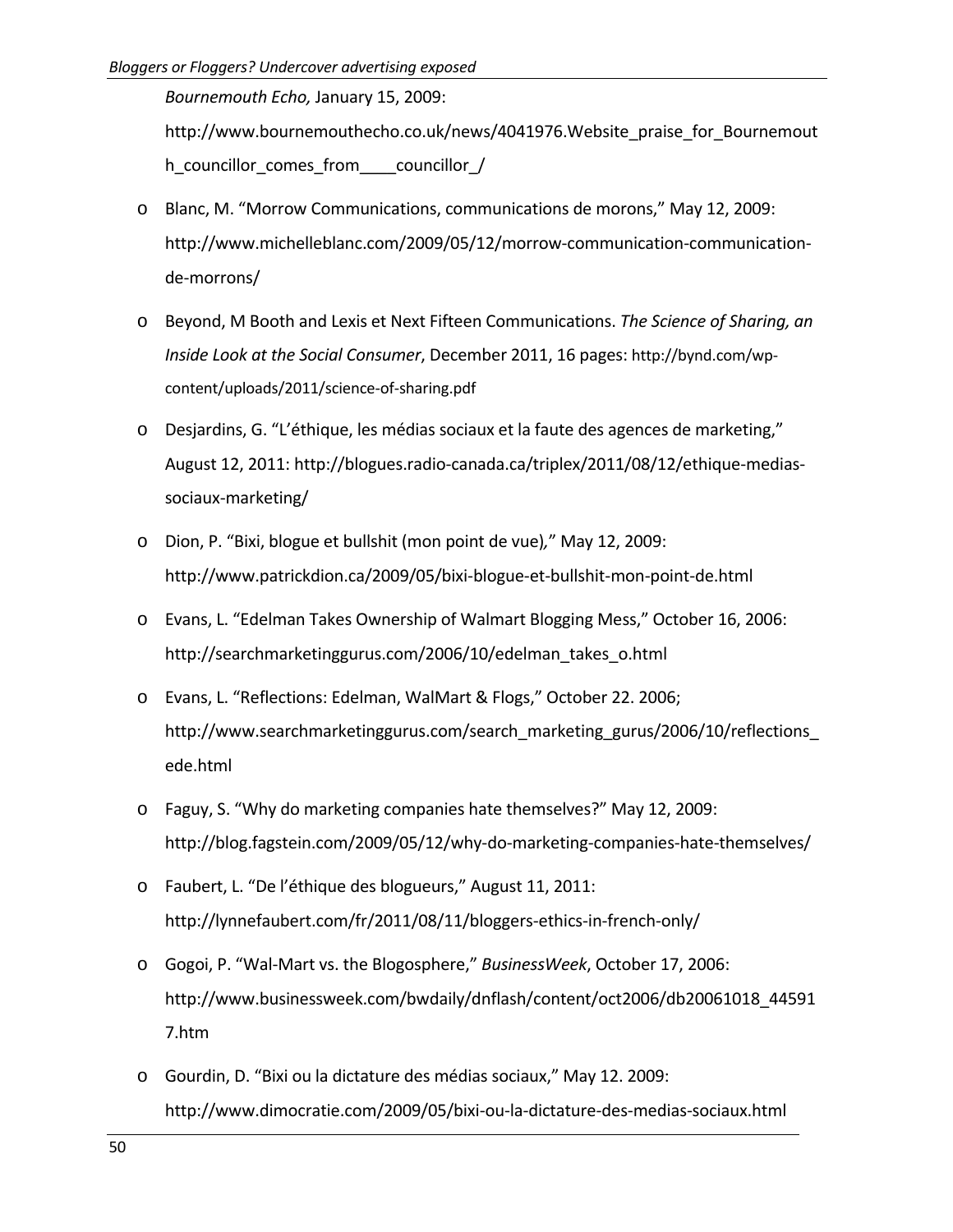- o Grenier, G. "Marketing personnalisé: Êtes‐vous une cible facile?": http://www.option‐ consommateurs.org/journalistes/chroniques/377/
- o Guérin, S. *Le blogue à Steph*: http://www.stephguerin.com/
- o Lagacé, P. "Bixi, blogue et bullshit," *La Presse*, May 12, 2009: http://www.lapresse.ca/debats/chroniques/patrick‐lagace/200905/11/01‐855539‐bixi‐ blogue‐et‐bullshit.php
- o Laycock, J. "Zipatoni and Sony Slammed for 'Flogging' " December 14, 2006: http://www.searchengineguide.com/jennifer‐laycock/zipatoni‐and‐so.php
- o Taylor, Lea, R. "Historian Orlando Figes Admits Posting Amazon Reviews That Trashed Rivals" *| Books | The Guardian*, April 23, 2010: http://www.guardian.co.uk/books/2010/apr/23/historian-orlando-figes-amazonreviews‐rivals
- o Le Meur, L. "Blog de marques et de chefs d'entreprise," September 11, 2005: http://loiclemeur.com/france/2005/09/blog\_de\_marques.html
- o Miron, N. "Un faux blogue pour une vraie cause," May 12, 2009: http://www.pizza4all.com/2009/05/ca‐va‐pedaler‐dur‐sur‐les‐blogues.html
- o Saunders, A. "Bass Aide Resigns for Fake Website Postings," *Concord Monitor,*. September 27, 2006:. http://www.concordmonitor.com/article/bass-aide-resigns-forfake‐website‐postings
- o Scott, Howard,"McDs go down the flog route with Stanley Smith and 4railroads" November 1, 2006: http://www.adventuresdm.co.uk/?p=185
- o Siebert, T. "Edelman Apologizes For Wal‐Mart 'Flog' " *Media Daily*, October 17, 2006: http://www.mediapost.com/publications/article/49698/edelman‐apologizes‐for‐wal‐ mart‐flog.html
- o Stone, B., Richtel, M. "The Hand That Controls the Sock Puppet Could Get Slapped" *New York Times*, July 16, 2007: http://www.nytimes.com/2007/07/16/technology/16blog.html?scp=1
- Research Report, © Option consommateurs, 2012 **1999 1999 1999 1999 1999 1999 1999 1999 1999 1999 1999 1999 1999 1999 1999 1999 1999 1999 1999 1999 1999 1999 1999 1999 1999** o Sullivan, M. "Blogue Bixi: Shirley Steinberg met du vinaigre sur la plaie," May 12, 2009: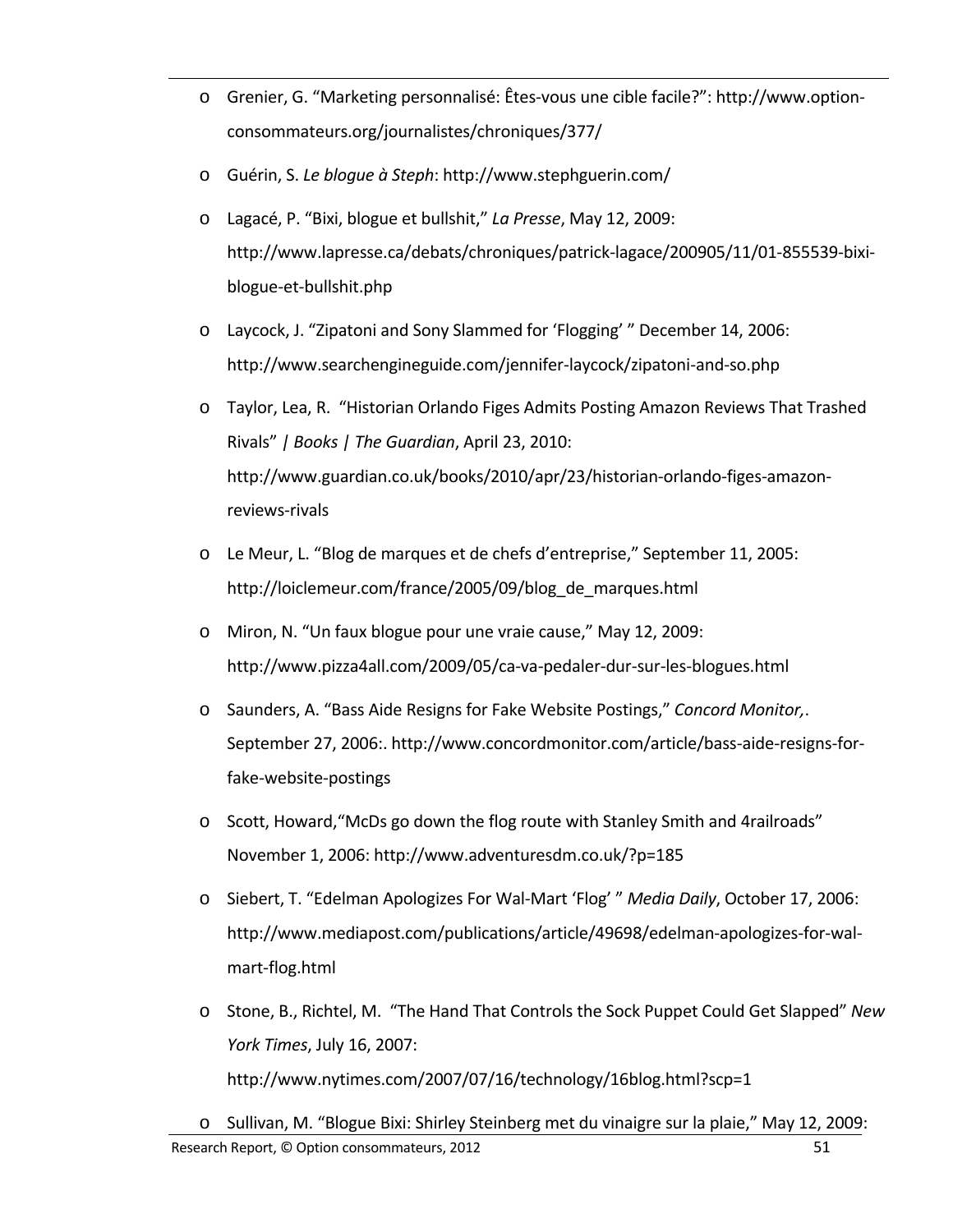http://michellesullivan.ca/2009/05/blogue‐bixi‐shirley‐steinberg‐met‐du‐vinaigre‐sur‐la‐ plaie/

- o Sward, Susan. "Tough Times for Peter Ragone / Newsom's Press Secretary Has Had the Mayor's Scandal to Deal With, plus His Own Woes of Deceptive Blogging," 24 February 2007: http://www.sfgate.com/cgi‐ bin/article.cgi?f=/c/a/2007/02/18/BAGASO71MR1.DTL
- o Tanguay, P. "Quelques questions d'même en passant," May 12, 2009: http://i.never.nu/quelques‐questions‐dmeme‐en‐passant/
- o Taylor, D. "Edelman screws up with duplicitous Wal‐Mart blog, but it's okay?" October 16, 2006:

http://www.intuitive.com/blog/edelman\_screws\_up\_with\_duplicitious\_walmart\_blog.h tml

- o "Wave 5, the Socialisation of Brands" *Social Media Tracker* 2010: http://www.slideshare.net/tlinz8612/wave‐5‐the‐socialisation‐of‐brands‐report‐ 5465006
- o Weaver, N. "What We Should Learn From Sony's Fake Blog Fiasco," December 18, 2006: http://adage.com/article/small‐agency‐diary/learn‐sony‐s‐fake‐blog‐fiasco/113945/
- o Wisegeek. "What is a Sock Puppet Website?": http://www.wisegeek.com/what‐is‐a‐ sock‐puppet‐website.htm

### **Television**

- o "Sony admits using fake reviewer," BBC News, June 4, 2001.
- o "Inquiry into fake film critic," BBC News, June 7, 2001.
- o "Sony admits fake fans on ad," BBC News, June 18, 2001.
- o "Sony fined over fake reviews," BBC News, March 13, 2002.
- o "Legal fight over fake film critic," BBC News, March 2, 2004.
- o "Sony pays \$1.5m over fake critic," BBC News, August 3, 2005.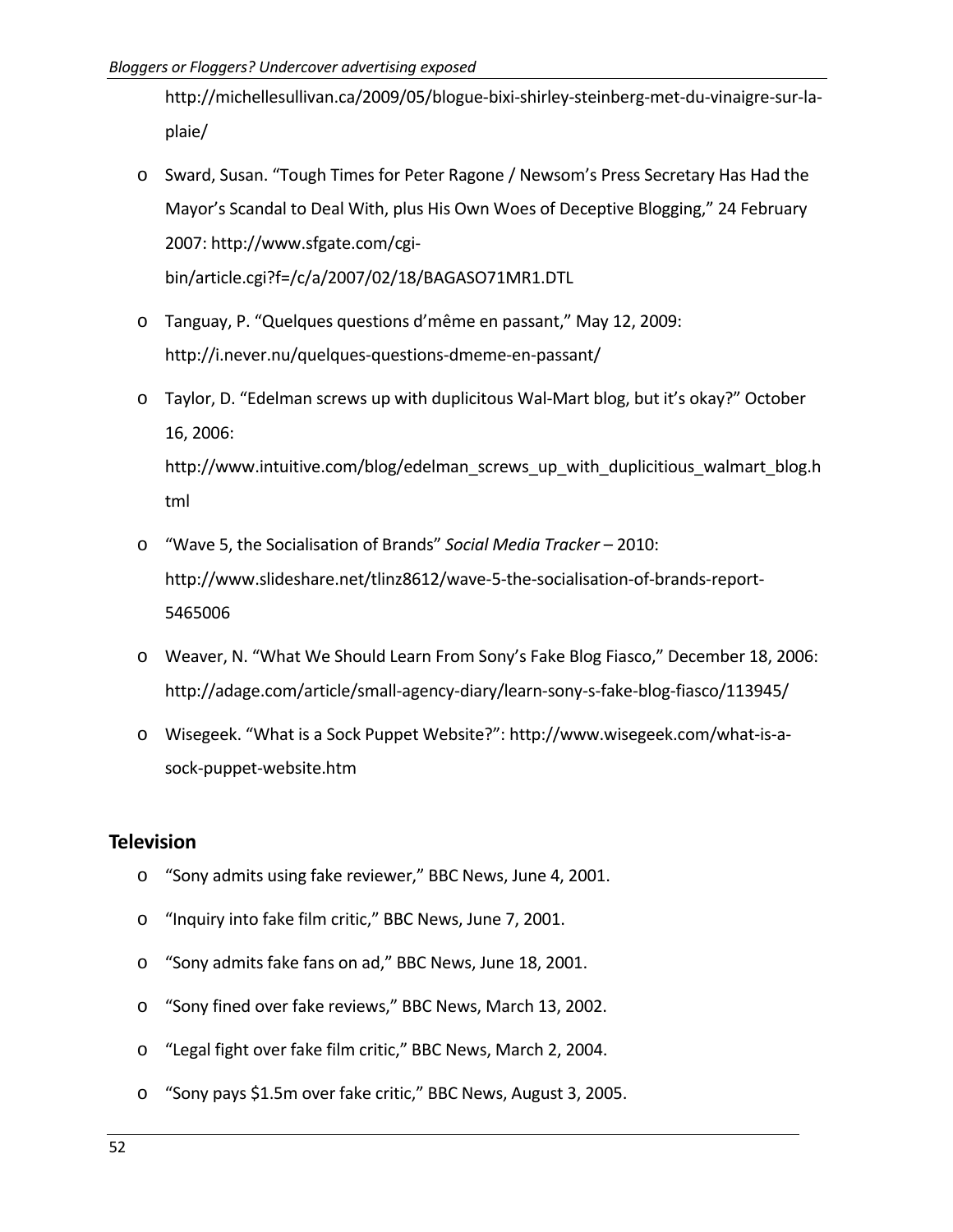#### **Laws**

- o R.S.C. 1985, c. C‐34, ss. 52(1), (4), 52.1(3), (4) and 74.01(1)a).
- o R.S.Q., c. P‐40.1 (hereinafter "CPA"), ss. 219‐222, 225, 229, 238, 239 and 242.
- o R.S.Q., c. P‐40.1, r. 3, s. 91.
- o L.O. 2002, c. 30, ann. A, ss. 14, 15 and 17.
- o SBC 2004, c. 2, ss. 4, 5, 8 and 9.
- o RSA 2000, c. F‐2, ss. 6 and 9.
- o Advertising Standards Canada, ss. 1‐8, consulted at: http://www.adstandards.com/Standards/en/theCode.aspx (consulted 10/13/11).
- o Code of Advertising, ss. 6, 7, 9‐11, consulted at: http://www.bbb.org/us/code‐of‐ advertising/, (page visitée le 13/10/11).
- o 16 CFR Part 255, *Guides Concerning the Use of Endorsements and Testimonials in Advertising*, ss. 255.0 to 255.5, disponible à l'adresse: http://www.ftc.gov/os/2009/10/091005revisedendorsementguides.pdf (consulted 10/20/2011)
- o http://www.law.cornell.edu/uscode/text/15/41
- o http://www.ftc.gov/opp/gpra/append1.shtm
- o http://business.ftc.gov/documents/bus71‐ftcs‐revised‐endorsement‐guideswhat‐ people‐are‐asking
- o http://www.ftc.gov/opa/2010/08/reverb.shtm
- o No. 1277, consulted on line at: http://www.bailii.org/cgi‐ bin/markup.cgi?doc=/uk/legis/num\_reg/2008/uksi\_20081277\_en\_1.html&query=consu mer+or+protection+or+misleading+or+unfair+or+trading+or+deceptive+or+false+or+unt rue+or+deceiving&method=boolean#Legislation‐ExNote.
- o c. 68, consulted on line at: http://www.legislation.gov.uk/ukpga/1972/68/contents.